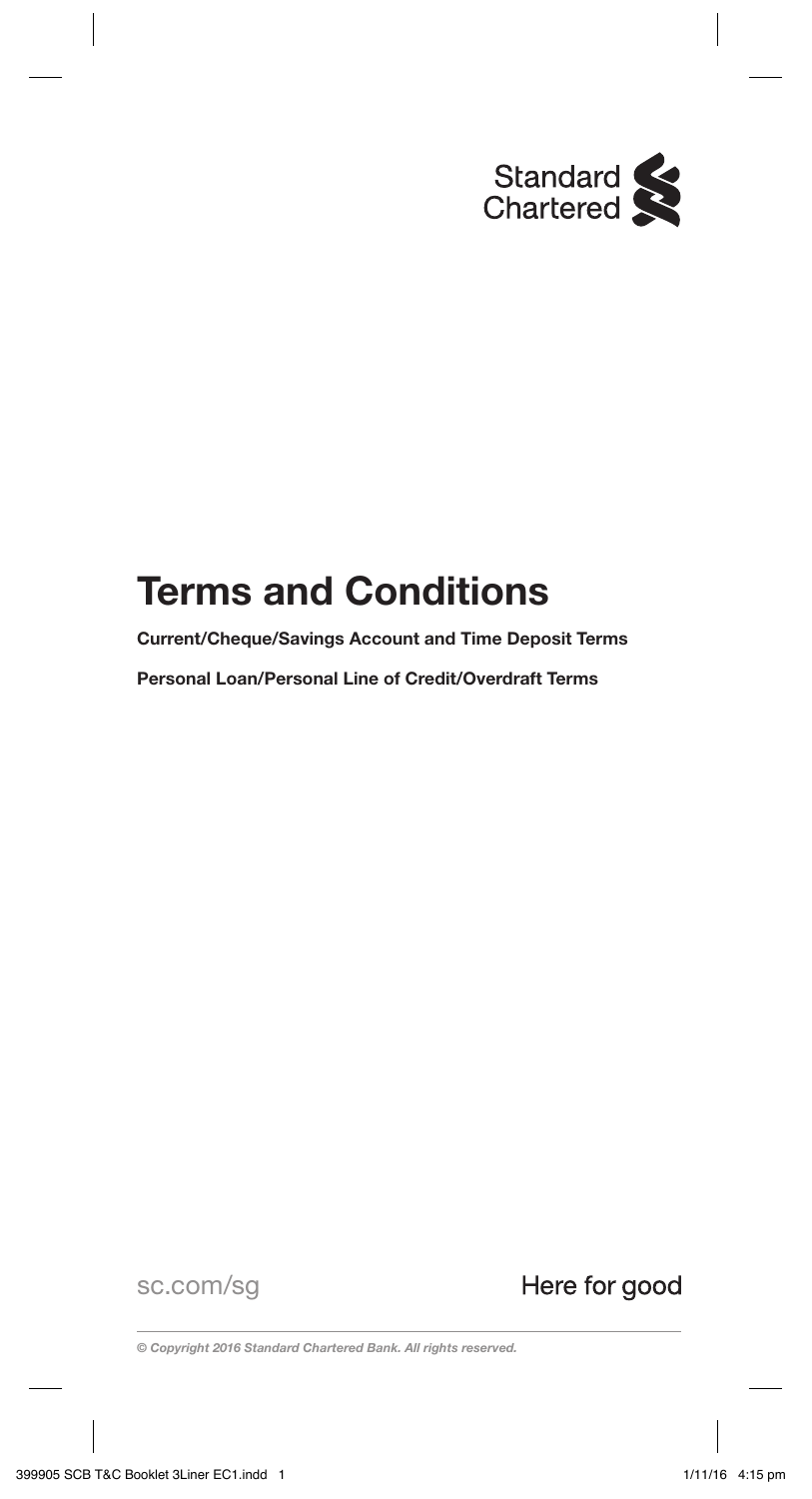## **Contents**

| Section 2 –                        |  |
|------------------------------------|--|
| Current/Cheque/Savings Account and |  |
| Time Deposit Terms                 |  |
| Section 3-                         |  |

Personal Loan/Personal Line of Credit/Overdraft Terms 18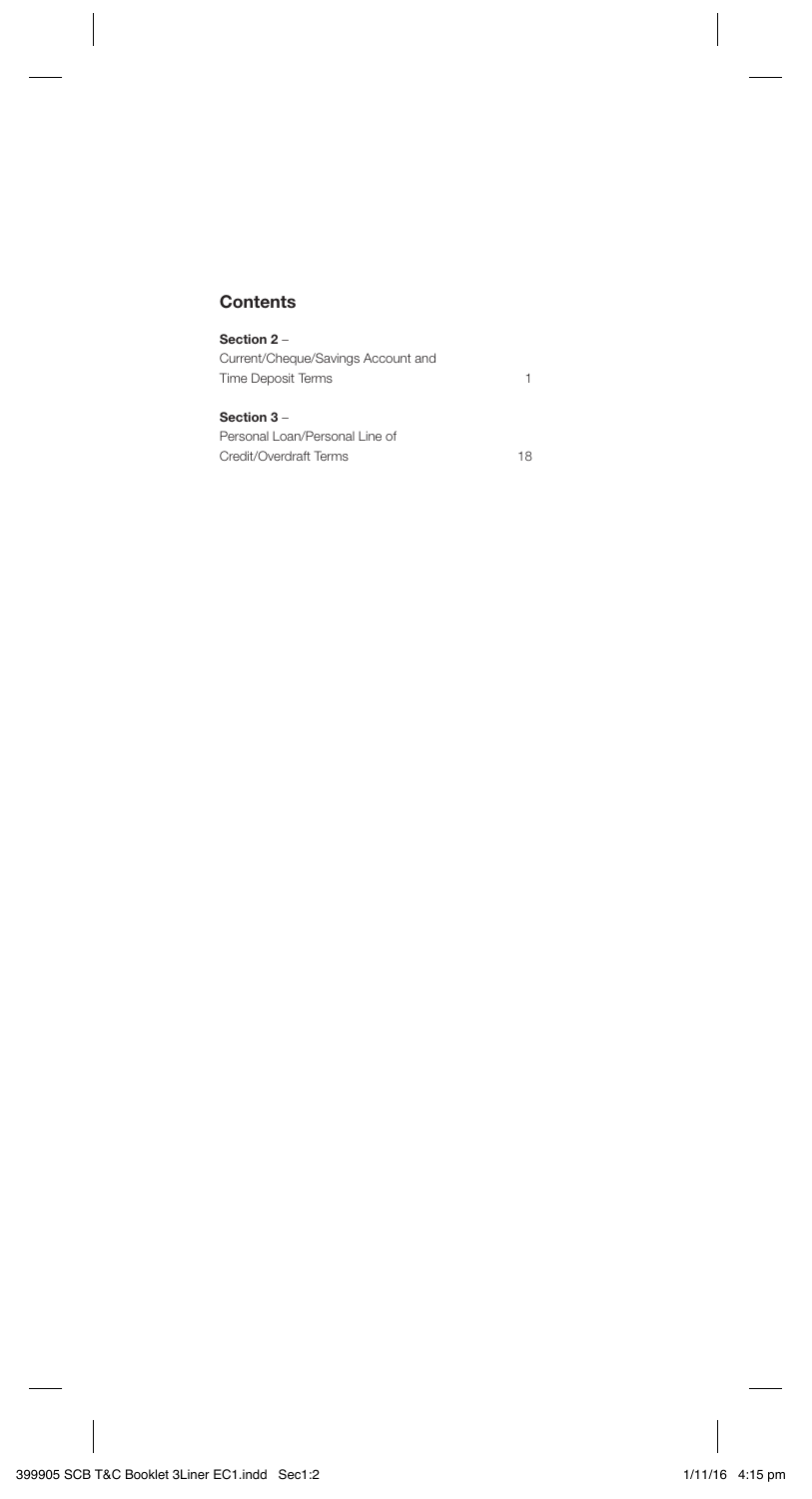## **Section 2** – **Current/Cheque/Savings Account and Time Deposit Terms**

## **Contents**

| 1.  | Choosing the account that is right for you | 2              |
|-----|--------------------------------------------|----------------|
| 2.  | Savings accounts                           | $\overline{c}$ |
| 3.  | Time deposits                              | $\overline{2}$ |
| 4.  | Current/cheque accounts                    | $\overline{c}$ |
| 5.  | Foreign currency                           | 3              |
| 6.  | Minimum balances                           | $\overline{4}$ |
| 7.  | Payments into accounts                     | $\overline{4}$ |
| 8.  | Payments out of accounts                   | 4              |
| 9.  | Dormant accounts                           | 5              |
| 10. | Closing accounts                           | 5              |
| 11. | Meaning of words                           | 5              |

#### **Important notice**

#### **You need to read this document**

It sets out specific terms and conditions on which we agree to provide you with current/cheque account, time deposit and savings account products. **You must read it in conjunction with our Customer Terms, the** *tariff booklet***, the** *product brochure* **and any other documents forming our banking agreement included in your Welcome Pack**. To the extent of any inconsistency between these terms and our Customer Terms, these terms prevail.

#### **Key words**

The meaning of key words printed like this and other words used in our banking agreement is explained in our Customer Terms. Some additional key words which apply to the products referred to in these terms are explained at the end of these terms.

## **How to contact us**

To find out information (such as current fees and interest rates or if you need us to explain features or terms) in connection with our products, you may visit any of our branches or call our 24-hour Client Contact Centre at 1800 747 7000 or +65 6747 7000 (if you are calling from overseas).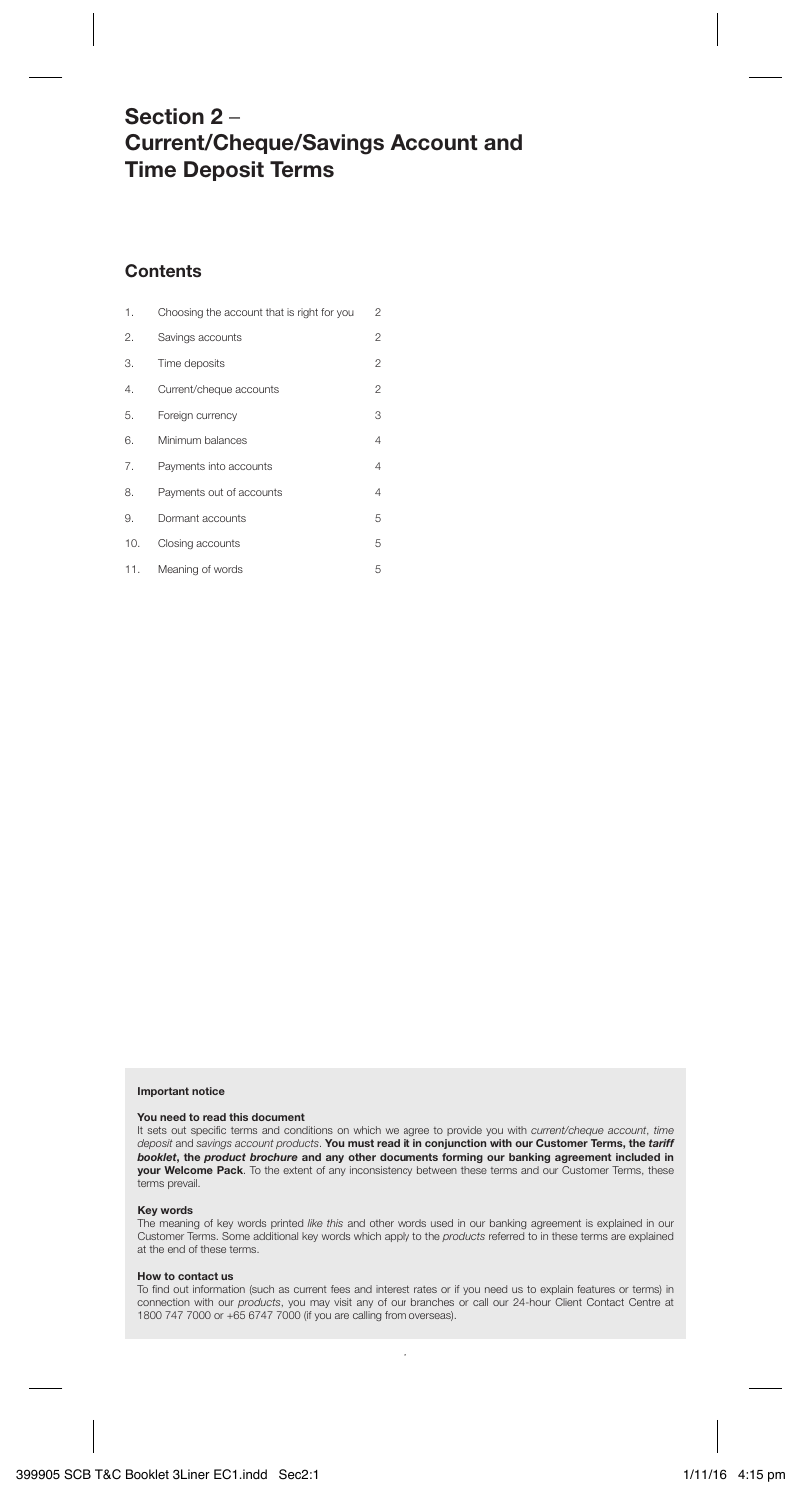## **1. Choosing the account that is right for you**

- 1.1 We offer a variety of current/cheque accounts, time deposits and savings accounts designed to suit your personal banking needs. The particular types of current/cheque accounts, time deposits and savings accounts we offer are set out in the product brochure. If you need us to explain any of the features of, or the terms applying to, any current/ cheque account, time deposit or savings account, please contact us (see under "How to contact us at the front of these terms).
- 1.2 For any product that you opt to renew upon maturity, you agree that (a) the terms of our banking agreement, including the Customer Terms and these terms and (b) all disclosures we made in respect of your original application apply to such renewed product.

#### **2. Savings accounts**

#### **Minimum or maximum age for savings accounts**

2.1 If you are required to be a certain age to apply for a savings account, it is set out in our website at www.sc.com/sg/save.

#### **No cheque facility**

2.2 Savings accounts do not include a cheque facility.

## **Interest - general**

- If you have a credit balance in a savings account you may be entitled to receive interest depending on the type of account (see the product brochure and/or tariff booklet). The rate of interest may be fixed or varied as we determine. We pay interest monthly or at other regular intervals that we determine.
- 2.4 Interest accrues daily and if the credit balance of your savings account is denominated in:
	- Singapore Dollars, Hong Kong Dollars or British Pounds we calculate interest on the basis of a 365 day year;
	- any other currency, we calculate interest on the basis of a 360 day year (or any other basis we choose).

## **Passbook or statement**<br>2.5 Depending on the 1

- Depending on the type of savings account, we may  $offor$ 
	- a passbook; or
	- periodic statements.
- **Passbooks to be kept secure**
- 2.6 You must keep your passbook secure (including keeping it in a safe place - please refer to the security procedures set out in the Customer Terms).

### **Over the counter transactions without passbooks**

2.7 Despite anything else in our banking agreement, we may allow transactions to be carried out over the counter or otherwise without the passbook being produced.

#### **Update of passbooks**

- 2.8 You must update a passbook regularly if you frequently conduct transactions otherwise than over our branch counters.
- 2.9 If a passbook is not updated and there is any conflict between the information in the passbook and our records, our records prevail to the extent of that conflict.

## **ATM cards**

2.10 For some savings account, you are issued with an ATM card.

## **3. Time deposits**

### **Minimum age for time deposits**

3.1 You must be at least 18 years old (unless we agree otherwise) to apply for a time deposit.

## **Interest on time deposits**

3.2 Interest on a time deposit is paid at a rate we determine. The applicable interest rate is available by contacting us at one of our branches or by using phone banking.

## **Withdrawals before maturity**

3.3 Some types of time deposits may allow you to make a maximum number of withdrawals during the term of the time deposit without incurring any fee or affecting the interest rate. We also may allow an early withdrawal in other circumstances. However, charges may apply and we may not pay all the interest accrued if you make an early withdrawal. More details on arrangements for interest payable on amounts withdrawn early are available by contacting us.

- 3.4 If your time deposit is denominated in:
	- Singapore Dollars, Hong Kong Dollars or British Pounds, we calculate interest on the basis of a 365 day year;
	- any other currency, we calculate interest on the basis of a 360 day year (or any other basis we choose).

## **Maturity of time deposit** 3.5 If a time denosit:

- If a time deposit:
	- is denominated in Singapore Dollars and matures on a day which is not a banking day in Singapore, then the date will be extended to the next banking day; or
	- is denominated in any other currency and matures on a day on which banks are not open for general banking business in Singapore and any other city we specify for that currency, then the date is extended to the next such day.
- 3.6 We only pay the principal and interest to you at the branch where it was initially placed (unless we otherwise agree).
- 3.7 You must instruct us in writing (or any other way we agree to accept) before the maturity date (and in the case of foreign currency deposits, at least 2 banking days before the maturity date) whether you want:
	- to renew the time deposit; or
	- us to pay you the principal and interest on the maturity date.

 If you do not instruct us, we may renew the time deposit for a similar term with interest at the prevailing interest rate for that term, or pay the principal and interest into your current/cheque account or savings account with us upon maturity. However, we have no obligation to do so.

3.8 Interest ceases to be payable after the maturity date unless the *time deposit* is renewed.

#### **Additional funds**

3.9 If we receive additional funds for deposit without instructions, we place them on deposit for successive terms of one month until you instruct us otherwise. Any interest payable on the additional funds is calculated by us in accordance with our usual practice.

#### **Application for joint time deposits**

3.10 If you have a current/cheque account, a savings account or a time deposit that is jointly held with one or more joint account holders under a "single signing authority", we may but not obliged to, rely and act on an instruction (the Application Instruction) from any joint-account holder to open one or more new time deposits in the name of all the joint account holders. Each of the joint account holders agrees that each Application Instruction received from any one joint account holder is binding on all the joint account holders even if they did not actually provide the Application Instruction personally.

#### **4. Current/cheque accounts**

Current/cheque accounts are accounts with a cheque facility.

#### **Minimum age**

4.1 Unless we agree otherwise, you must be at least 18 years old to apply for a current/cheque account.

#### **Interest**

4.2 Interest is not payable on a current/cheque account unless specified in the product brochure for the particular type of current/cheque account.

## **Cheque books**

4.3 When you open a current/cheque account we issue you with a cheque book. You must keep cheque books secure (including keeping them in a safe place - please refer to the security procedures set out in the Customer Terms).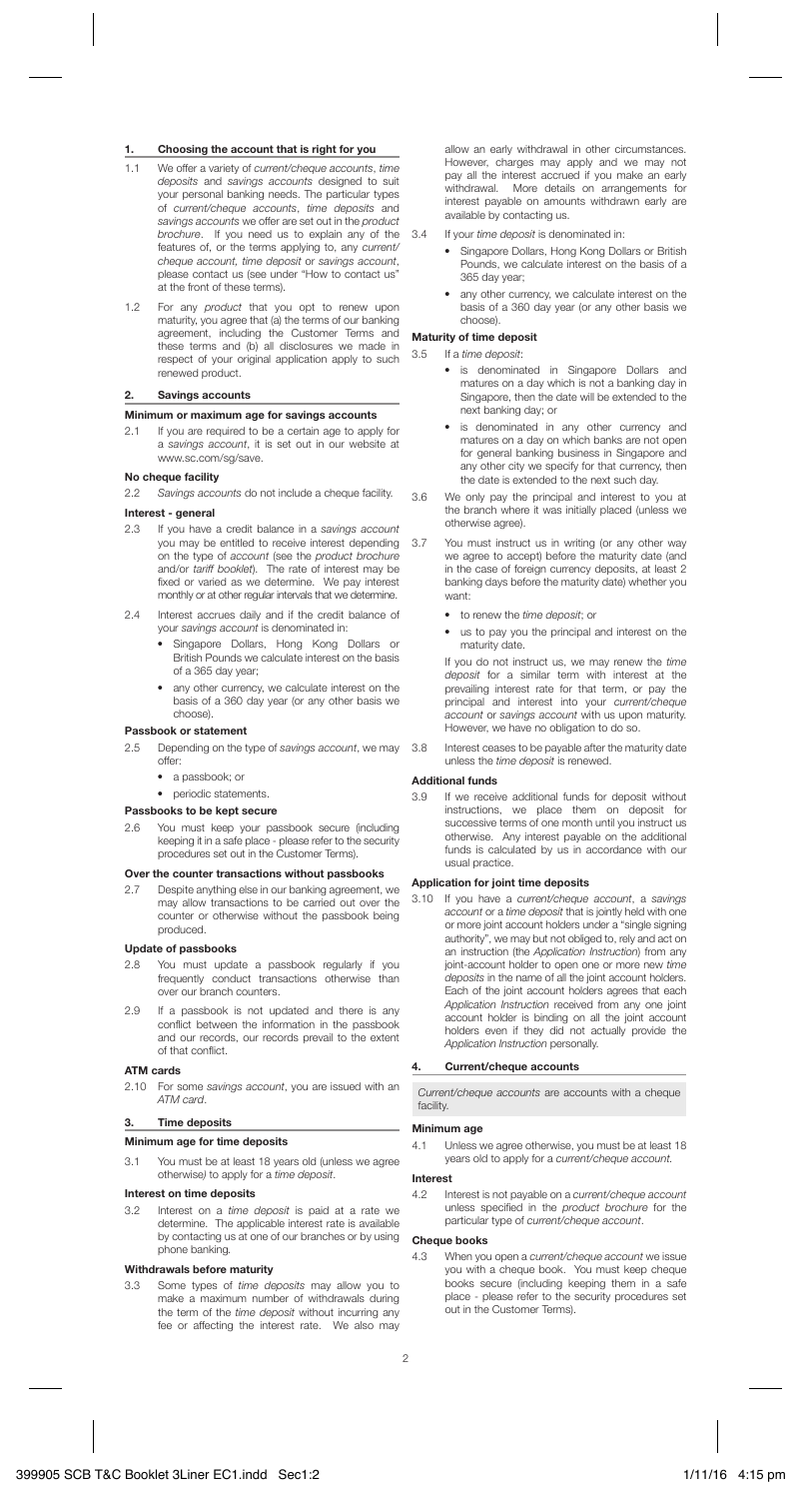- 4.4 If you need a new cheque book it can be ordered by either filling out the application form in the cheque book or by any other process we offer. We may refuse to issue a new cheque book. We need not give you a reason for doing so.
- 4.5 When you receive your cheque book you should check that the account number and name are correct.

## **Writing cheques**

- You or an *authorised person* must be careful when writing cheques to ensure the cheque cannot be altered without authorisation and to prevent fraud by forgery. For example, when writing cheques, you or an authorised person must:
	- **never pre-sign a cheque in blank;**
	- only use cheques in the form we have issued;
	- write in non-erasable ink or ballpoint pen;
	- write the words and figure of the amount as close as possible to each other and to the left-hand margin in order to prevent space for insertions;
	- ensure that the amount stated in words is identical to the amount stated in figures;
	- add the word 'only' after the amount stated in words;
	- if sending cheques by post, delete the words 'or bearer' (to make the cheque an 'order' cheque) and cross the cheque with two parallel lines;
	- not alter the cheque (including deleting the words 'or bearer') unless confirmed by their full signature;
	- not sign a cheque using a rubber stamped mark;
	- not use correction fluid.

 We may dishonour and return any cheque that is not completed in accordance with these procedures, post-dated or out of date or otherwise not in a form acceptable to us.

If the words 'or bearer' are not deleted the cheque is a 'bearer cheque' and may be deposited by anyone holding the cheque as some banks accept 'bearer cheques'. We may also choose to honour, accept or reject processing any cheque that is prima facie completed in accordance with these procedures, or otherwise in a form acceptable to us, without further reference to you.

You can protect yourself by crossing a cheque with two parallel lines and deleting the words 'or bearer' as the cheque must then be paid into the payee's account rather than 'on demand'.

#### **Fees & charges**

4.7 Fees and charges apply to cheques including stop fees, dishonour fees and fees if a cheque is returned to us for any reason (see the tariff booklet).

#### **Overdraft facility**

- 4.8 We may allow you to use an overdraft facility on a current/cheque account if you have an overall credit balance on your savings account, time deposit and current/cheque account.
- 4.9 The overdraft facility may be used to draw cheques and for direct debit payment arrangements.
- 4.10 We set a limit for the overdraft facility and if the current/cheque account balance exceeds the limit then you must immediately make payment to reduce the balance to or below the limit. We may increase or decrease the limit at any time.
- 4.11 We charge interest on the debit balance of the overdraft facility calculated in accordance with the tariff booklet. We debit any accrued interest from the current/cheque account on a monthly basis.
- 4.12 We do not take into account any uncleared funds in calculating the unused portion of the overdraft facility.
- 4.13 Interest accrues daily and if your current/cheque account is denominated in:
	- Singapore Dollars, Hong Kong Dollars or British Pounds, we calculate interest on the basis of a 365 day year;
	- any other currency, we calculate interest on the basis of a 360 day year (or any other basis we choose).

#### **5. Foreign currency**

Deposits of foreign currency are generally made into a form of savings account or time deposit. However, foreign currency current/cheque accounts may also be available. For more information, contact us at one of our branches or by using phone banking.

#### **Minimum age**

5.1 Unless we agree otherwise, you must be at least 18 years old to apply for a foreign currency account.

#### **Terms of deposit**

5.2 We accept foreign currency deposits in currencies acceptable to us and on the conditions (including term, interest rates and minimum deposit amounts) available at our branches, on our website or as set out in the product brochure.

#### **Deposit methods**

5.3 We may accept and deposit, as agent for collection foreign currency drafts, cheques or travellers' cheques for good value after clearance. We deduct from the proceeds our fees and charges (the details of which are available by contacting us at one of our branches or by using phone banking) and any fees and charges that may be imposed by third parties.

However, we may:

- refuse to accept for collection drafts, cheques or travellers' cheques drawn in favour of third parties or if the payee's name is not identical to your name in our records;
- need to see the purchase agreement of any travellers' cheques presented for deposit.

We return dishonoured cheques, drafts or travellers' cheques to your address we have on file for you at your risk and cost.

5.4 If you have an existing foreign currency time deposit and we receive additional foreign currency funds with no specific instructions, we may place them in any type of account we determine for a minimum of one month. However, if the additional funds are below our minimum deposit amounts, we may place them in an existing account in the same currency and with the interest rate and the earliest maturity date we determine.

## **Withdrawal methods**

- 5.5 A foreign currency deposit which is a time deposit may not be withdrawn before the maturity date. However, we may allow withdrawal before the maturity date subject to any conditions we may impose (including a period of notice, reduced or nil interest fees and other charges).
- 5.6 If you make a withdrawal from a foreign currency account and that withdrawal is denominated in:
	- British Pounds or US Dollars, we may (but do not need to) make available to you the proceeds of your withdrawal on the same day as your withdrawal;
	- any other foreign currency, you must notify us of your intention to make the withdrawal at least 2 banking days before you make the withdrawal.
- 5.7 We may make the proceeds of any foreign currency deposit available to you in any currency we choose (including Singapore Dollars or US Dollars) despite the deposit being made in a different currency.
- 5.8 Proceeds of withdrawal may be available in foreign currency notes subject to availability. You must pay the applicable fees. Details of fees are available by contacting us.

#### **Interest on foreign currency deposits**

5.9 Interest on a foreign currency deposit is paid:

- at a rate we determine;
- on a quarterly basis (except for a foreign currency deposit which has been deposited into a time deposit) or upon closure of the foreign currency account.

 The applicable interest rate is available by contacting us at one of our branches or by using phone banking.

#### **Foreign exchange controls**

5.10 Foreign currency deposits, and all transactions in connection with them, are subject to any applicable exchange control laws.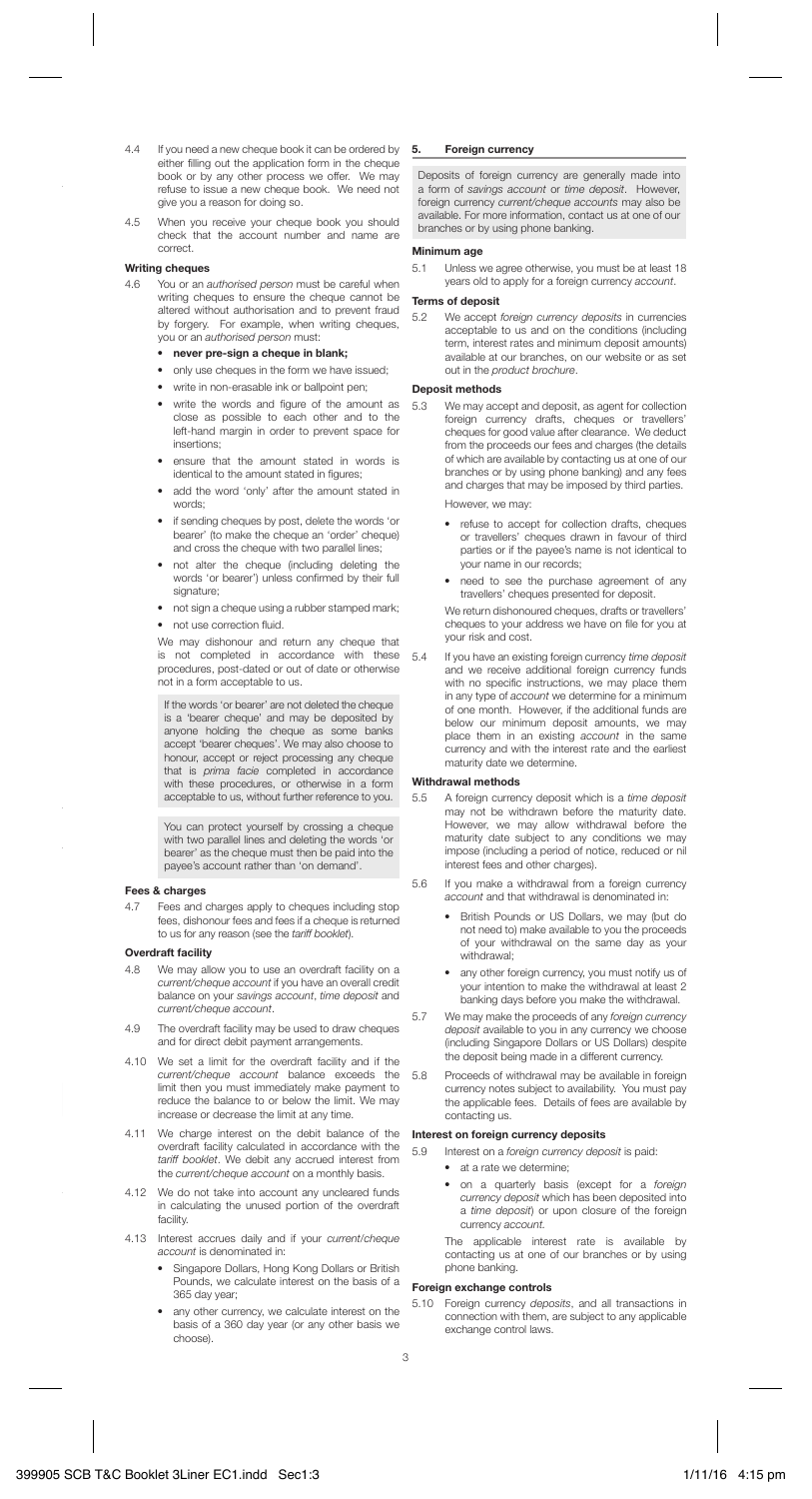#### **Operation without verification of signature**

- 5.11 For foreign currency accounts we may waive any requirement to verify your signature or the signature of an authorised person. If we do so, the account is called a discretionary account. For discretionary accounts, the following applies:
	- a discretionary account can only by operated using your signature and a joint account may only by operated by the signatures of all account holders;
	- cheques and other instruments to be deposited into a joint account which is a discretionary account must be made in the name of all account holders;
	- withdrawals from a discretionary account can only be made by drafts crossed with "Account Payee only" or by telegraphic drafts in your name or the names of all joint account holders for a joint account.
- 5.12 We may charge commission on a deposit or withdrawal made in cash, cheques, drafts, payment orders or other monetary instruments in the currency of the account for the foreign currency deposit. Please refer to the tariff booklet or elsewhere in our banking agreement for details or contact us if you require further information.

#### **Exchange risk**

5.13 You acknowledge that:

- you are aware of the risk of interest rate and exchange rate fluctuations and the effect that such fluctuations may have on the credit balances in an account;
- adverse exchange rate movements could result in the credit balance (even after interest is credited) being less than the amount you deposit.

#### **6. Minimum balances**

- 6.1 Some accounts require you to maintain a minimum balance. For details on required minimum balances, see the product brochure and/or tariff booklet or contact us at one of our branches or by using phone banking.
- 6.2 If a minimum balance applies to an account and the balance of the account falls below this minimum we:
	- need not accept any instruction or allow any transaction on the account which would cause the *account* to fall below the minimum balance:
	- need not pay interest on the account:
	- may close the account.

You must also pay any applicable fees (the details of which are available by contacting us at one of our branches or by using phone banking).

## **7. Payments into accounts**

#### **We may accept or refuse payment**

- 7.1 We may accept or refuse to accept any deposit whether in cash or by cheque or other instrument or set minimum or maximum amounts on deposits. We need not give any reason for doing so.
- 7.2 Any cheque or other instrument is received by us as agent for collection on your behalf.

## **Your responsibility**

You accept that any deposit through an ATM or Cash Deposit Machine with the use of a card is at your risk and is subject to us verifying and processing. You must check that your instructions have been processed accurately. If you do not notify us within 72 hours of the time the transaction is processed, our records of the transaction are taken to be correct.

#### **Foreign cheques or instruments**

- 7.4 If we agree to accept cheques or other instruments drawn on financial institutions located outside Singapore, you acknowledge that:
	- clearance depends on the laws and practices of the location of the financial institution;
	- we are not responsible for the value given by the financial instrument or any other loss incurred in connection with the cheque or instrument.

## **Receipts**

7.5 Receipt of a deposit is evidenced by our usual practice, depending on how you make the deposit. A person making a deposit should keep their copy of the receipt.

- 7.6 A deposit slip is only valid if endorsed by our machine print (if deposited at a self service machine) or by our stamp and signature of a bank employee or officer authorised by us (if deposited at a branch).
- 7.7 Any receipt we issue cannot be used as evidence of your title to a deposit.

## **Third party cheques**

7.8 If a cheque or other instrument is presented which is payable to a third party or it appears to belong or to have belonged to someone else (called a third party cheque), we may refuse to accept it for deposit or refuse to cash it. If we agree to accept or cash a third party cheque we may require you or an authorised person to comply with additional conditions.

#### **Cheque collection box deposits**

7.9 You must not deposit cash or bearer cheques into the cheque collection boxes. If you make a deposit in this way, you do so at your own risk and we are not liable for any loss incurred as a result of your action.

## **Clearance of payments**

- 7.10 We do our best to process all cheques and other instruments within a reasonable period of time. However, if they are deposited after any cut off time we specify, they may not be processed until the following banking day. Clearance times may vary.
- 7.11 The proceeds of cheques and other payment instruments deposited, or funds transferred electronically cannot normally be withdrawn until cleared. If we allow withdrawal of the proceeds before clearance occurs, you must repay or we may debit that amount if the cheque, payment instrument or transfer is dishonoured.

#### **Dishonour of CTS cheque**

- 7.12 We return any CTS cheque we dishonour as an IRD. It is sent to you by any means we select at your expense.
- 7.13 If you ask us we may (but we need not) return the physical CTS cheque to you and you must return the IRD. We need not replace any IRD that you have lost.
- 7.14 You must not present any IRD to any person (except us) for collection or payment.

#### **Regular payments to an account**

- 7.15 If you ask, we may establish a regular payment arrangement to an account. We may cancel or stop the regular payment arrangement if:
	- you instruct us to do so in writing; or
	- the *account* does not have sufficient funds to satisfy a regular payment; or
	- the payment arrangement no longer complies with the terms of the payment authority signed by you; or
	- required by law.

#### **Dishonoured cheques**

7.16 We give you details of any cheque deposited into an account which is dishonoured as soon as practicable.

#### **8. Payments out of accounts**

## **Withdrawals**

- 8.1 Withdrawals from an account are subject to conditions (including notice requirements) we impose.
- 8.2 You may withdraw your deposits only at Standard Chartered Bank (Singapore) Limited. However, we may from time to time allow withdrawals of deposits from your account to be made in other countries subject to conditions we may impose, and you agree that we may withdraw any such permission at any time without notice. You agree that such withdrawals are subject to market conditions and the laws and regulations governing the location of the product, and the location of the withdrawal.

#### **Authority to debit and payment**

- 8.3 You authorise us to debit all cheques and other instruments drawn by you to a current/cheque account.
- 8.4 We may determine the order of priority for payment of cheques.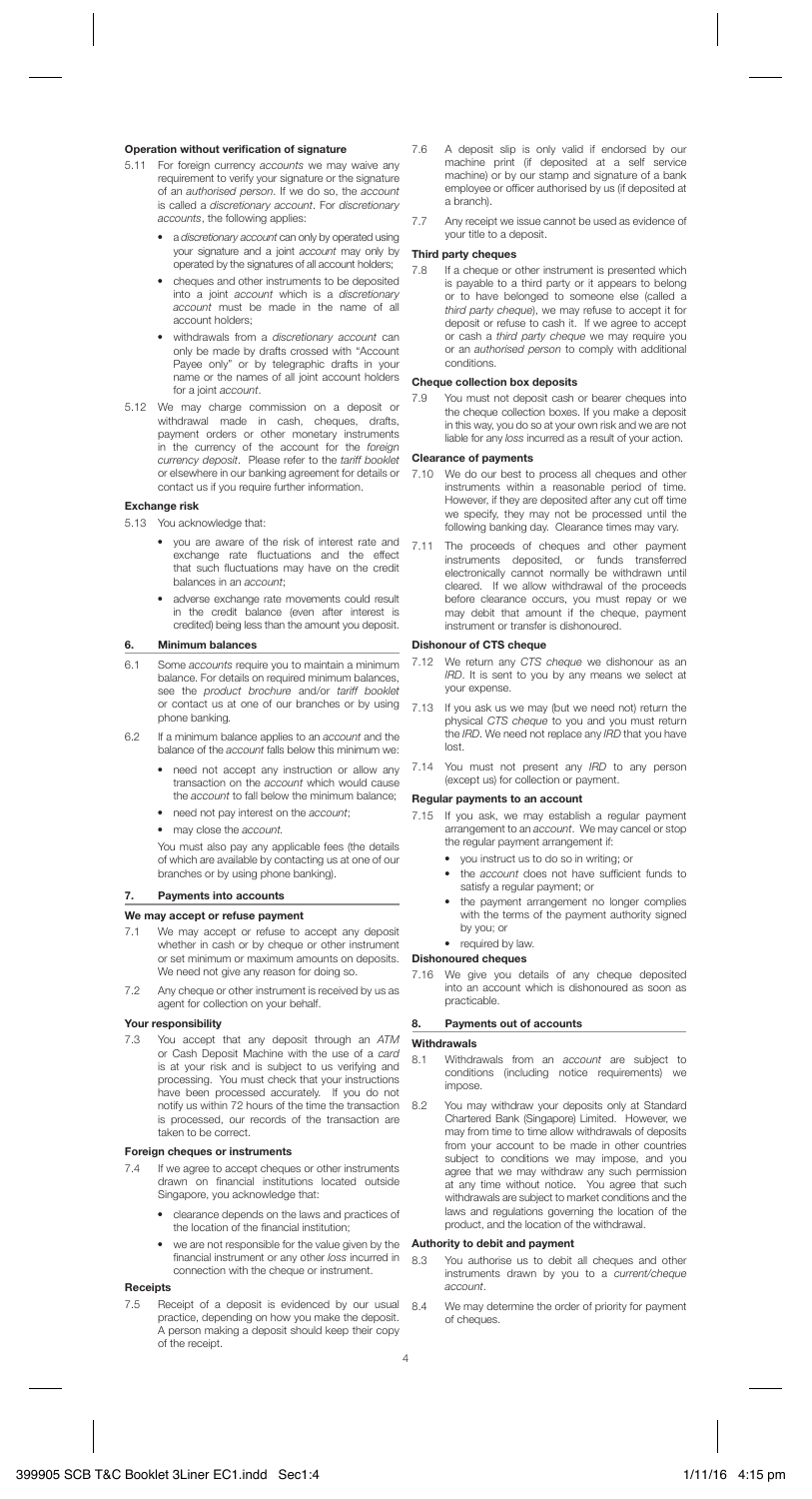## **CTS cheque withdrawal**<br>8.5 Me may bonour an

- We may honour and make payment on any CTS cheque presented in the form of a CTS image file for CTS clearing in accordance with the CTS Bye-Laws or any other agreements requiring us to honour or make payment in respect of the CTS cheque or a CTS image item of the CTS cheque.
- 8.6 Payments we make on the basis of a CTS cheque or any CTS image item of the CTS cheque presented for CTS clearing or in respect of a cheque or other financial instrument which bear signature(s) which appear to be similar to signature(s) of you or authorised persons are binding on you. This is the case even if the signatures are forged or unauthorised and this is not apparent from the CTS image item of the CTS cheque.
- 8.7 If we are not able to confirm the authenticity of a CTS cheque from the CTS image item or the CTS cheque presented for CTS clearing, we may (but need not) notify the operators of the CTS clearing system of the return of the CTS image item in accordance with the terms of the CTS Bye-Laws without making payment on the CTS cheque. We may (but need not) contact you to confirm the authenticity of a CTS cheque before deciding whether to return it.
- 8.8 We may charge (and you must pay) fees in accordance with the CTS Bye-Laws.
- 8.9 We may debit any account with any amount we pay in connection with a CTS cheque.

#### **Exclusion of liability in connection with CTS cheques**

- 8.10 We are not liable for any loss incurred due to
	- the unavailability of services provided by the operator;
	- any act or omission of the operator or any person providing services in connection with CTS clearing;
	- our failure or refusal to make payment on a cheque or CTS image item.
- 8.11 We may, but need not, accept instructions allowing third parties to withdraw from an account.

#### **Stopping payment of cheques**

- 8.12 Subject to applicable fees and charges in Clause 4.7, you or an authorised person may request us in writing to stop payment of a cheque drawn on a current/cheque account before it has been paid. However, the instruction is only effective if it:
	- gives full details of the cheque; and
	- is received by the branch where the current/ cheque account is maintained before the cheque is deposited for clearing. (See our Customer Terms for how we deal with stopped payments.)

#### **Direct debits or periodical payments from accounts**

- 8.13 If you ask, we can organise a direct debit or periodical payment arrangement from an account. You will need to sign additional documents to authorise it.
- 8.14 We may cancel or stop any direct debit or periodical payment arrangement if:
	- you instruct us to do so in writing; or
	- the payment arrangement no longer complies with the terms of the direct debit authority signed by you.

 We may ask that you also notify the person to whom you have given the direct debit authority.

#### **Telegraphic transfers**

- 8.15 You may ask us to effect telegraphic transfers for you. We need not agree to your request.
- 8.16 We may set a minimum amount or maximum amount for telegraphic transfers. For details of these amounts, please contact us.
- 8.17 If a telegraphic transfer is made in a currency other than the currency of the destination country, you may be required to pay multiple charges for the telegraphic transfer. For details of these charges, please contact us or refer to the tariff booklet.
- 8.18 You consent to us disclosing any information in connection with the telegraphic transfer to the correspondent or intermediary bank.

8.19 If a telegraphic transfer cannot be completed, we are not required to refund the charges paid by you for the telegraphic transfer unless the failure to complete was solely and directly due to anything we do or do not do.

#### **9. Dormant accounts**

#### **What is a dormant account?**

- 9.1 If no withdrawal, deposit, fund transfer or use of electronic banking services other than direct debit or periodic payment arrangements is made on a savings account or current/cheque account for 12 consecutive months or such other period that we notify to you, we classify the account as dormant. We need not pay interest on a dormant account.
- 9.2 We may debit the dormant account fee set out in the tariff booklet or as notified by us until the balance of the account is zero. We then close the dormant account, unless prohibited by law.

### **Fees for dormant accounts**

9.3 If the balance of a dormant account:

- falls below a minimum limit set out in the tariff booklet, we may close the account and use any credit balance to pay the dormant account fee set out in the tariff booklet or as notified by us; or
- is above the minimum limit set out in the tariff booklet, we may debit the dormant account fee set out in the tariff booklet or as notified by us until the account is closed, unless prohibited by law.

#### **10. Closing accounts**

#### **Early closure**

10.1 If you close a savings account or current/cheque account within 3 months (or such other period that we may notify to you) after you open it, you must pay the early account closure fee set out in the tariff booklet or as notified by us.

## **When we may close accounts**

10.2 We may close a savings account, time deposit or a current/cheque account at any time. We need not give a reason for doing so. If we do so, we pay you any credit balance of the account in the manner we determine.

## **Return of cheque books**

10.3 If a current/cheque account is closed, you must ensure that any unused cheque books are returned to us.

#### **11. Meaning of words**

You also need to refer to our Customer Terms which also define key words used in these terms. If a word defined in these terms is also defined in our Customer Terms, the definition in these terms applies for the purposes of current/cheque accounts, time deposits, foreign currency deposits and savings accounts.

*average daily balance or ADB* means the sum of end-of-day balances in an account for each day in that month divided by the number of days in that month.

*CTS* refers to the image-based systems, processes and procedures for the electronic clearing and archival of such items as provided in and contemplated by the CTS Bye-Laws, and known as the Cheque Truncation System.

*CTS Bye-Laws* refers to the Bye-Laws of the Singapore Clearing House Association in respect of CTS.

**CTS cheque** refers to the Articles as defined in the CTS Bye-Laws.

**CTS clearing** has the same meaning as defined in the CTS Bye-Laws.

**CTS image file** refers to an electronic file containing CTS image items.

*CTS image item* means the CTS items contemplated by the CTS Bye-Laws in image format (including electronic images of CTS cheques) which comply with the requirements of the operator with the approval of the Committee of Management of the Singapore Clearing House Association.

*current/cheque account* means any account of the type referred to in clause 4.

*foreign currency deposit* means any deposit of foreign currency described in clause 5.

*IRD* means an Image Return Document as defined in Section 87B of the Bills of Exchange Act, Cap 23.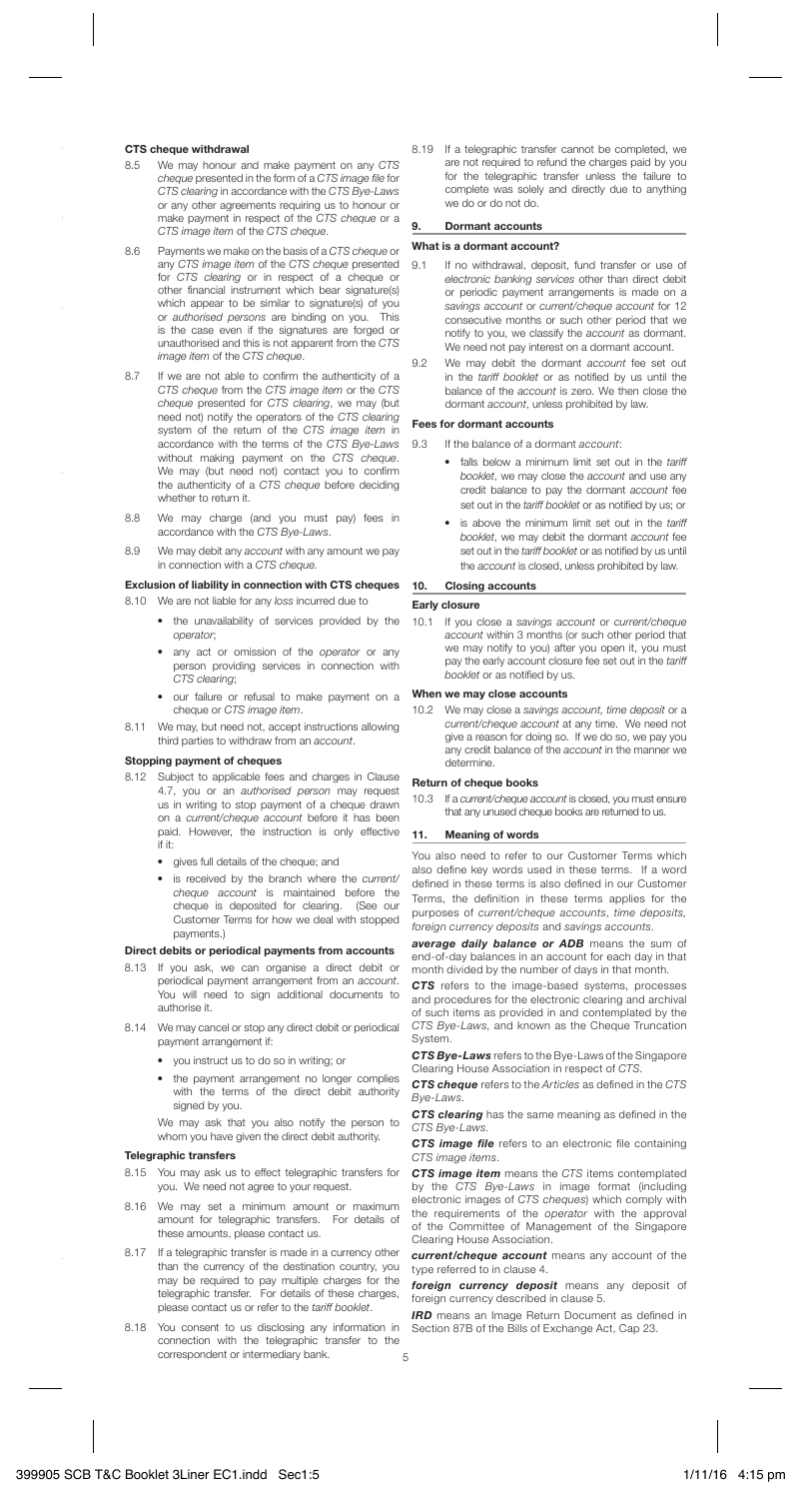**operator** has the same meaning as defined in the CTS<br>*Bye-Laws*.

*savings account* means any account described in clause 2.

**time deposit** means any term deposit, time deposit or<br>fixed deposit described in clause 3.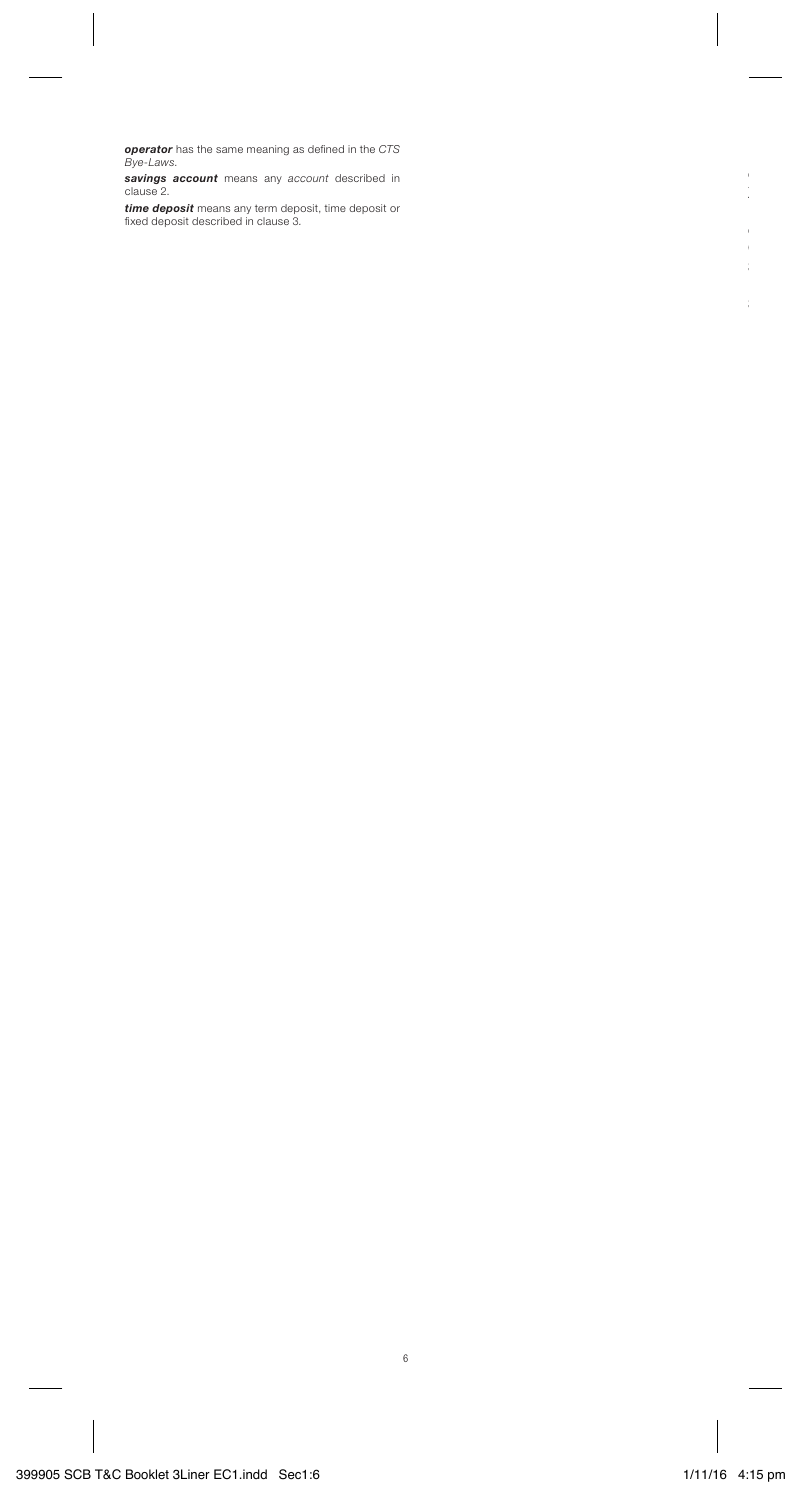## **Product Terms Applicable to:-**

**Dash Easy Savings Account Bonus\$aver Account e\$aver Account XtraSaver Account FCY\$aver Account e\$aver Kids! Account Child Development Account SuperSalary Account Preferred Current Account Securities Settlement Account RMB Accounts, Time Deposits and Remittances**

## **Contents**

|            | Part A - Dash Easy Savings Account Product Terms                                     |          |
|------------|--------------------------------------------------------------------------------------|----------|
| 1.         | What is Dash Easy Savings Account                                                    | 8        |
| 2.         | Interest                                                                             | 8        |
| 3.         | Statements                                                                           | 8        |
| 4.         | Frror                                                                                | 8        |
| 5.         | Cash withdrawal                                                                      | 8        |
| 6.         | Fund transfer to Dash mCash Account                                                  | 8        |
| 7.         | Closure of account                                                                   | 8        |
| 8.         | Consent to disclosure and use of<br>vour information                                 | 8        |
| 9.         | Rewards                                                                              | 8        |
| 10.        | Other terms                                                                          | 8        |
| 11.        | Meaning of words                                                                     | 8        |
|            | Part B - Bonus\$aver Product Terms                                                   |          |
| 12.        | What is Bonus\$aver                                                                  | 9        |
| 13.        | Bonus\$aver requirement                                                              | 9        |
| 14.        | Interest                                                                             | 10       |
| 15.        | Transactions and reversals                                                           | 11       |
| 16.        | Cap on number of Bonus\$aver accounts and 11<br>minimum Bonus\$aver account balances |          |
| 17.        | Rewards                                                                              | 11       |
| 18.        | Meaning of words                                                                     | 12       |
|            | Part C - e\$aver Account Product Terms                                               |          |
| 19.        | <b>Statements</b>                                                                    | 12       |
| 20.        | Error                                                                                | 12       |
| 21.        | Cash withdrawal                                                                      | 12       |
| 22.        | Closure of account                                                                   | 12       |
|            | Part D - XtraSaver Account Product Terms                                             |          |
| 23.        | What is XtraSaver                                                                    | 12       |
| 24.<br>25. | CashBack                                                                             | 12       |
|            |                                                                                      |          |
|            | Overdraft                                                                            | 12       |
| 26.        | What happens on termination                                                          | 12       |
|            | <b>Part E - FCYSaver Product Terms</b>                                               |          |
| 27.        | What is FCY\$aver                                                                    | 13       |
|            | Part F - e\$aver Kids! Account Product Terms                                         |          |
| 28.        | Trust Nature of the e\$aver Kids! Account                                            | 13       |
| 29.        | Statements                                                                           | 13       |
| 30.        | Modification                                                                         | 13       |
| 31.        | Death                                                                                | 13       |
| 32.        | Instructions, rights of beneficiary                                                  | 13       |
| 33.<br>34. | Account closure<br>Cheque deposits                                                   | 14<br>14 |

|     | Part G - Child Development Account Product Terms                                                        |    |
|-----|---------------------------------------------------------------------------------------------------------|----|
| 35. | Opening of CDA                                                                                          | 14 |
| 36. | Co-payments by the Government                                                                           | 14 |
| 37. | Operation of CDA                                                                                        | 14 |
| 38. | Change of Trustee                                                                                       | 15 |
| 39. | Death of Member                                                                                         | 15 |
| 40. | Closure of CDA                                                                                          | 15 |
| 41. | Cessation as managing agent                                                                             | 15 |
| 42. | Meaning of words                                                                                        | 15 |
|     | Part H - SuperSalary Product Terms                                                                      |    |
| 43. | What is SuperSalary?                                                                                    | 16 |
| 44. | Opening of SuperSalary account and the<br>requirements                                                  | 16 |
| 45. | CashBack                                                                                                | 16 |
| 46. | Cap on number of SuperSalary accounts                                                                   | 16 |
| 47. | Super Time Deposit                                                                                      | 16 |
| 48. | What happens on termination                                                                             | 16 |
| 49. | Meaning of words                                                                                        | 16 |
|     | <b>Part I-Preferred Current Account Product</b><br><b>Terms &amp; Conditions</b>                        |    |
| 50. | What is Preferred Current Account?                                                                      | 17 |
| 51. | CashBack                                                                                                | 17 |
| 52. | Overdraft                                                                                               | 17 |
| 53. | What happens on termination                                                                             | 17 |
|     | Part J - Securities Settlement Account Product Terms                                                    |    |
| 54. | Use of Securities Settlement Account                                                                    | 17 |
| 55. | Statements                                                                                              | 17 |
| 56. | Interest                                                                                                | 17 |
| 57. | Currency                                                                                                | 17 |
| 58. | Error                                                                                                   | 17 |
| 59. | Access                                                                                                  | 17 |
| 60. | Closure of Securities Settlement Account                                                                | 18 |
| 61. | Meaning of words                                                                                        | 18 |
|     | Part K - RMB Terms                                                                                      |    |
| 62. | Overview                                                                                                | 18 |
| 63. | RMB Current Accounts and Savings Accounts<br>18                                                         |    |
| 64. | <b>RMB Time Deposit</b>                                                                                 | 19 |
| 65. | <b>RMB Remittances</b>                                                                                  | 19 |
| 66. | Risks Associated with RMB Current/Savings<br>Account, RMB Time Deposit and/or<br><b>RMB Remittances</b> | 19 |
| 67. | Declaration                                                                                             | 20 |

68. Meaning of words 20

## **Important notice**

## **You need to read this document**

This document contains additional product terms applicable to you if you use of our current/cheque accounts, time deposits and savings accounts. You must read it in conjunction with our Customer Terms, our Current/Cheque/ Savings Account and Time Deposit Terms and any other documents forming our banking agreement.

#### **Key words**

The meaning of key words printed like this are explained either at the end of this document or our Customer Terms or our Current/Cheque/Savings Account and Time Deposit Terms.

#### **Inconsistency**

If there is any inconsistency between the product terms and any of our banking agreements relating to any specific product, the specific product terms prevail.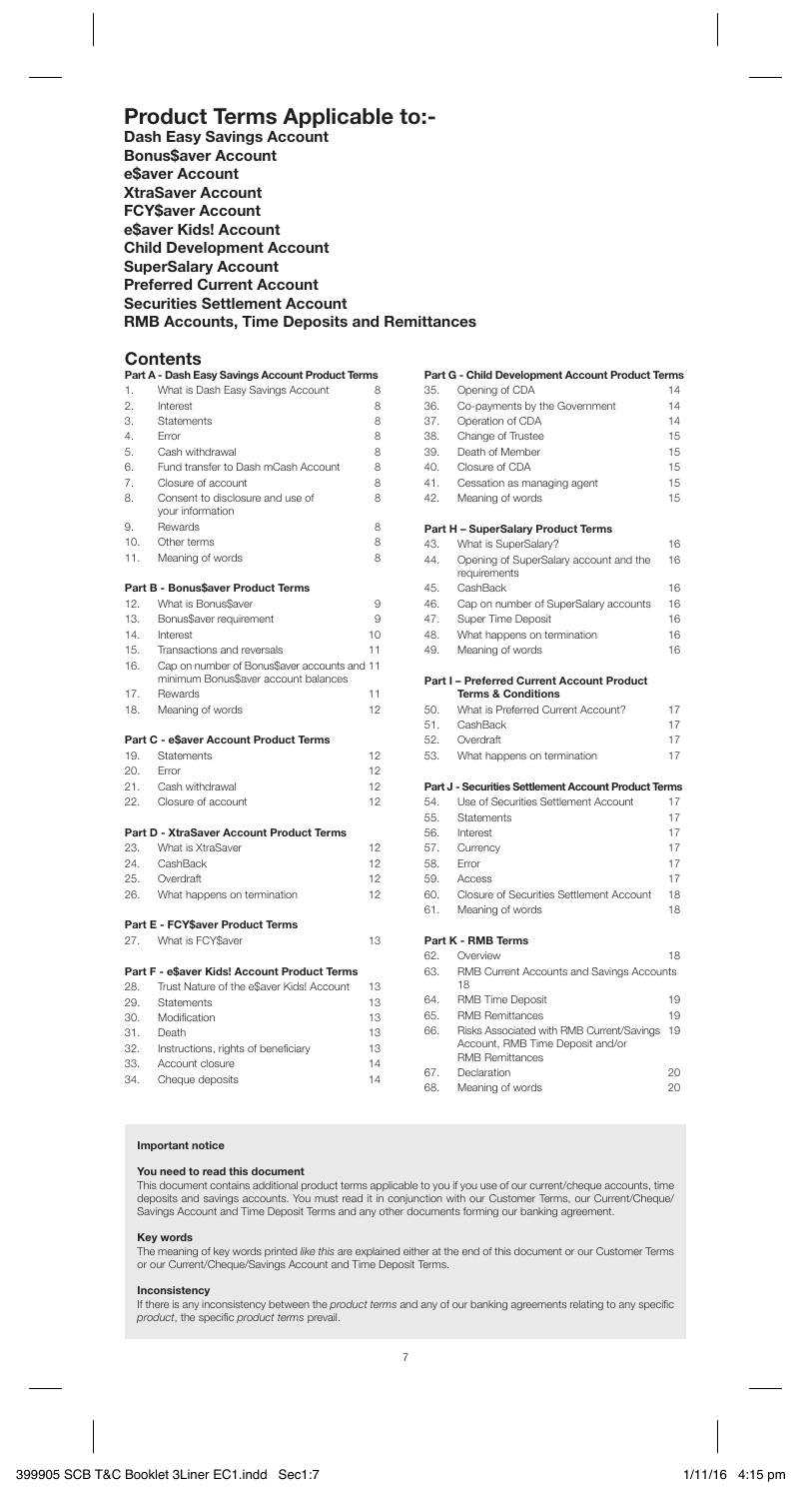## **Part A - Dash Easy Savings Account Product Terms**

#### **1. What is Dash Easy Savings Account**

 Dash Easy Savings Account is part of the Dash Easy product bundle, which comprises a Dash Easy Savings Account with Standard Chartered Bank (Singapore) Limited and a Dash Mobile Cash (mCash) Account with SingTel.

 Dash Easy Savings Account is an online savings account which offers you:

- bonus interest on your Dash Easy Savings Account balances;
- an ATM card for cash withdrawal at our ATMs and ATMs of other banks as we may notify you from time to time (e.g ATM<sup>5</sup> ATMs) (Designated  $ATM$ s);
- navments by NFTS:
- fund transfer to your Dash mCash Account; and
- branch assistance for ATM PIN reset, internet banking PIN reset, and account closure only for Dash banking products.

 As the Dash Easy Savings Account is an online savings account, transactions at our branches are limited to those listed above.

#### **2. Interest**

- 2.1 You will receive interest at the prevailing interest rate for Dash Easy Savings Accounts on your Dash Easy Savings Account balances. If you meet the promotion requirements for bonus interest, you will also receive the applicable bonus interest on the average daily balance in your Dash Easy Savings Account for the applicable promotion period.
- 2.2 Prevailing interest and bonus interest are at rates we determine. Prevailing interest will be calculated at the end of each day, and bonus interest will be calculated at the end of each calendar month based on the *average daily balance* in your Dash Easy Savings Account for each calendar month. We may change the basis and rates of the prevailing interest and bonus interest at any time.
- 2.3 The average daily balance in your Dash Easy Savings Account which is eligible for bonus interest is subject to a minimum amount and a maximum cap we determine. We may change the minimum amount and the maximum cap at any time.
- 2.4 We will credit any prevailing interest and bonus interest to your Dash Easy Savings Account monthly or at other regular intervals that we determine. The prevailing interest and bonus interest (if any) may be credited to your Dash Easy Savings Account on different dates.

#### **3. Statements**

- 3.1 We will not send you printed account statements, confirmation advices, or passbooks for the Dash Easy Savings Account. However, we reserve the right to send you the consolidated statement should we decide do so.
- 3.2 The balance and the transaction history on the Dash Easy Savings Account will be made available electronically online. You must verify the correctness of each entry by using our electronic banking services.

#### **4. Error**

 You must notify us of any error in the entry of any transaction within 45 days from the date of the transaction or within such other time periods as we may agree to. If you fail to do so, this means that you have accepted the accuracy of the entry.

## **5. Cash withdrawal**

- 5.1 You can withdraw cash from the Dash Easy Savings Account at Designated ATMs using a linked ATM card.
- 5.2 Cash withdrawals may not be made over the counter at our branches unless otherwise specifically notified, or if you wish to close the Dash Easy Savings Account.

#### **6. Fund transfer to Dash mCash Account**

 You can transfer funds from your Dash Easy Savings Account to your Dash mCash Account by using our electronic banking services, subject to the applicable limits for your Dash mCash Account balance and transfer amounts.

#### **7. Closure of account**

- 7.1 We will close the Dash Easy Savings Account without notice to you if the balance in the Dash Easy Savings Account remains at S\$0 for a period of 6 months consecutively. We are not liable to you for any loss you may suffer due to the closure.
- 7.2 You are required to visit any of our branches if you wish to close your Dash Easy Savings Account. Upon account closure, the credit balance, if any, in your Dash Easy Savings Account will be paid to you.

#### **8. Consent to disclosure and use of your information**

- 8.1 You consent to us disclosing to SingTel the opening and closure of your Dash Easy Savings Account for the purposes of:
	- (a) our collaboration arrangements (including fees and other arrangements) with SingTel in relation to the product;
	- (b) the provision or continued provision of Dash mCash Account services to you by SingTel; and
	- (c) SingTel's determination of your eligibility for any rewards programme that it may offer from time to time.

#### **9. Rewards**

You will not be awarded with 360° Reward Points under the Standard Chartered 360° Rewards Programme for the Product Category relating to the Dash Easy Savings Account.

#### **10. Other terms**

- 10.1 These Dash Easy Savings Account Product Terms are to be read together with our Customer Terms and our Current/Cheque/Savings Account and Time Deposit Terms (collectively Other Terms).
- 10.2 If there is any inconsistency between the Other Terms and these Dash Easy Savings Account Product Terms, these Dash Easy Savings Account Product Terms shall prevail to extent of such inconsistency.
- 10.3 Words printed "like this" if not explained here, are explained elsewhere in the Other Terms.

#### **11. Meaning of words**

*Dash mCash Account* means an account with SingTel for Dash mCash, a stored value facility provided by SingTel for payment services.

*SingTel* means Telecom Equipment Pte Ltd.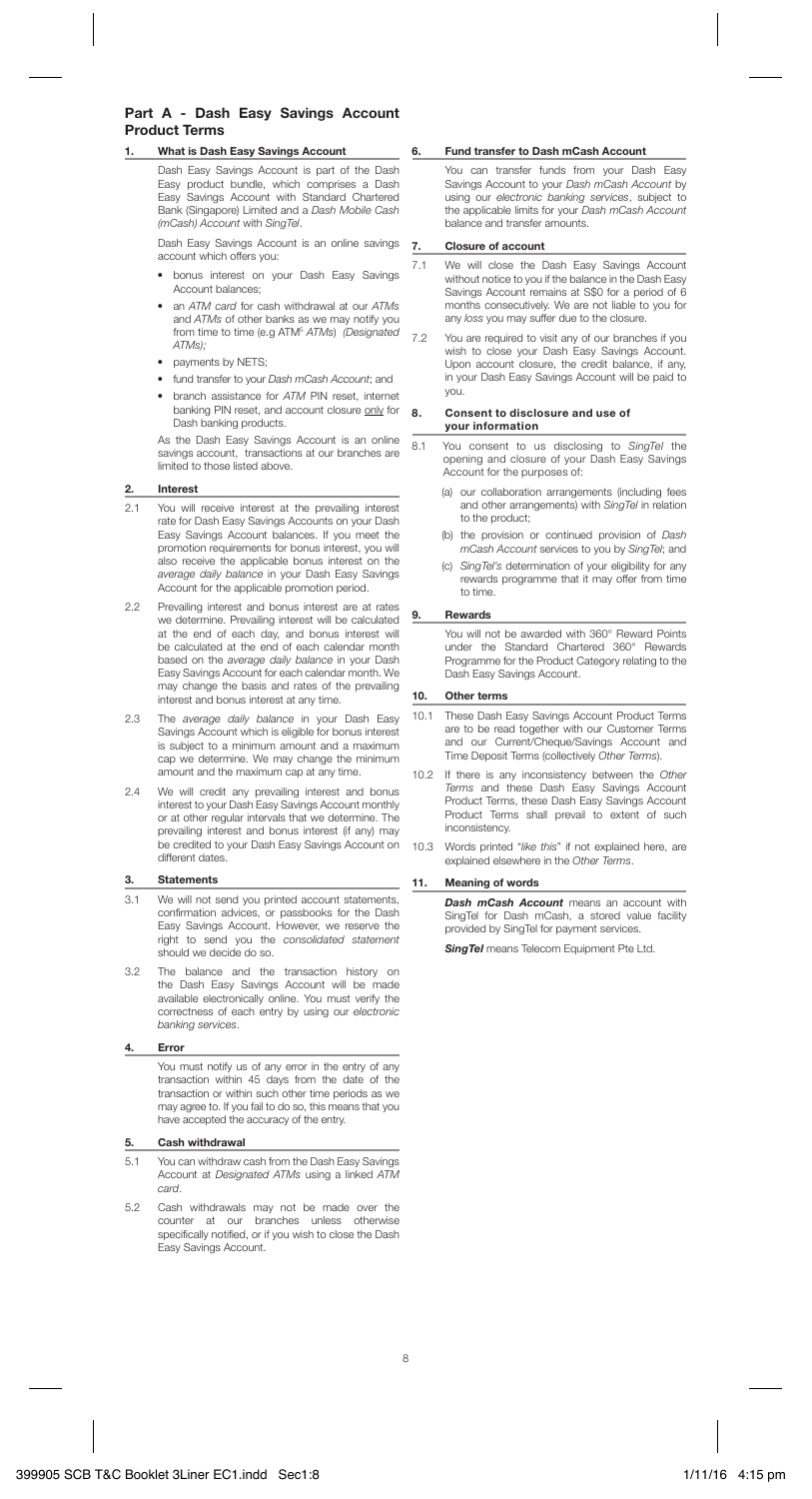## **Part B - Bonus\$aver Product Terms**

#### **12. What is Bonus\$aver**

- 12.1 Bonus\$aver comprises a current/cheque account (Bonus\$aver account) and one or more Bonus\$aver World MasterCard debit and/or credit card(s) which may be linked to the Bonus\$aver account (each a Bonus\$aver card). The Bonus\$aver account may be opened as a personal account or a joint account.
- 12.2 These Bonus\$aver Product Terms are to be read together with our Customer Terms, Current/ Cheque/Savings Account and Time Deposit Terms, and Credit Card Terms. If there is any inconsistency between these Bonus\$aver Product Terms and the other terms, these Bonus\$aver Product Terms prevail.

#### **13. Bonus\$aver requirement**

- 13.1 In addition to *prevailing interest*, you will receive bonus interest on the average daily balance in your Bonus\$aver account (up to an average daily balance cap of S\$100,000) for a calendar month if you comply with the following requirements (Bonus\$aver requirement) in that calendar month:
	- 13.1.1 you must be the primary account holder of a Bonus\$aver account;
	- 13.1.2 your Bonus\$aver card must be linked to ,<br>vour Bonus\$aver account:
	- 13.1.3 both your Bonus\$aver account and your Bonus\$aver card account must be valid and in good standing; and
	- 13.1.4 you must have completed transaction(s) in at least one of the following categories from A to D (each a Bonus\$aver category):

#### **A. Card Spend**

13.1.4.1 you must successfully charge a minimum sum of S\$500 in any calendar month on qualifying retail transactions to a Bonus\$aver card. To earn a higher bonus interest rate, you may also choose to charge a minimum of S\$2,000 in any calendar month on qualifying retail transactions to a Bonus\$aver card. Qualifying retail transactions charged to the Bonus\$aver card by a supplementary cardholder will be aggregated and consolidated under the principal cardholder's Bonus\$aver account.

> In determining whether you have fulfilled the Bonus\$aver category of minimum card spend in a particular calendar month, we will add up the amounts of all qu*alifying retail transactions*<br>charged to your *Bonus\$aver*<br>*card* in that calendar month based on transaction posting date(s). We may change the minimum card spend at any time with prior notice

For the avoidance of doubt, the following transactions are not qualifying retail transactions and will not be taken into consideration:

- i. transactions arising from the use of your linked Bonus\$aver cards as an ATM card at an ATM or at an EFTPOS or NETS terminal;
- ii. balance transfers to your Bonus\$aver card;
- iii. EasyPay monthly instalments;
- iv. online bill payments;
- v. income tax payments;
- credit facilities or deposit accounts;
- vii. payments to the Immigration and Checkpoints Authority, Ministry of Manpower and Land Transport Authority;
- viii. EZ-link card transactions and other transit link transactions;
- ix. top-ups of any stored value facility;
- x. AXS payments;
- xi. any fees and charges (including annual fees, interest charges, cheque processing fees,<br>administrative fees, cash administrative fees, advance fees, finance<br>charges and/or late payment charges and other miscellaneous fees and charges) charged to your linked Bonus\$aver card;
- xii. any amount charged to your linked Bonus\$aver card in that calendar month that is subsequently cancelled, voided or reversed;
- xiii. *balance owing* on your<br>linked *Bonus\$aver card*<br>from previous or other months; and
- xiv. any other amount charged to your linked Bonus\$aver card as we may determine from time to time.

## **B. Salary Credit**

13.1.4.2 you must successfully apply for and make arrangements for the regular inward crediting of your monthly salary of no less than S\$3,000 nett by your employer into the Bonus\$aver account through direct payment via GIRO.

#### **C. Bill Payment**

13.1.4.3 you must successfully complete a minimum of three (3) eligible bill payments (each of a minimum amount of S\$50) in a calendar month from your Bonus\$aver account via our Online Banking platform or GIRO.

#### **D. Invest/Insure**

13.1.4.4 you must successfully purchase, through us, either an eligible insurance policy or an eligible unit trust, and you must not have terminated that eligible insurance policy or eligible unit trust within 12 months from the date of commencement of the policy/settlement date (as the case may be).

> If the subscription for the eligible unit trust is placed through a joint and a count or the eligible insurance policy has more than one policy holder, only the primary account holder or policyholder (as the case may be) will be entitled to bonus interest.

 If the investment is denominated in a foreign currency, we will convert the value of such investment into Singapore dollars at our prevailing currency exchange rate in order to determine if it meets the minimum premium or investment amount.

vi. payments to loans or 13.2 If you do not comply with the Bonus\$aver requirement for any calendar month, you will not receive bonus interest on the average daily balance in your linked Bonus\$aver account for that calendar month.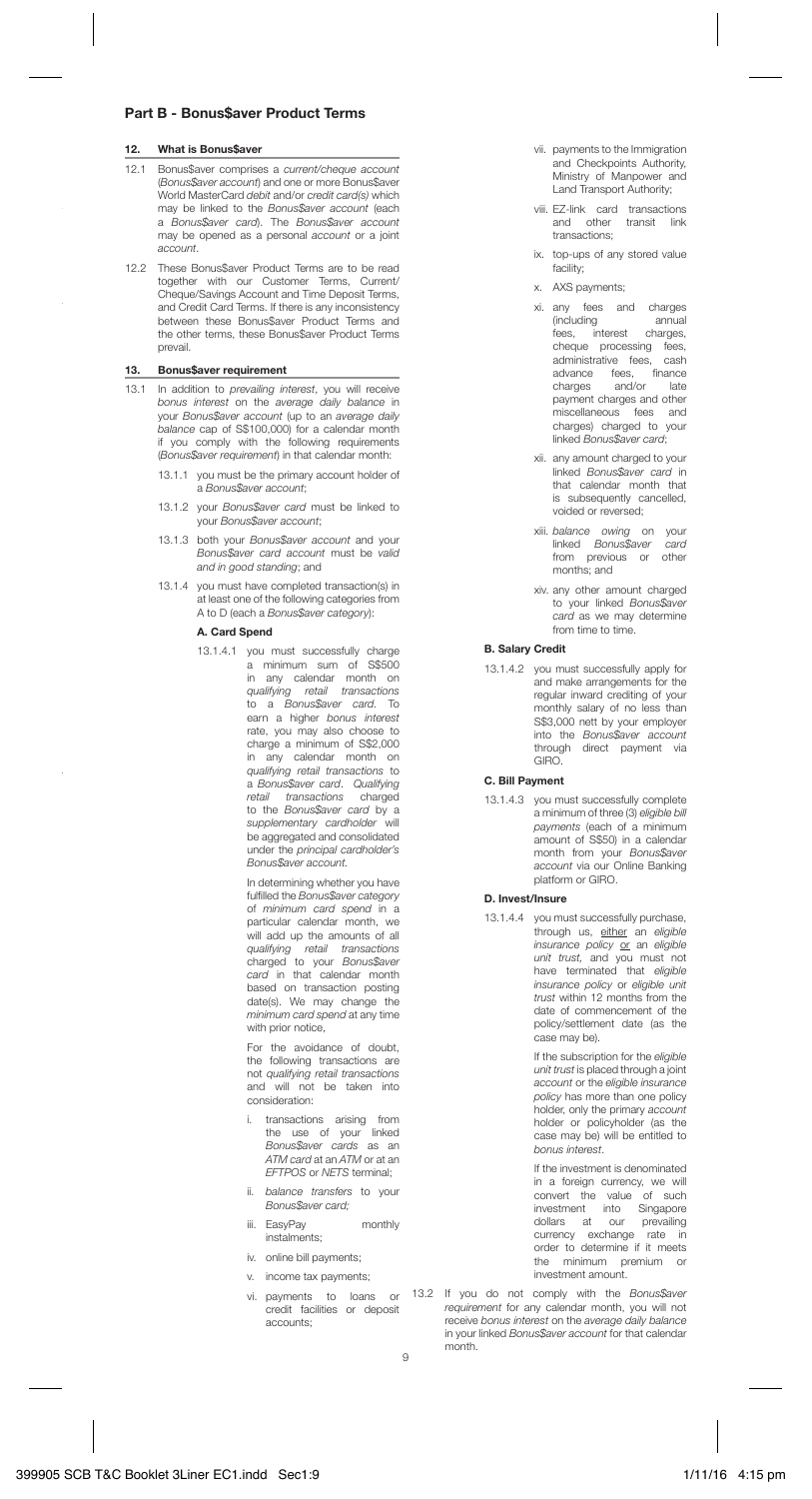13.3 We reserve the right to cancel or suspend payment of bonus interest and to claw back the value of any bonus interest paid in the event that any of the foregoing conditions is not met at any time during the minimum qualifying periods specified above.

#### **14. Interest**

14.1 You will receive prevailing interest on your Bonus\$aver account balances. Prevailing interest will be calculated at the end of each day and credited to your linked Bonus\$aver account at the end of the month. The prevailing interest rates are as follows:

| Bonus\$aver Account<br><b>Balance</b> | Prevailing<br><b>Interest Rate</b> |
|---------------------------------------|------------------------------------|
| $<$ S\$200.000                        | $0.1\%$ p.a.                       |
| ≥S\$200.000                           | $0.2\%$ p.a.                       |

14.2 If you comply with the Bonus\$aver requirement (including completing a transaction in a Bonus\$aver category) for any calendar month, you will also

٦

earn bonus interest allocated for the Bonus\$aver category in that calendar month. Bonus interest will be calculated at the end of each calendar month, based on the average daily balance in your linked Bonus\$aver account for each calendar month up to a cap we determine, and credited to your linked Bonus\$aver account in the following month. If you do not satisfy any Bonus\$aver category in a calendar month, you will not receive bonus interest for that Bonus\$aver category. Payout of all interest (including prevailing interest and bonus interest) is capped at 3.88% p.a. per eligible Bonus\$aver account.

- 14.3 We may change the basis and rates of the prevailing interest and bonus interest at any time with prior notice.
- 14.4 The bonus interest allocated for each Bonus\$aver category, and the corresponding bonus interest crediting month and payment period, are provided below. In the event of any inconsistency between the contents of the table below and these Bonus\$aver Product Terms, the contents of this table shall prevail.

T

h

Ť

| Bonus\$aver<br>Category    | Description of<br>Transaction                                                                                                                                                                                                                                              | <b>Bonus Interest</b><br>Rate                                                                                                                                                                                                                                                                                                                      | <b>Bonus Interest</b><br><b>Crediting Month</b>                                                                                                                                                               | <b>Bonus Interest</b><br><b>Payment Period</b>                                                                    |
|----------------------------|----------------------------------------------------------------------------------------------------------------------------------------------------------------------------------------------------------------------------------------------------------------------------|----------------------------------------------------------------------------------------------------------------------------------------------------------------------------------------------------------------------------------------------------------------------------------------------------------------------------------------------------|---------------------------------------------------------------------------------------------------------------------------------------------------------------------------------------------------------------|-------------------------------------------------------------------------------------------------------------------|
| A. Card<br>Spend           | Either<br>Charge a minimum<br>sum of S\$500 in<br>any calendar month<br>on qualifying retail<br>transactions to a<br>Bonus\$aver card<br>linked to a Bonus\$aver<br>account.<br>Or<br>Charge a minimum<br>sum of S\$2,000 in<br>any calendar month<br>on qualifying retail | 0.78% p.a.*<br>(for Bonus\$aver<br>account balance<br>$<$ S\$200.000) /<br>$0.68\%$ p.a.*<br>(for Bonus\$aver<br>account balance<br>≥S\$200.000)<br>1.78% p.a.*<br>(for Bonus\$aver<br>account balance<br>$<$ S\$200.000) /<br>1.68% p.a.*                                                                                                         | One month after card<br>spend transaction<br>month<br>e.g. if card spending is<br>in January, the bonus<br>interest will be paid<br>in February based on<br>January's ADB                                     | Payable monthly upon<br>fulfilment of minimum<br>card spend                                                       |
|                            | transactions to a<br>Bonus\$aver card<br>linked to a Bonus\$aver<br>account.                                                                                                                                                                                               | (for Bonus\$aver<br>account balance<br>≥S\$200,000)                                                                                                                                                                                                                                                                                                |                                                                                                                                                                                                               |                                                                                                                   |
|                            |                                                                                                                                                                                                                                                                            | * For the avoidance of doubt, the prevailing interest and bonus interest (for Card Spend) will add up to a total of 0.88% p.a.<br>or 1.88% p.a. (depending on the minimum card spend in that month). The above bonus interest rate (for Card Spend) is<br>applicable only if the end of day balances remain in the same tier throughout the month. |                                                                                                                                                                                                               |                                                                                                                   |
| <b>B.</b> Salarv<br>Credit | Apply for and make<br>arrangements for<br>the regular inward<br>credit of your monthly<br>salary of no less than<br>S\$3,000 nett into the<br>Bonus\$aver account<br>by way of a GIRO<br>application                                                                       | 1.00% p.a.                                                                                                                                                                                                                                                                                                                                         | One month after<br>transaction month<br>e.g. if regular inward<br>or salary credit is in<br>January, the bonus<br>interest will be paid<br>in February based on<br>January's ADB                              | Payable monthly upon<br>successful inward<br>crediting of monthly<br>salary of minimum of<br>S\$3,000 nett amount |
| C. Bill<br>Payment         | Complete a minimum<br>of three (3) eligible bill<br>payments (each of a<br>minimum amount of<br>S\$50) in a calendar<br>month via our Online<br>Banking platform<br>or GIRO                                                                                                | $0.25%$ p.a                                                                                                                                                                                                                                                                                                                                        | One month after eligible<br>bill payment month<br>e.g. if eligible bill<br>payment is in January,<br>the bonus interest will<br>be paid in February<br>based on January's<br><b>ADB</b>                       | Payable monthly upon<br>fulfilment of three (3)<br>eligible bill payments                                         |
| D. Insure/<br>Invest       | Either<br>Purchase an eligible<br>insurance policy with<br>a minimum annual<br>premium of S\$12,000                                                                                                                                                                        | 0.75% p.a.                                                                                                                                                                                                                                                                                                                                         | One month after<br>purchase of policy<br>e.g. if the eligible<br>insurance policy is<br>incepted in January, the<br>bonus interest will be<br>paid in February based<br>on January's ADB                      | <b>Bonus interest will be</b><br>paid for a consecutive<br>period of 12 months.                                   |
|                            | Or<br>Subscribe for an<br>eligible unit trust with<br>a minimum single<br>subscription sum of<br>S\$30.000                                                                                                                                                                 |                                                                                                                                                                                                                                                                                                                                                    | One month after<br>investment settlement<br>month<br>e.g. if the subscription<br>of eligible unit trust is<br>settled in January, the<br>bonus interest will be<br>paid in February based<br>on January's ADB |                                                                                                                   |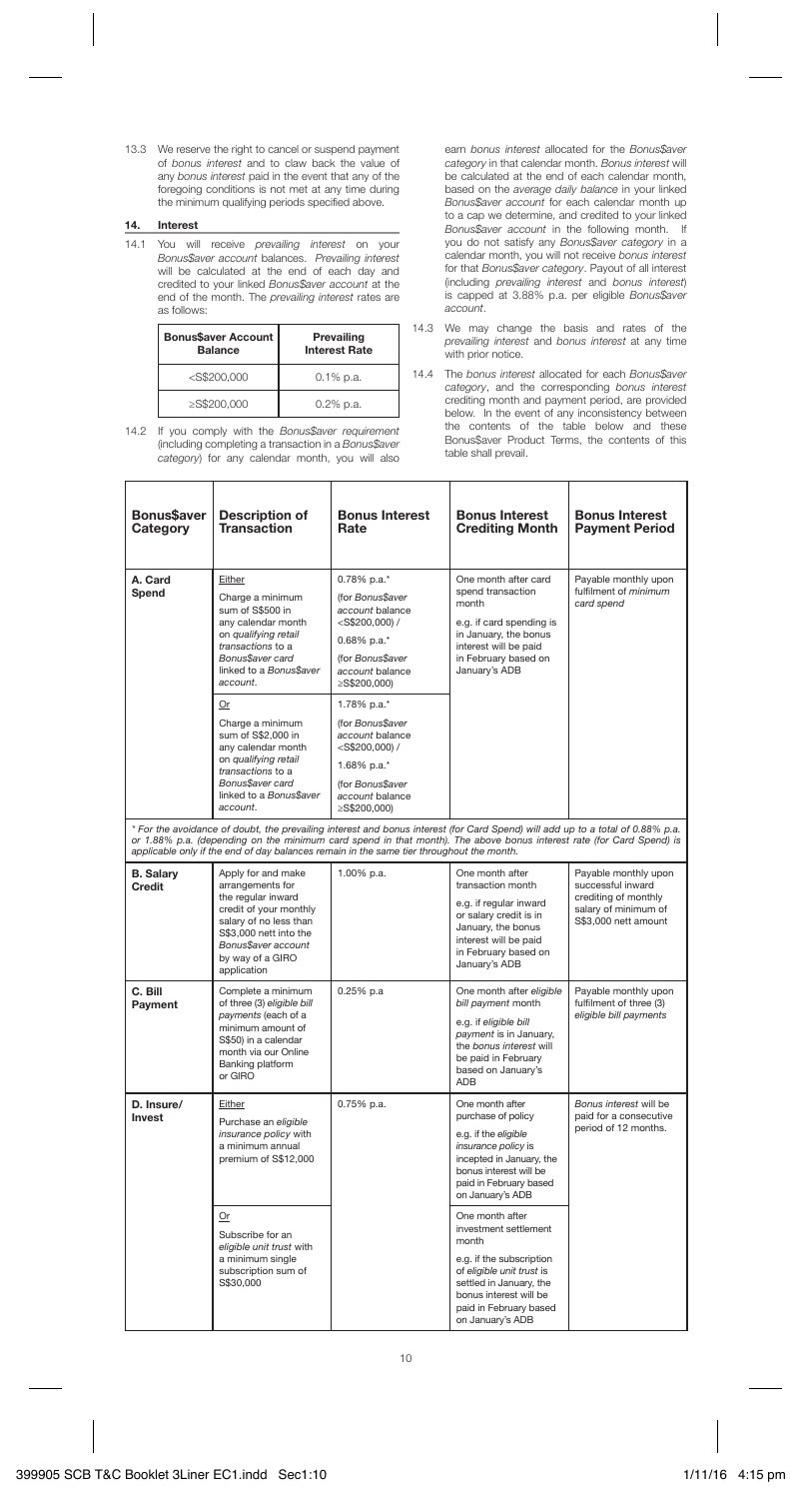- 14.5 The average daily balance in your linked The average daily build to the south more account which is eligible for bonus interest is subject to a cap we determine. We may change the cap at any time.
- 14.6 We will credit any prevailing interest and bonus interest to your linked Bonus\$aver account monthly or at other regular intervals that we determine. The prevailing interest and bonus interest (if any) may be credited to your linked Bonus\$aver account on different dates.
- 14.7 For the avoidance of doubt, Bonus\$aver accounts<br>which did not receive prevailing interest for a which did not receive *prevailing interest* for a<br>calendar month will not be eligible for *bonus* interest in that calendar month. If a particular Bonus\$aver account is inactive or deemed inactive, no bonus interest will be credited into the Bonus\$aver account. For the purpose of this clause, an active Bonus\$aver account refers to a Bonus\$aver account with regular transactional activities including, but not limited to, deposits and withdrawals in the preceding twelve (12) months.
- 14.8 In respect of bonus interest payout for the Bonus\$aver category of "Insure/Invest":
	- 14.8.1 In the event that you have two (2) or more eligible *Bonus\$aver accounts (*of which<br>you are the primary accountholder), *bonus* interest will be credited to the first of such active Bonus\$aver accounts opened with us, with reference to the account opening dates. Notwithstanding the foregoing, where two (2) or more Bonus\$aver accounts were opened on the same day, bonus interest may be credited to either Bonus\$aver account at our sole discretion; and
	- 14.8.2 If your Bonus\$aver account is in a dormant/ unclaimed status, bonus interest will be credited to the first of any other active Bonus\$aver accounts opened with us, with reference to the account opening dates.
	- 14.8.3 In the event that there is no active Bonus\$aver account to which bonus interest may be credited, we reserve the right not to make payment of such bonus interest and you agree that your bonus interest shall be forfeited. We have the sole and full discretion to determine the Bonus\$aver account to which bonus interest should be credited. In the event of any dispute, you agree that our decision is final and binding on you.
- 14.9 Apart from the bonus interest payout for the Bonus\$aver category of "Card Spend", you are not eligible for any other card benefits and privileges, including but not limited to CashBack and rewards programme, made available by us from time to time unless otherwise stated.
- 14.10 You may refer to https://www.sc.com/sg/save/ current-bonussaver.html for the latest prevailing interest rate, bonus interest rates and eligibility criteria for bonus interest for the Bonus\$aver account. For the avoidance of doubt, we reserve the right to vary (i) the *prevailing interest* rate, (ii) the bonus interest rates, (iii) the cap on average daily balance which is eligible for bonus interest (if any), statistic which is eigene for sense increasing Bonus\$aver category, at our sole and absolute discretion from time to time.

#### **15. Transactions and reversals**

- 15.1 We are not responsible for any failure or delay in the transmission or posting of transactions made by merchants, telecommunication providers, or any other party.
- 15.2 If any transaction posted to your Bonus\$aver card in a calendar month is cancelled, voided or reversed for any reason, and you are no longer entitled for any reason to the bonus interest you received, we may debit any of your accounts with us for the amount of the *bonus interest* credited to your linked Bonus\$aver account.

#### **16. Cap on number of Bonus\$aver accounts and minimum Bonus\$aver account balances**

16.1 You may have a maximum of three (3) Bonus\$aver accounts at any one time provided that the Bonus\$aver accounts are governed by different account operating authorities.

16.2 You must maintain a minimum average daily balance in your Bonus\$aver account. If you do not maintain the minimum average daily balance we determine, you must pay a fee as set out in the tariff booklet or elsewhere in our banking agreement. We may vary the minimum average daily balance at any time without notice to you.

#### **17. Rewards**

You will be awarded with 360° Rewards Points under the Standard Chartered 360° Rewards Programme for the Product Category relating to the Bonus\$aver account. You are not entitled to get any 360° Rewards Points for amounts charged to your Bonus\$aver World MasterCard credit card or any CashBack.

#### **18. Meaning of words**

*average daily balance* or *ADB* means the sum of endof-day balances in an account for each day in that month divided by the number of days in that month.

*Bonus\$aver account* means the single or joint current/ cheque account opened with Bonus\$aver.

*Bonus\$aver card* means the Bonus\$aver World MasterCard debit and/or credit card issued by us to you in Singapore, and which may be linked to the Bonus\$aver account.

*Bonus\$aver category* means each of the categories set out in **clause 13.1.4**.

*Bonus\$aver requirement* means the requirements set out in **clause 13.1**.

*bonus interest* means any interest you earn in addition to prevailing interest when you satisfy a Bonus\$aver requirement, subject to bonus interest rates as may be varied from time to time and determined by us.

*eligible bill payments* means unique bill payments to different billing organisations and includes (i) in respect of bill payments via our Online Banking platforms, any payments made to an eligible billing organisation at our website at https://www.sc.com/sg/ways-to-bank/payany-card-merchant.html; or (ii) in respect of bill payments via GIRO, any payments made to an eligible billing organisation accepting GIRO instructions provided that such GIRO arrangements are approved by us.

*eligible insurance policy* means a regular premium life insurance policy underwritten by Prudential Assurance Company Singapore (Pte) Ltd and distributed by us, and which (i) names you as the policy owner; and (ii) has a minimum annual premium of S\$12,000.

*eligible unit trust* means a unit trust made available through us and which comprises a minimum investment sum of S\$30,000 (or its equivalent in another currency) in a single subscription, but does not include (i) exchange traded funds; (ii) investments via regular savings plans; and (iii) switching transactions.

*fresh funds* means funds that do not originate from any existing account with us and can be in terms of deposits in current/cheque accounts or savings accounts (but not funds placed in time deposits) and/or investments offered by us; and are not withdrawn and re-deposited within the last 30 days.

*minimum card spend* means the minimum amount of mmman vara upona mo

*prevailing interest* means any base interest you earn on deposit balances, subject to prevailing base interest rates as may be varied from time to time and determined by us.

*qualifying retail transactions* means any and all retail transactions charged to a Bonus\$aver card as reflected in your monthly statement of account, other than exclusions listed in **clause 13.1.4.1** from time to time.

*valid and in good standing* means, in relation to an account:

- the account must not be dormant, suspended cancelled, terminated or closed for any reason;
- any of the account holder's and cardholder's accounts with us is not delinquent or unsatisfactorily conducted for any reason; and
- the account holder and/or cardholder has/have not breached any term of our banking agreement.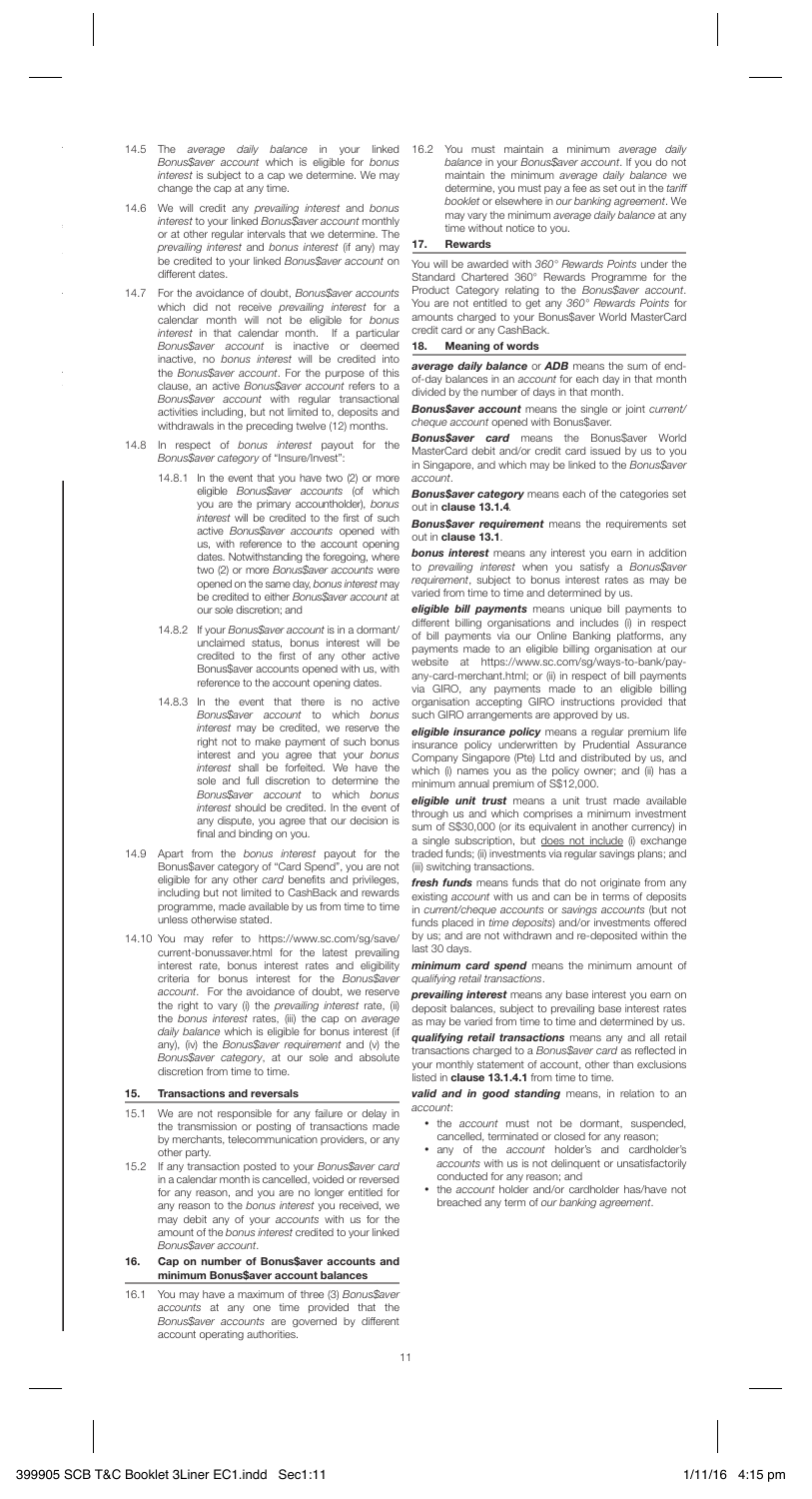## **Part C - e\$aver Account Product Terms**

#### **19. Statements**

- 19.1 We will not send you account statements, confirmation advices, or passbooks for the e\$aver Account. However, we reserve the right to send you the consolidated statement should we decide do so.
- 19.2 The balance and the transaction history on the e\$aver Account will be made available electronically on line. You must verify the correctness of each entry by using our electronic banking services.

#### **20. Error**

 You must notify us of any error in the entry of any transaction within 45 days from the date of the transaction or within such other time periods as we may agree to. If you fail to do so, this means that you have accepted the accuracy of the entry.

#### **21. Cash withdrawal**

 You are allowed to withdraw cash from the e\$aver Account at any of our branches subject to payment of certain fees which we will notify you.

#### **22. Closure of account**

We will close the e\$aver Account without notice to you if the balance in the e\$aver Account remains at \$0 for a period of 5 months consecutively. We are not liable to you for any loss you may suffer due to the closure.

## **Part D - XtraSaver Account Product Terms**

#### **23. What is XtraSaver**

 XtraSaver is a MasterCard debit card that is linked to the XtraSaver Account. The XtraSaver Account may be a personal or a joint *account*. With the *card*, you can enjoy the following benefits:

- CashBack on your MasterCard and NETS transactions
- cash withdrawal
- NETS and MasterCard payments
- Platinum privileges with MasterCard
- credit card merchant discounts
- recurring payment plan

#### **24. CashBack**

- 24.1 We may credit your XtraSaver Account with a CashBack if you maintain a minimum average daily balance in the linked chequing account. We reserve the right to stipulate the minimum daily balance you must maintain in the account. However, we may not be able to credit your XtraSaver Account with any CashBack if there exists any circumstances beyond our control.
- 24.2 CashBack is tiered and calculated at the end of each calendar month, based on transaction posting date and the average daily balance of the linked chequing account. CashBack will be credited to your XtraSaver Account on the first working day of the next calendar month. Monthly CashBack is subject to a cap. Please contact us for details or visit sc.com/sg.
- 24.3 The amount of the CashBack is calculated at a rate determined by us. The CashBack will only be accrued and credited if your XtraSaver Account is in good standing. There will be no CashBack if your XtraSaver Account is suspended, closed or you are in breach of our banking agreement.
- 24.4 Petrol CashBack applies only in Singapore and Malaysia if the petrol station's merchant category code is 5541 or 5542. Purchase of petrol includes all other purchases (other than petrol) at the petrol station.
- 24.5 We reserve the right to debit any account (without) notice to you) with the amount of CashBack we credited to your XtraSaver Account in connection with the CashBack if any transactions are cancelled, voided or reversed for any reason.

#### **25. Overdraft**

- 25.1 We may allow the XtraSaver Account to be overdrawn.
- 25.2 We charge interest on the overdrawn balance at a rate and on the basis we determine from time to time subject to a minimum monthly charge.
- 25.2 We may debit any such interest or charge to the account monthly or at such other intervals we determine. This does not impose any obligation on us to grant you any loans, advances or credit facility on the XtraSaver Account.

## **26. What happens on termination**

We are entitled to:

- retain the whole or any part of the available credit balance on the XtraSaver Account for a period of 45 days from the date when the XtraSaver Account is closed;
- continue to debit the XtraSaver Account with respect to any interest or charge or card transactions effected whether before or after the closure of the XtraSaver Account or the termination of your liability for any balance due on the XtraSaver Account.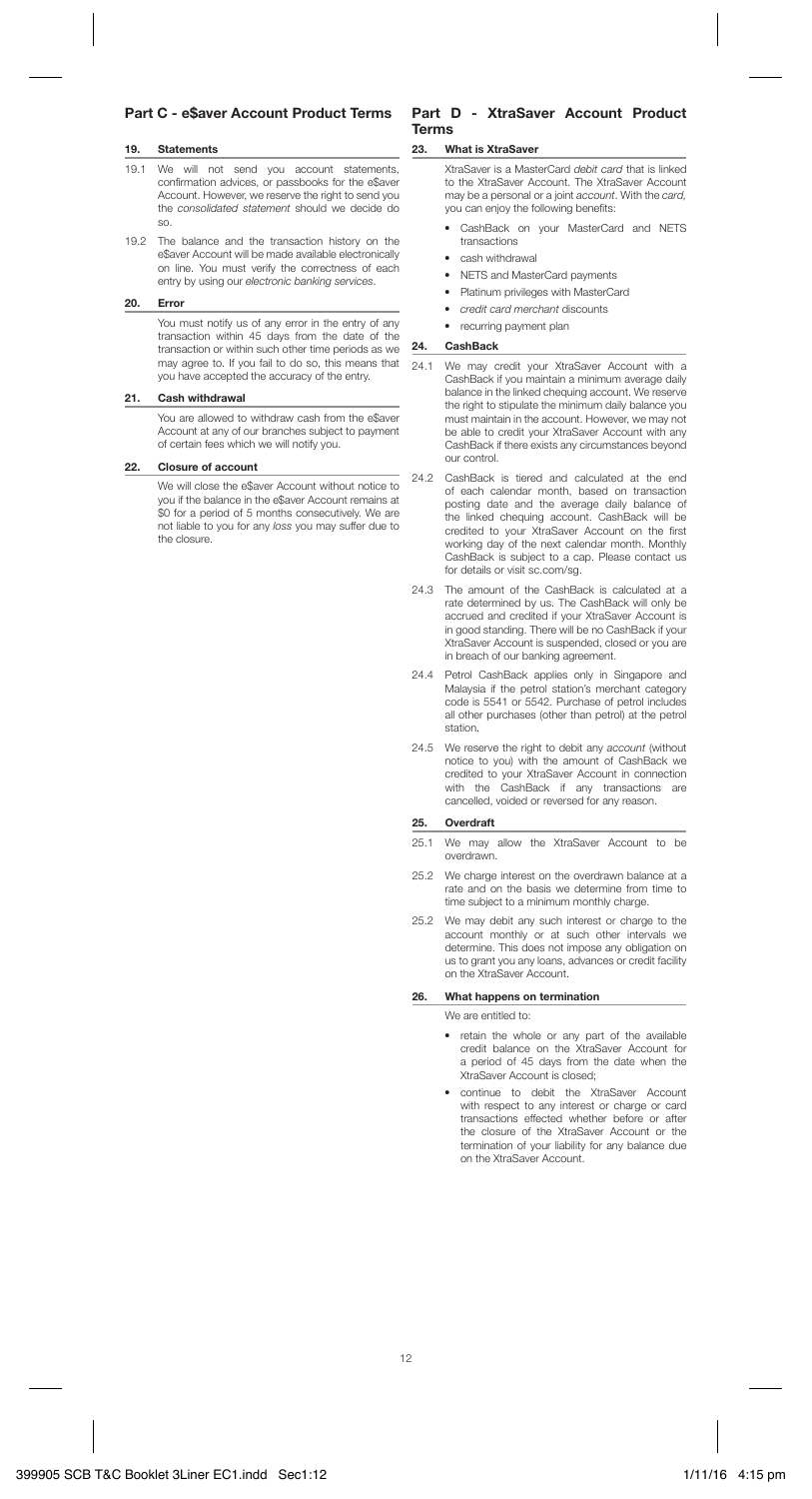## **Part E - FCY\$aver Product Terms**

#### **27. What is FCY\$aver**

- 27.1 FCY\$aver is an account that provides you with the flexibility of a savings account with the potential earning of a time deposit.
- 27.2 Interest rates vary according to the currency and are subject to weekly changes. Please contact us for the rates.
- 27.3 An initial deposit determined by us is required to open the FCY\$aver account. We may charge a service charge if the monthly balance is less than an amount determined by us.

## **Part F - e\$aver Kids! Account Product Terms**

#### **28. Trust Nature of the e\$aver Kids! Account**

28.1 You agree, undertake and declare to us that you:

- will hold the e\$aver Kids! Account in trust for the beneficiary named in the account application form.
- have completed the declaration of trust contained in the e\$aver Kids! Account application form.
- will operate and deal with the e\$aver Kids! Account for the benefit of the beneficiary or according to the terms of the trust. We are not obligated to enquire into your dealings in the account or your compliance with the terms of the trust.
- 28.2 You are the sole trustee for the e\$aver Kids! Account. The beneficiary is the sole beneficiary of the trust created over the e\$aver Kids! Account.
- 28.3 We do not warrant that the other terms or any other documents you signed to open the account is sufficient to create a trust for the beneficiary. It is your obligation to ensure that a trust is properly constituted and created for the beneficiary. We are not liable to you or the beneficiary if the trust deed or the terms of the trust is incomplete, unclear or ambiguous. You are responsible to seek your own professional advise for the creation of the trust.

#### **29. Statements**

 We will not send you account statements, confirmation advices, or passbooks for the e\$aver Kids! Account. However, we reserve the right to send you the consolidated statement should we decide do so. The balance and the transaction history on the e\$aver Kids! Account will be made available electronically on line. You must verify the correctness of each entry by using our electronic banking services.

#### **30. Modifi cation**

Any change in the trustee or the beneficiary's identity can only be done with our prior written permission. We reserve the right to impose additional conditions before consenting to the change. You may be requested to close the existing account and open a new account with us.

#### **31. Death**

- 31.1 We must be notified immediately upon the trustee or the beneficiary's death. We will close the account upon death of either the trustee or the beneficiary.
- 31.2 If the beneficiary dies, the funds in the account will be paid to the trustee or the trustee's order.
- 31.3 If the trustee dies, the funds in the account will either be paid to the beneficiary if he is alive and of full age and has full legal capacity or to the personal representative of the trustee's estate.
- 31.4 The trustee's personal representative can only withdraw the funds in the account if they produce either the grant of probate or the letters of administration of the trustee's estate.
- 31.5 Alternatively, we may release the funds in the account subject to the recipient of the funds executing a deed of indemnity and any other documents we may require. Compliance with this clause amounts to a full discharge of our obligations in respect of the account.

#### **32.** Instructions, rights of beneficiary

- 32.1 This *account* can only be operated by the trustee and we will only act on the instructions from the trustee. Please refer to our Customer Terms on how we accept instructions. We will not act on the instructions from the beneficiary. We may impose any additional conditions on the withdrawal of the funds or closure of the account.
- 32.2 Subject to clause 31.2, the benefi ciary cannot withdraw the funds in the account or operate the account in any manner.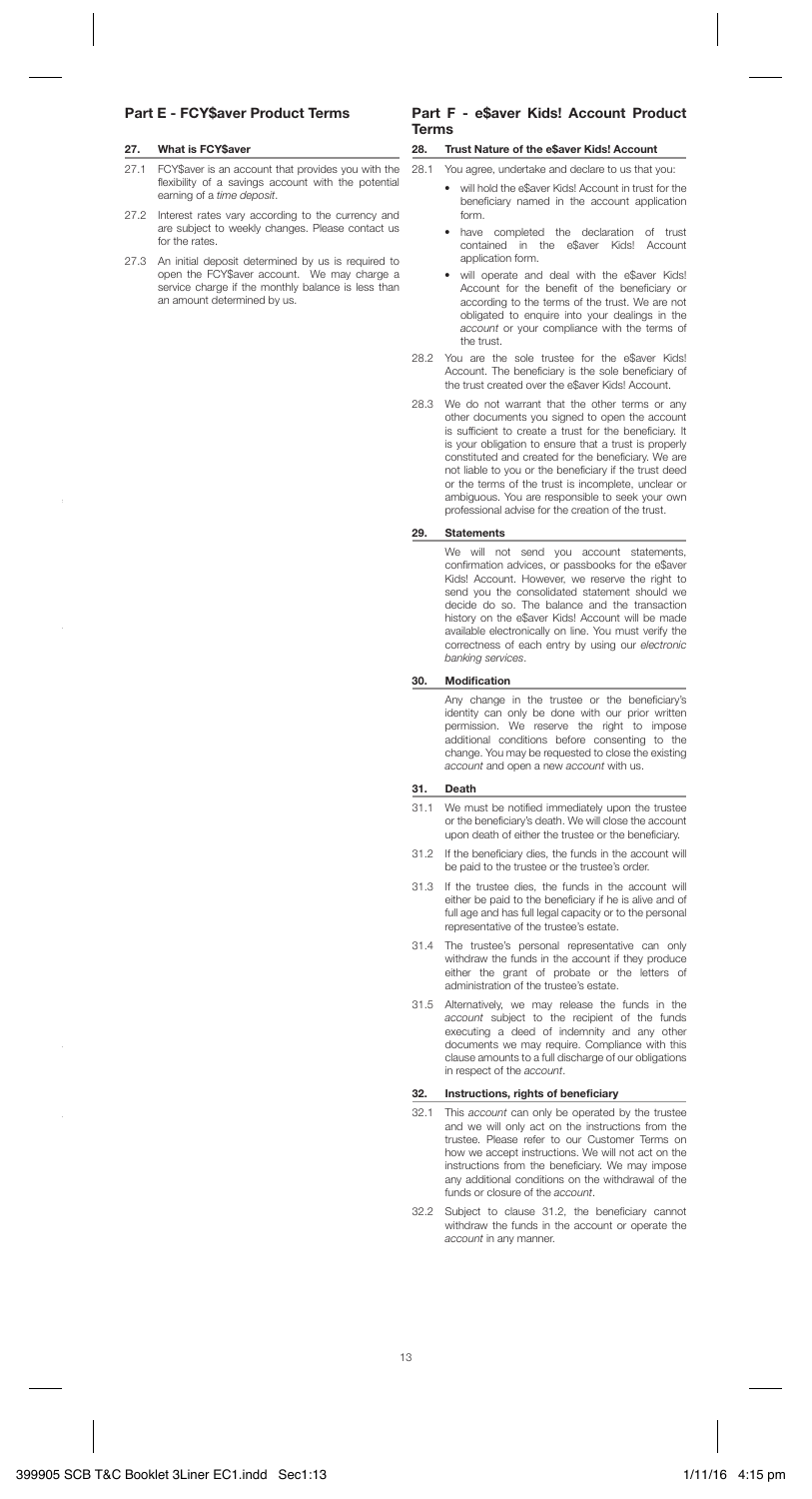#### **33. Account closure**

- 33.1 We may close the account any time without giving you a reason. We will notify you of the closure as soon as possible.
- 33.2 We may allow the beneficiary to close the account unilaterally without the agreement from the trustee when the beneficiary is of full age or otherwise has full legal capacity. Payment of all funds in the *account* to the beneficiary amounts to a full discharge of our obligations to the trustee and the beneficiary. The trustee is not entitled to challenge our right to close the account and to make payment to the beneficiary.

## **34. Cheque deposits**

We accept cheques drawn in favour of the trustee to be credited into the account. We may allow cheques drawn in a favour of the beneficiary to be credited into the account. Such cheques must be drawn in favour in the name of the beneficiary to the account. We are entitled to pay out any amounts of the cheques drawn to the beneficiary or the beneficiary's parent or legal guardian if there is any dispute from them that such crediting was wrongful.

## **Part G - Child Development Account Product Terms**

## **35. Opening of CDA**

- 35.1 If you are aged 21 years and above and have the necessary documents, you may open CDA for the benefit of
	- the Member if you are a parent or legal guardian of the Member; or
	- such person approved by the Government as an Approved Person.
- 35.2 By opening the CDA, you agree, undertake and declare to us that you:
	- will hold the CDA and the funds in the CDA in trust for the Member;
	- have completed the declaration of trust contained in the CDA application form; and
	- will operate and deal with the CDA for the benefit of the Member or according to the terms of the trust, the Child Development Account legislation and any applicable legislation in force for the time being. We are not obligated to enquire into your dealings in the CDA or your compliance with the terms of the trust.
- 35.3 The CDA must be opened either in your name or in the name of the Approved Person. You are the sole trustee for the CDA (Trustee). The Member is the sole beneficiary of the CDA. For clarity, each Member can only have one CDA and the Member's name must be entered in the title of the CDA.
- 35.4 We reserve the right to reject a Trustee at any point in time after the CDA has been opened without giving you any reason. The Trustee will be deemed to be our customer.

## **36. Co-payments by the Government**

- 36.1 The Government will make co-payments into the CDA in such amounts that are provided under the Child Development Co-Savings Scheme. We are not liable for any failure on the part of the Government to make the co-payments.
- 36.2 If we receive instructions from the Government, we are entitled to debit from the CDA any co-payments made into the CDA by the Government and pay the same to the Government or such other person as the Government may direct. We are not obliged to enquire into the reason for such instructions. We are not liable to the Trustee or the Member for any loss incurred as a result of us carrying out instructions from the Government.

## **37. Operation of CDA**

- 37.1 The Trustee may arrange for transfer of funds to be deposited into the CDA via GIRO or NETS subject to the terms and conditions of the standing order applications. The Trustee may also arrange for funds to be deposited into the CDA through such other means we may permit.
- 37.2 Withdrawals in person over the counter or by any other methods apart from the methods stipulated in our banking agreement are not permitted.
- 37.3 Withdrawals from the CDA may only be made for the following purposes:

#### • **payment of Approved Expenses via GIRO or NETS**

We will not honour any withdrawal request from the CDA if we believe that the withdrawal is for a purpose other than the payment of Approved Expenses. However, we are not liable if withdrawals from the CDA are utilised for any other purposes other than for the payment for any Approved Expenses.

#### • **Child Development Time Deposit with us as approved by the Government**

 The placement of the time deposit must be operated with the same mandate as the CDA and mature before the maximum maturity date. We offer time deposit on an auto-renewal basis. We reserve the right to determine the tenor and the amount of the time deposit the Trustee may place with us. If the maturity date of the time deposit upon auto renewal exceeds the maximum maturity date, the time deposit will not be auto renewed. Any principal and interest earned will be credited back to the CDA.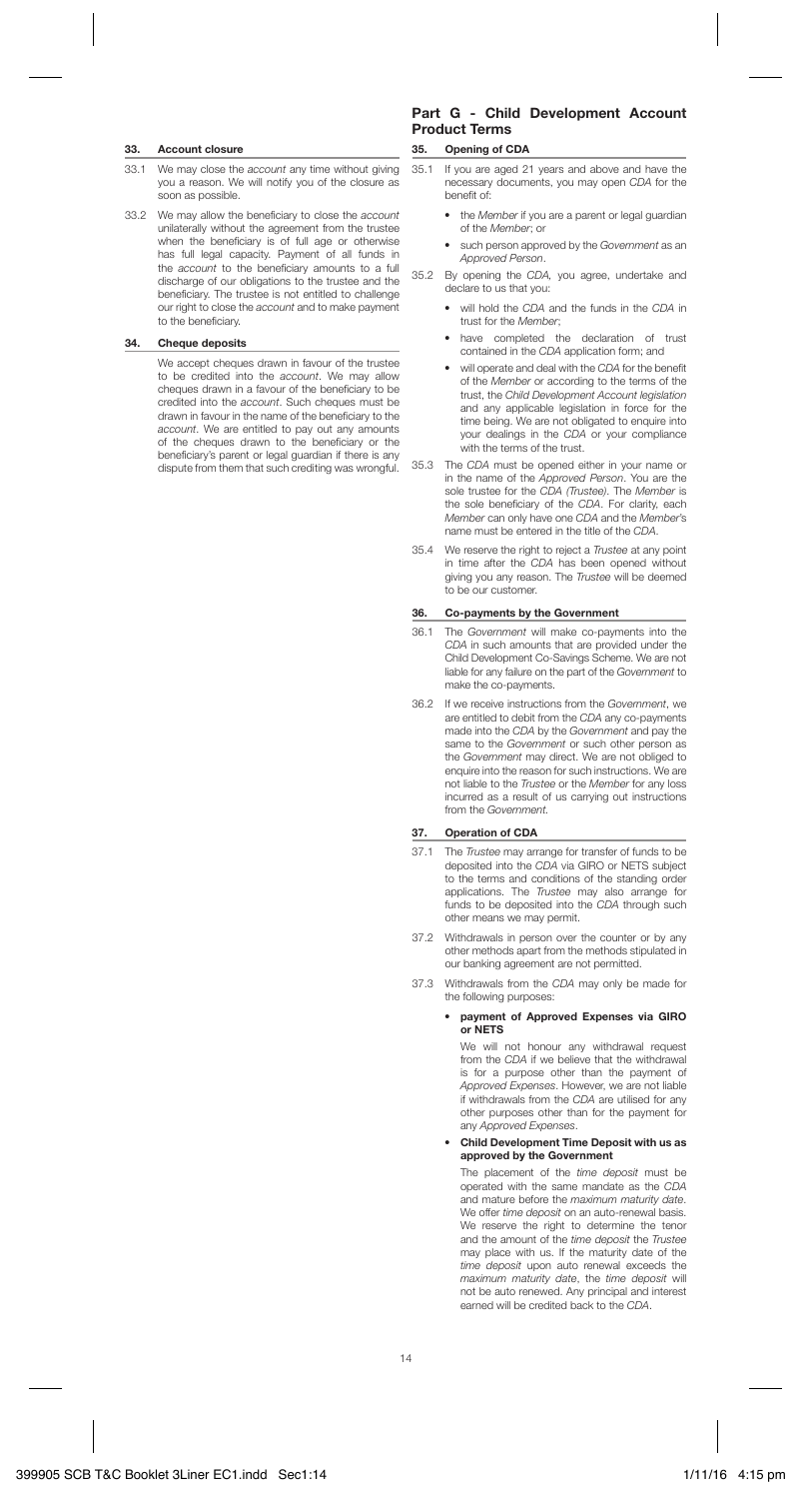- 37.4 We reserve the right to suspend operation of the CDA (this includes terminating arrangements for withdrawals from the CDA via GIRO) at any time:
	- if we receive instructions from the Government to do so; or
	- pursuant to Part H of the Customer Terms.
- 37.5 If the Trustee becomes a bankrupt, we reserve the right to inform the Government of any information relating to the Trustee's bankruptcy.

#### **38. Change of Trustee**

- 38.1 If we receive instructions from the Government, we will replace the existing Trustee with a new Trustee as the Government may direct. If the existing Trustee has a time deposit account opened placed using CDA funds only, we will replace the existing Trustee with the new Trustee for the time deposit account as well.
- 38.2 In addition, if the Government notifies us of the death of the existing Trustee, upon us receiving instructions from the Government, we will appoint a new Trustee. The executor or administrator of the existing Trustee's estate is not permitted to operate the CDA.
- 38.3 The new Trustee may request us to furnish him with copies of the statement of account which have been sent previously to the existing Trustee upon payment of certain fees.

#### **39. Death of Member**

If we are notified by the Government of the death of a Member, we will close the CDA and pay all the money (plus interest) in the CDA to the Government or any person nominated by the Government if we receive notification of a Member's death from the Government. This payment will be treated as a full discharge of our obligations.

## **40. Closure of CDA**

- 40.1 The CDA remains open until we receive instructions from the Government to close it.
- 40.2 If instructed by the Government, we will close the CDA and transfer all money (plus interest) in the CDA to a designated account opened in the name of the Ministry of Education or such other bank account the Government may direct. This will be treated as a full discharge of our obligations.
- 40.3 We reserve the right not to inform the Trustee of such closure if we have a valid reason for doing so

#### **41. Cessation as managing agent**

If we cease to be a managing agent of the CDA, we reserve the right to divulge all information related to the CDA, the Trustee and the Member to the Government.

#### **42. Meaning of words**

 *Approved Expenses* mean the expenses for which withdrawals from the CDA are permitted by the Government.

 *Approved Institutions* mean the organizations for which funds from the CDA are permitted by the Government for payment of the Approved Expenses.

 *Approved Person* means a person whom the Government approves to be the Trustee of a CDA.

 *card particulars* in relation to any card, means any particulars on the card , and the personal identification number of the card

 *card transaction* means all transactions made using the card

 *CDA* means Child Development Account

 *Child Development Account legislation* means the Child Development Co-Savings Act (Cap. 38A) and such subsidiary legislation or regulations as may from time to time be enacted.

 *Government* means the Ministry of Social and Family Development or such other ministry or government body in charge of administering the Child Development Co-Savings Scheme.

 *maximum maturity date* means before 31 December of the year the Member turns 12 years old.

> *Member* means a member of the Child Development Co-Savings Scheme or such person whom the Government determines is entitled to have a CDA.

> *overdrawn balance* means balance in favour of us on the XtraSaver Account.

*Trustee* is defined in clause 35.3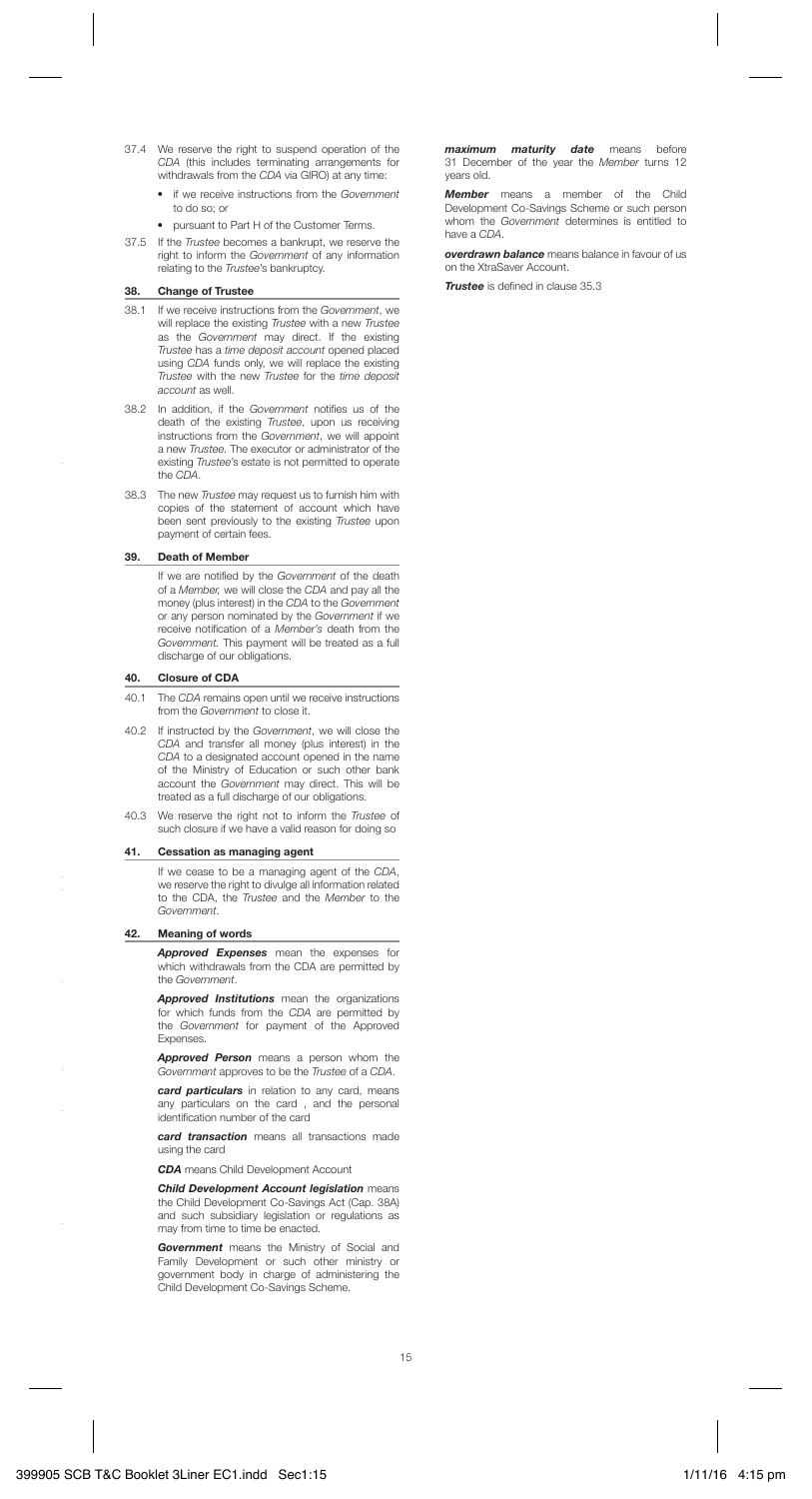## **Part H – SuperSalary Product Terms**

#### **43. What is SuperSalary?**

SuperSalary is a salary crediting account (SuperSalary account) that has a MasterCard debit card that is linked to the *account*. The SuperSalary account may be opened as a personal *account* or a joint *account*.

**44. Opening of SuperSalary account and the requirements**

> To open a SuperSalary account you are required to credit your monthly salary into the SuperSalary account or place your monthly salary into the SuperSalary account every month, via a GIRO application. These requirements are collectively referred to as the SuperSalary requirements.

## **45. CashBack**

- 45.1 CashBack is applicable to all qualifying transactions made using the MasterCard payment services network but does not apply to NETS transactions, subject to the terms of our banking agreement.
- 45.2 CashBack is calculated at the end of each calendar month, based on transaction posting date. CashBack will be credited to your SuperSalary account by the end of the next calendar month. Monthly CashBack is subject to a cap of S\$60 per SuperSalary account or such other cap we determine at our sole discretion as notified to you from time to time. Please contact us for details or visit our website at www.sc.com/sg.
- 45.3 The amount of the CashBack is calculated at a rate determined by us. The CashBack will only be accrued and credited if your SuperSalary account is valid and in good standing. There will be no CashBack if your SuperSalary account is suspended, closed or you are in breach of our banking agreement.
- 45.4 To determine whether you are eligible for any CashBack for a calendar month, we will add up all the amounts charged on qualifying transactions to your SuperSalary card in that calendar month based on transaction posting date(s). The following transactions will not be taken into consideration in determining your eligibility for any CashBack and the amount of CashBack you are entitled to in a calendar month:
	- 45.4.1 transactions arising from the use of your SuperSalary card as an ATM card at an ATM or at a *EFTPOS* or NETS terminal:
	- 45.4.2 payments of insurance premiums, including premiums for investment-linked policies;
	- 45.4.3 payments to loans or credit facilities or deposit accounts;
	- 45.4.4 payments to the Immigration and Checkpoints Authority, Ministry of Manpower and Land Transport Authority;
	- 45.4.5 EZ-Link card transactions and other transit link transactions;
	- 45.4.6 top-ups of any stored value facility;<br>45.4.7 payments of fees and charges (in
	- payments of fees and charges (including annual fees, interest charges and other miscellaneous fees) charged to your SuperSalary card;
	- 45.4.8 any amount charged to your SuperSalary card that is subsequently cancelled, voided or reversed (as determined by us in our sole discretion); and
	- 45.4.9 any other amount or payment charged to your SuperSalary card as we may determine and notify you from time to time.
- 45.5 We reserve the right to:
	- 45.5.1 decline to pay or cancel payment of CashBack, and to claw back from any account (without notice to you) the value of any CashBack paid in the event that we determine that any of the SuperSalary requirements or the terms of our banking agreement have not been complied with, including but not limited to the following:
		- 45.5.1.1 where the SuperSalary account or the *SuperSalary card* has been operated in an irregular or improper manner;
		- 45.5.1.2 where you have acted fraudulently or dishonestly;
- 45.5.1.3 where you have conducted yourself in bad faith or otherwise in an inappropriate manner to gain an unfair advantage against us, our partners or service providers; and/or
- 45.5.1.4 upon the occurrence of any event giving rise to a right for us to suspend or terminate any (or all) of our banking agreement for a product, as set out at clause 29.3 and clause 33 of our Customer Terms and elsewhere in our banking agreement; and
- 45.5.2 debit any account (without notice to you) with the amount of CashBack we credited to your SuperSalary account in connection with the CashBack if we determine in our sole discretion that such amount has been paid out in respect of a transaction specified in clause 45.4.

#### **46. Cap on number of SuperSalary accounts**

You may have a maximum of two (2) SuperSalary accounts at any one time provided that the SuperSalary accounts are governed by different account operating authorities, and you may be the primary account holder for only one (1) SuperSalary account at any one time.

#### **47. Super Time Deposit**

- 47.1 Super Time Deposit is a time deposit that earns additional interest rate on top of prevailing time deposit (non Super Time Deposit) rates. If you fulfill all the SuperSalary requirements, you may open a Super Time Deposit with us at special rates.
- 47.2 If you do not fulfill all the SuperSalary requirements after 3 months from the date the SuperSalary account is opened, the following will apply to you:
	- 47.2.1 You will not qualify for opening of new Super Time Deposits; and
	- 47.2.2 Your existing Super Time Deposits that have not matured and that are not prematurely uplifted will enjoy the contracted interest rate until maturity, whereby upon maturity, they will be renewed at the prevailing interest rates for time deposit (non Super Time Deposit) of the same tenor.
- 47.3 There may be a minimum deposit for time deposits. Contact us for details. The prevailing interest rates for time deposits (non Super Time Deposits) are available at our website at www.sc.com/sg.

#### **48. What happens on termination**

We are entitled to continue to debit the SuperSalary account with respect to any interest or charge or card transactions effected whether before or after the closure of the SuperSalary account or the termination of your liability for any balance due on the SuperSalary account.

#### **49. Meaning of words**

*qualifying transactions* means any and all retail transactions charged to a SuperSalary card as reflected in your monthly statement of account, other than exclusions listed in **clause 45.4** from time to time**.** 

**SuperSalary account** means the single or joint current/ cheque account opened with SuperSalary.

**SuperSalary card** means the SuperSalary Mastercard debit card issued by us to you in Singapore, and which may be linked to the SuperSalary account.

*valid and in good standing* means, in relation to an account:

- the account must not be suspended, cancelled, terminated or closed for any reason;
- any of the *account* holder's and *cardholder's* accounts with us is not delinquent or unsatisfactorily conducted for any reason; and
- the account holder and/or cardholder has/have not breached any term of our banking agreement.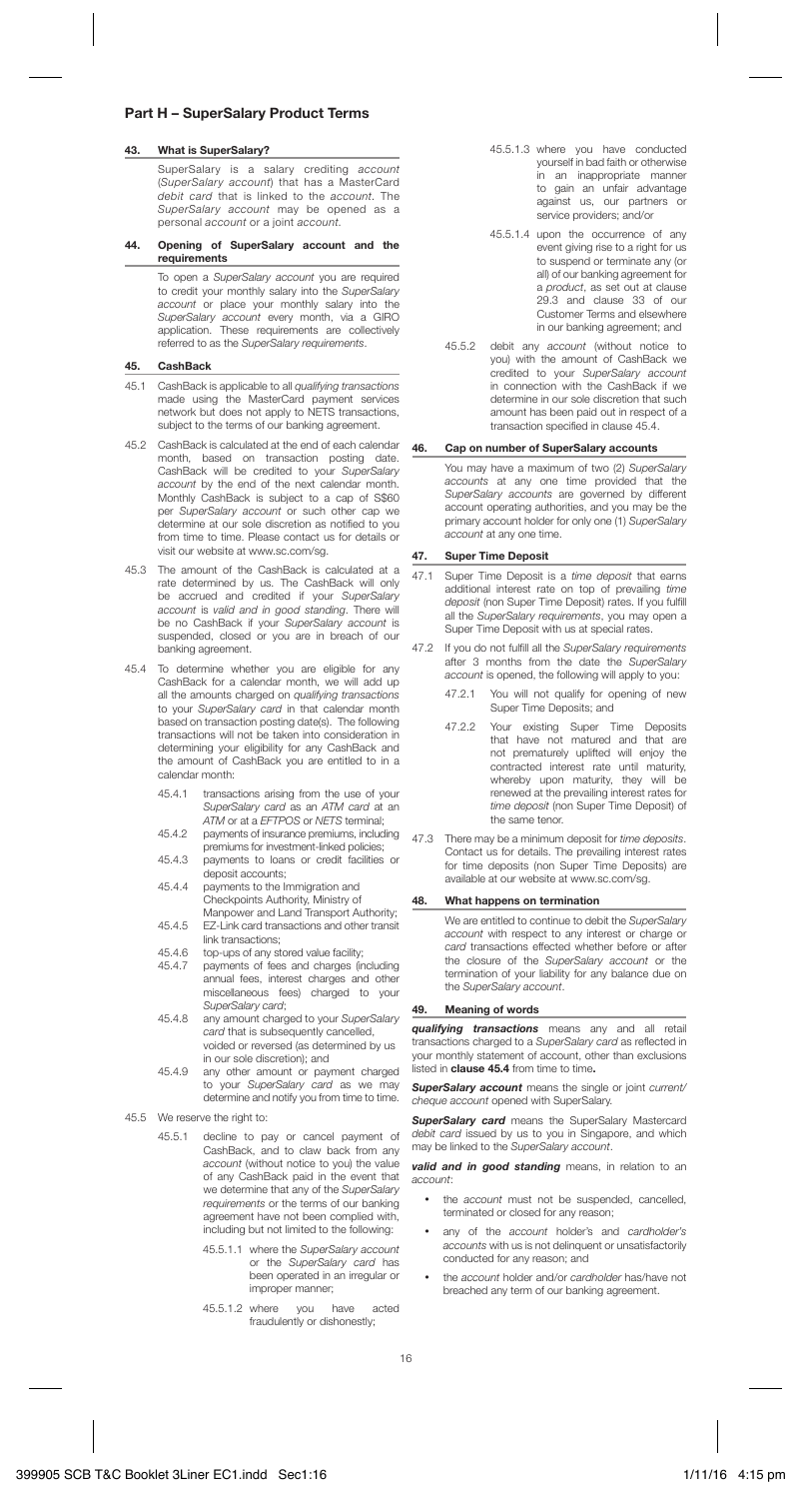## **Part I – Preferred Current Account Product Terms & Conditions**

#### **50. What is Preferred Current Account?**

- Preferred Current Account is a current account (Preferred Current Account) linked to a Preferred World Mastercard debit card (Preferred Debit Card). The Preferred Current Account may be a personal or joint account. With the Preferred Debit Card, you can enjoy the following benefits:
	- CashBack on your MasterCard transactions
	- cash withdrawal
	- NETS and MasterCard payments
	- credit card merchant discounts
	- recurring payment plan

#### **51. CashBack**

- 51.1 We may credit your Preferred Current Account with a CashBack if you maintain a minimum average daily balance in the account. We reserve the right to stipulate the minimum daily balance you must maintain in the account. However, we may not be able to credit your Preferred Current Account with any CashBack if there exists any circumstances beyond our control.
- 51.2 CashBack is tiered and calculated at the end of each calendar month, based on transaction posting date and the average daily balance of your Preferred Current Account. CashBack will be credited to your Preferred Current Account on the first working day of the next calendar month. Monthly CashBack is subject to a cap. Please contact us for details or visit www.standardchartered.com.
- 51.3 The amount of the CashBack is calculated at a rate determined by us. CashBack will only be accrued and credited if your Preferred Current Account is in good standing. There will be no CashBack if your Preferred Current Account is suspended, closed or you are in breach of our banking agreement.
- 51.4 We reserve the right to debit any account (without notice to you) with the amount of CashBack we credited to your Preferred Current Account in connection with the CashBack if any transactions are cancelled, voided or reversed for any reason.

## **52. Overdraft**

- 52.1 We may allow the Preferred Current Account to be overdrawn. We charge interest on the overdrawn balance at a rate and on the basis we determine from time to time subject to minimum monthly charge.
- 52.2 We may debit any interest or charge to the account monthly or at such other intervals we determine. This does not impose any obligation on us to grant you any loans, advances or credit facility on the Preferred Current Account.

#### **53. What happens on termination**

53.1 We are entitled to:

- retain the whole or any part of the available credit balance on the Preferred Current Account for a period of 45 days for the date when the Preferred Current Account is closed;
- continue to debit the Preferred Current Account with respect to any interest or charge or card transactions effected whether before or after the closure of Preferred Current Account or the termination of your liability for any balance due to Preferred Current Account.

## **Part J - Securities Settlement Account Product Terms**

## **54. Use of Securities Settlement Account**

- 54.1 In addition to the terms in this Part J, the Securities Settlement Account is also subject to the following: a. Customer Terms
	- b. Current/Cheque/Savings Account and Time Deposit Terms
	- c. Investment Product Terms; and
	- d. Online Equities Trading Terms.
- 54.2 The Securities Settlement Account will be linked to your Operating Account.
- 54.3 Without prejudice to our general rights under clause 38.37 of the Customer Terms, the Securities Settlement Account may be opened by you individually or jointly but may not be opened for a company, partnership, trust or other non natural person. Where we open any Securities Settlement Account in order to provide you a product, you acknowledge that such Securities Settlement Accounts are necessary and desirable in order to provide that product to you.

## **55. Statements**

- 55.1 We will not send you account statements, confirmation advices, or passbooks for the<br>Securities Settlement Account. However, we reserve the right to send you the consolidated statement should we decide to do so.
- 55.2 The balance and transaction history on the Securities Settlement Account will be made available electronically on line. You must verify the correctness of each entry by using our electronic banking services.

#### **56. Interest**

Unless we notify you in writing, this is a non interest bearing account.

## **57. Currency**

- 57.1 If you trade using our services, you acknowledge that it is necessary to open and maintain Securities Settlement Accounts denominated in the currency relevant to the stock you intend to trade, be it  $$$  or a foreign currency.
- 57.2 In particular, if you intend to trade on an exchange in markets outside Singapore or intend to trade on any exchange in stock denominated in a foreign currency, separate Securities Settlement Accounts in each applicable foreign currency must be set up before you can trade. You acknowledge that any Securities Settlement Account denominated in a foreign currency does not qualify as an insured deposit under the Deposit Insurance and Policy Owners' Protection Schemes Act (Cap. 77B) or the guarantee, if any, given by the Singapore Government for deposits.

### **58. Error**

You must notify us of any error in the entry of any transaction within 45 days from the date of the transaction or within such other time periods as we may agree to. If you fail to do so, this means that you have accepted the accuracy of the entry.

#### **59. Access**

- 59.1 You may not withdraw cash from the Securities Settlement Account directly. You may transfer cash held in the Securities Settlement Account to your Operating Account using any of the methods set out in clause 59.4, provided that any balance remaining in the Securities Settlement Account will be sufficient to settle your pending transactions. Any cash transferred will be converted by us into the currency of your Operating Account at the prevailing rate of exchange to be determined by us.
- 59.2 Other than the transactions described in clause 59.1, you may not conduct any online banking transactions in relation to the Securities Settlement Account, such as fund transfer services or online telegraphic transfers.
- 59.3 We will not issue a chequebook or card to you in relation to the Securities Settlement Account.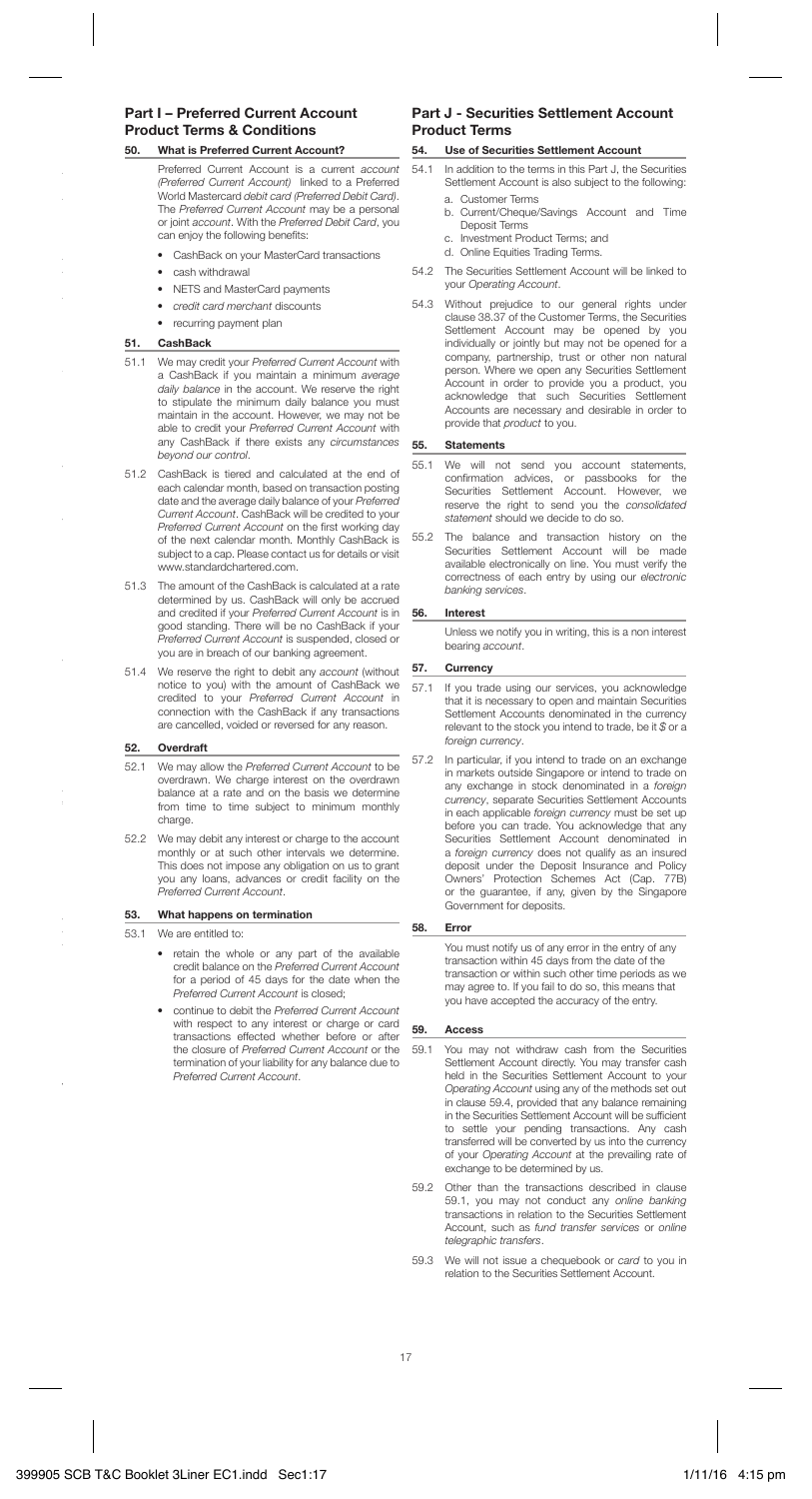59.4 You may transfer cash to the Securities Settlement Account via electronic banking services, at a branch of Standard Chartered Bank (Singapore) Limited or any other method or channel that we may advise you from time to time.

#### **60. Closure of Securities Settlement Account**

- 60.1 We may decide to close the Securities Settlement Account without notice to you if the balance in the Securities Settlement Account remains at \$0 for a period of five (5) consecutive months.
- 60.2 We may close the Securities Settlement Account if we terminate or suspend your access and use of our Online Equities Trading Service, and will transfer all cash in your Securities Settlement Account to your Operating Account.
- 60.3 We are not liable to you for any loss you may suffer due to the closure.

#### **61. Meaning of words**

#### *You also need to refer to our Customer Terms which defi nes key words used in these terms.*

*\$* means Singapore dollar.

foreign currency means a currency other than \$ in which transactions on an Exchange are executed and shall include Australian Dollar, Euro, Hong Kong Dollar, Japanese Yen, Pound Sterling, United States Dollar and any other currency as we may advise from time to time.

*Operating Account* means your current/cheque account or savings account with us.

## **Part K - RMB Terms**

If you open, maintain, transact on and/or otherwise operate a RMB denominated current/cheque account, savings account and/or time deposit with Standard Chartered Bank (Singapore) Limited (the Bank), or if you request any RMB denominated remittance from the Bank, you confirm that you have read and understood, and agree to be bound by the Bank's Customer Terms, Current/Cheque/Savings Account and Time Deposit Terms, FCY\$aver Product Terms and any other terms and conditions we notify you as applicable from time to time (collectively, the Other Terms), as well as these RMB Terms.

#### **62. Overview**

- 62.1 These RMB Terms, read with the Other Terms, govern your RMB denominated accounts, and any instructions you give us to effect RMBdenominated inward or outward remittances.
- 62.2 All RMB denominated accounts or remittances, and any related transactions, shall be subject to, and you agree to comply at all times with, all applicable local and foreign laws, regulations, guidelines, restrictions, directions or rules and any revision or amendments that are issued by any governmental, judicial or regulatory authority, agency or body, from time to time (the Applicable Regulations).
- 62.3 The Bank may also use the term "CNH" in certain documents to denote RMB that is freely available outside of the People's Republic of China.
- 62.4 Unless otherwise stated, in the event of any inconsistency between the Other Terms and these RMB Terms, these RMB Terms shall prevail to the extent of such inconsistency.

#### **63. RMB Current Accounts and Savings Accounts**

- 63.1 No cash withdrawals in RMB denominated notes can be made from a RMB Current/Savings Account.
- 63.2 We may accept a deposit into a RMB Current/ Savings Account by way of:
	- (a) foreign exchange conversion from a freely convertible non-RMB denominated currency as allowed by the Bank from time to time; or
	- (b) inward transfer of RMB from a RMB Current/ Savings Account or a RMB Time Deposit (as defined below) with the Bank or such other RMB denominated account as the Bank may designate from time to time.
- 63.3 The initial deposit required to open a RMB Current/Savings Account with the Bank is a minimum of RMB 25,000, or such other sum as the Bank may designate from time to time.
- 63.4 You may make a withdrawal from a RMB Current/ Savings Account by way of:
	- (a) outward transfer of RMB to a RMB Current/ Savings Account or a RMB Time Deposit (as defined below) with the Bank, or such other RMB denominated account located outside the PRC as designated by the Bank from time to time; or
	- (b) foreign exchange conversion to a freely convertible non-RMB denominated currency as allowed by the Bank from time to time.
- 63.5 Additionally, you may make withdrawals from your RMB Current/Savings Account in the form of cashier's order or demand draft denominated in a freely convertible non-RMB denominated currency as allowed by the Bank from time to time. This would involve a foreign exchange conversion.
- 63.6 The Bank will not issue any cheque book for, and cheques cannot be drawn on any RMB Current/ Savings Account.
- 63.7 All foreign exchange conversion transactions shall be effected at the Bank's prevailing exchange rates. Where the Bank is unable to provide a firm exchange rate quotation, the Bank shall effect the transaction on the basis of a provisional exchange rate which shall be subject to the Bank's adjustment when the actual rate is ascertained and any resulting difference shall be credited to or debited from your main account with the Bank (as the case may be) as designated by the Bank or such other means as the Bank may determine from time to time, at its sole and absolute discretion.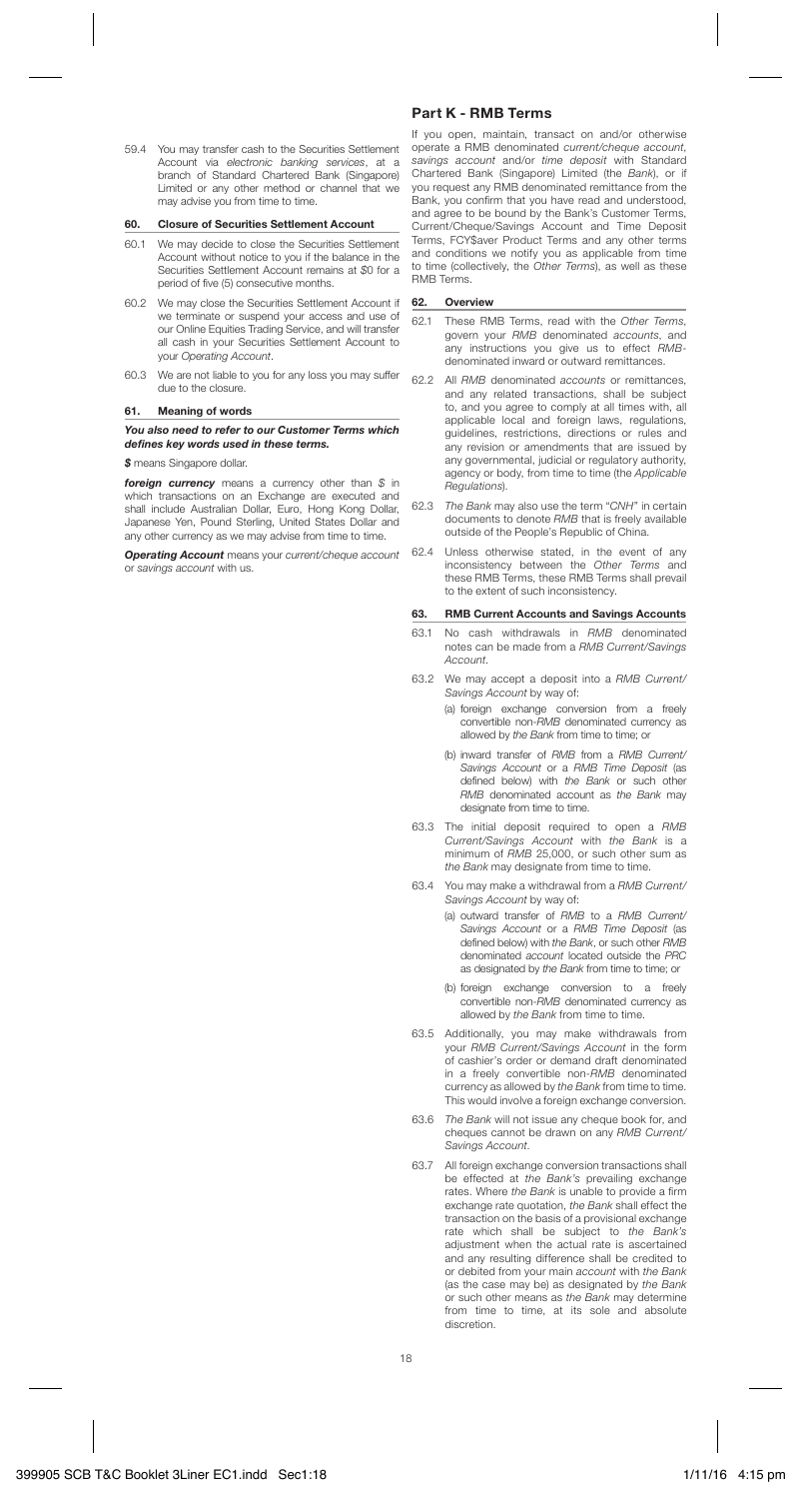- 63.8 Where you place any funds in a RMB Current/ Savings Account, the Bank may clear and settle the said account through arrangements which the Bank may make at its sole and absolute discretion with an authorised clearing bank located outside PRC (the Clearing Bank), in compliance with the Applicable Regulations. The RMB Current/ Savings Account is subject to any restrictions imposed by such Clearing Bank.
- 63.9 The Bank shall act on your instructions in relation to the RMB Current/Savings Account to the extent they are not prohibited by any Event or otherwise do not run contrary to the Applicable Regulations. prevailing law and/or regulatory guidelines and/ or directions issued by a relevant regulator or a governing authority and up to such limit (including any maximum and minimum credit balance limits) as may be prescribed by applicable laws or regulations or otherwise directed by a relevant regulator, from time to time. Notwithstanding the foregoing, the Bank reserves the right to execute any transaction instructed by you in a freely convertible non-RMB denominated currency at the Bank's sole and absolute discretion.
- 63.10 Upon the closure and/or termination of the RMB Current/Savings Account in accordance with the Bank's prevailing terms and conditions (or otherwise referred to as the Other Terms), the Bank may convert the credit balance into a freely convertible non-RMB denominated currency as specified by you or, if no such currency is specified by you, into a freely convertible non-RMB denominated currency at the Bank's sole and absolute discretion.

#### **64. RMB Time Deposit**

- 64.1 You may apply for or otherwise make a placement of a RMB Time Deposit, subject to these terms.
- 64.2 Deposits into the RMB Time Deposit may be by way of foreign exchange conversion from freely convertible non-RMB denominated currencies; or inward transfer of RMB from a RMB Current/ Savings Account with the Bank or such other RMB denominated account as the Bank may designate from time to time.
- 64.3 Withdrawals from the RMB Time Deposit may be by way of foreign exchange conversion to freely convertible non-RMB denominated currencies; or outward transfer of RMB to a RMB Current/ Savings Account with the Bank, or such other RMB denominated account located outside the PRC as designated by the Bank from time to time.
- 64.4 No cash withdrawals in RMB denominated notes can be made from a RMB Time Deposit.
- 64.5 The minimum deposit required to place a RMB Time Deposit with the Bank is RMB 25,000, or such other sum as the Bank may designate from time to time.
- 64.6 The Bank may quote you indicative rates in relation to the placing of the RMB Time Deposit and the rate upon maturity. Until such time that the RMB Time Deposit is placed or converted, the indicative rates are not binding on the Bank.
- 64.7 All foreign currency exchange transactions shall be effected at the Bank's prevailing exchange rates. Where the Bank is unable to provide a firm exchange rate quotation, the Bank shall effect the transaction on the basis of a provisional exchange rate which shall be subject to the Bank's adjustment when the actual rate is ascertained and any resulting difference shall be credited to or debited from your main account with the Bank (as the case may be) or such other means as the Bank may determine from time to time, at its sole and absolute discretion.
- 64.8 Where you place any funds in a RMB Time Deposit, the Bank may clear and settle the said account through arrangements which the Bank may make at its sole and absolute discretion with a Clearing Bank, in compliance with the Applicable Regulations. A RMB Time Deposit is subject to any restrictions imposed by such Clearing Bank.
- 64.9 Upon maturity of the placement(s) and/ or deposit(s) in the RMB Time Deposit, the Bank will credit the proceeds into your RMB Current/Savings Account, unless other maturity instructions are provided by you.
- 64.10 The Bank shall act on your instructions in relation to the RMB Time Deposit to the extent they are not prohibited by any Event or otherwise do not run contrary to the Applicable Regulations, prevailing local or foreign law and/or regulatory guidelines and/or directions issued by a relevant regulator or a governing authority and up to such limit (including any maximum and minimum credit balance limits) as may be prescribed by applicable laws or regulations or otherwise directed by a relevant regulator, from time to time. Notwithstanding the foregoing, the Bank reserves the right to execute any transaction instructed by you in a freely convertible non-RMB denominated currency at the Bank's sole and absolute discretion.

## **65. RMB Remittances**

- 65.1 Subject to these RMB Terms:
	- (a) you may ask the Bank to effect an outward remittance of RMB for you, provided always that (i) the beneficiary's  $RMB$  denominated account is located in a territory outside PRC that is acceptable to the Bank in its sole and absolute discretion, and (ii) the funds in RMB are debited from your RMB Current/Savings Account; and
	- (b) the Bank may accept an inward remittance of RMB on behalf of you, or otherwise as instructed or authorised by you, provided always that (i) such a transfer or remittance of funds in RMB is carried out or effected from an account located in a territory outside PRC that is acceptable to the Bank in its sole and absolute discretion, and (ii) such funds in RMB are credited directly into your RMB Current/ Savings Account.
- 65.2 Notwithstanding the above, the Bank has the right at any time to reject, refuse, reverse or suspend an inward or outward remittance of funds in RMB, whether in whole or in part, processed or effected on behalf of you, or otherwise as instructed or authorised by you, for any one or more of the following purposes:
	- (a) compliance with any Applicable Regulations;
	- (b) where the Bank is of the view that such inward or outward remittance is in violation of, or will be in violation of, any Applicable Regulations;
	- (c) where the relevant correspondent bank, paying or agent bank recalls or claims a refund or repayment of any funds in RMB transferred or remitted to you, or otherwise as a consequence of an unsuccessful inward remittance of funds in RMB to you, for any reason whatsoever;
	- (d) where the relevant correspondent bank, beneficiary or agent bank rejects or fails to accept an outward remittance of funds in RMB by you, or otherwise as a consequence of an unsuccessful outward remittance of funds in RMB by you, for any reason whatsoever; or
	- (e) such further or other circumstances, whether foreseeable or not, notified to you from time to time,

and you shall be solely liable for any and all losses, costs, expenses and charges incurred or suffered by you arising as a result.

- 65.3 In the event that any inward or outward remittance of funds in RMB is restricted, refused, reversed or otherwise suspended by any governmental, judicial or regulatory authority, agency or body, the Bank is not obliged to:
	- (a) compensate you for any loss or damage suffered by you and/or otherwise arising from the said restriction, refusal, reversal or suspension;
	- (b) pay the funds in RMB, whether by way of cash or such other means, in RMB or any other currency to you (in the case of an inward remittance of funds in *RMR*) or the beneficiary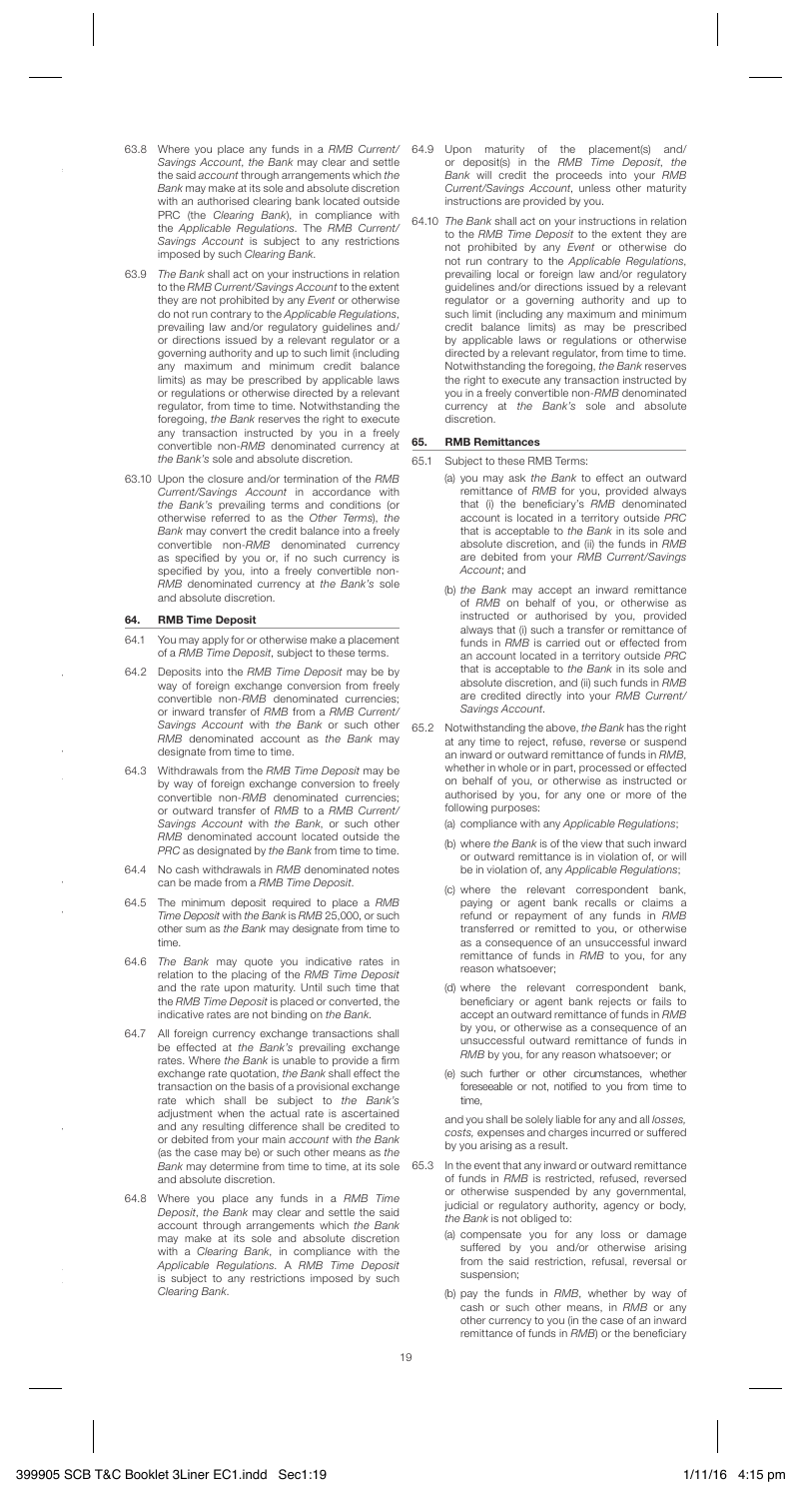(in the case of an outward telegraphic transfer or remittance of funds in RMB); or

(c) in the case of an outward remittance of funds in RMB, return the funds in RMB to your RMB Current/Savings Account, until such funds are refunded to and received by the Bank.

#### **66. Risks Associated with RMB Current/Savings Account, RMB Time Deposit and/or RMB Remittances**

- 66.1 In addition to the risks highlighted in the Other Terms, the risks associated with a RMB Current/ Savings Account, RMB Time Deposit and/or RMB Remittance are as follows:
	- (a) RMB is currently not a freely convertible currency and transfers or remittances of funds in RMB to and from the PRC may be restricted. It is subject to foreign currency control policies of PRC. The exchange rate of RMB may fluctuate from time to time. The relevant authorities in the PRC have imposed restrictions on transfers or remittances of Chinese Renminbi to and from the PRC, which may limit the amount of RMB available outside of the PRC. In addition, Applicable Regulations in respect of RMB may be subject to change, which may adversely affect your RMB Current/Savings Account, RMB Time Deposit and RMB Remittance.
	- (b) The Bank's prevailing rates for the RMB Current/Savings Account and the RMB Time Deposit are not quoted, and may not fluctuate. at the same level as the rate for RMB onshore (or RMB within PRC). By placing funds in the Bank's RMB Current/Savings Account, or the RMB Time Deposit, you may receive a less attractive rate of return and conversion rate compared to the rate for RMB onshore (or RMB within PRC). The Bank's prevailing exchange rates for RMB are quoted with reference to the market rates for RMB which is offshore Chinese Renminbi; the rate for RMB may be different, and fluctuate at different levels, as compared to that for onshore Chinese Renminbi which is only available within the PRC.
	- (c) The conversion of RMB is also subject to certain restrictions prevailing at the relevant time, and dependent on the availability of RMB outside the PRC. Government and monetary authorities may impose (as some have done in the past) exchange controls that could adversely affect an applicable exchange rate or the Bank's ability to convert the Bank's RMB Current/Savings Account and RMB Time Deposit. Conversion of RMB through banks outside of the PRC may be subject to restrictions (including the amount that can be converted). You may have to allow time for the conversion of RMB to/from another currency of an amount exceeding any such limit and you would be subject to further currency risk in the interim.
	- (d) Currency exchange rates are affected by a wide range of factors and may rise and fall rapidly. Exchange rate fluctuations may result in gains and losses in the event that you subsequently convert the relevant foreign currency back into your original currency. For instance, if you withdraw from a RMB Current/ Savings Account or RMB Time Deposit by converting your RMB into another currency, you may therefore experience a loss from the foreign exchange conversion.
	- (e) All deposits and funds in RMB, whether placed in the Bank's RMB Current/Savings Account or the RMB Time Deposit, are not insured deposits for the purposes of the Deposit Insurance and Policy Owners' Protection Schemes Act (Cap. 77B).
- 66.2 Please visit the Bank's website or refer to the Bank's Pricing Guide for any fees and charges that may be applicable to you. The Bank reserves the right to vary, modify, add, delete or otherwise revise any of these terms and conditions at the Bank's sole and absolute discretion.

#### **67. Declaration**

You represent and warrant as follows:-

- (a) You understand and accept that the Bank's RMB Current/Savings Account and/or RMB Time Deposit are governed by the terms and conditions contained herein and acknowledge the risk disclosures set forth above and in this application, and the Other Terms.
- (b) You have sufficient knowledge and experience to be able to evaluate the merits and risks of the Bank's RMB Current/Savings Account and/ or RMB Time Deposit and you have obtained independent legal, tax, financial, accounting and other advice and acknowledge that the Bank does not owe any fiduciary or similar duties to you. You understand the terms of, and any risks associated with, the Bank's RMB Current/Savings Account and/or RMB Time Deposit and you have made your own decision to enter into the Bank's RMB Current/Savings Account and/or RMB Time Deposit. **You agree that neither** *the Bank* **nor any employee or agent of** *the Bank* **shall have any liability for any advice given or views expressed to you on any matter connected with** *the Bank's RMB Current/Savings Account* **and/ or** *RMB Time Deposit***, or be liable for any loss or expense incurred by you as a result of any currency or market movements, or the inability of** *the Bank* **to effect the relevant currency conversion or for any reason other than the fault, negligence or misfeasance of** *the Bank* **or its employees.**
- (c) You understand that the availability of the Bank's RMB Current/Savings Account and/or RMB Time Deposit are subject to the prevailing legal and regulatory environment as well as the Bank's internal policies and any changes in these factors may have an impact on you. From time to time, the Bank may vary these RMB Terms in accordance with the Other Terms.
- (d) You understand and agree that this application is subject to the Bank's discretion to accept and/or approval and even if your application is accepted at first instance, the Bank is fully authorised to terminate the Bank's RMB Current/Savings Account and/or RMB Time Deposit if the Bank determines that you have not fulfilled the relevant requirements.
- (e) All information and records provided by you is true, correct and complete and the Bank is entitled to rely on such information until the Bank has received written notice from you of any changes therein. You shall notify the Bank forthwith of any changes to such information.

#### **68. Meaning of words**

*Event* means any capital control or other restrictions imposed by any applicable agency, authority or organisation, clearing or settlement bank or body exchange in the People's Republic of China or Singapore.

**PRC** means the People's Republic of China, but excludes the Hong Kong and Macau Special Administrative Regions.

*RMB* means Chinese Renminbi that is freely available outside of the People's Republic of China.

*RMB Current/Savings Account* means RMBdenominated current/cheque account or savings account. *RMB Remittance* means RMB-denominated remittance.

*RMB Time Deposit* means RMB-denominated time deposit.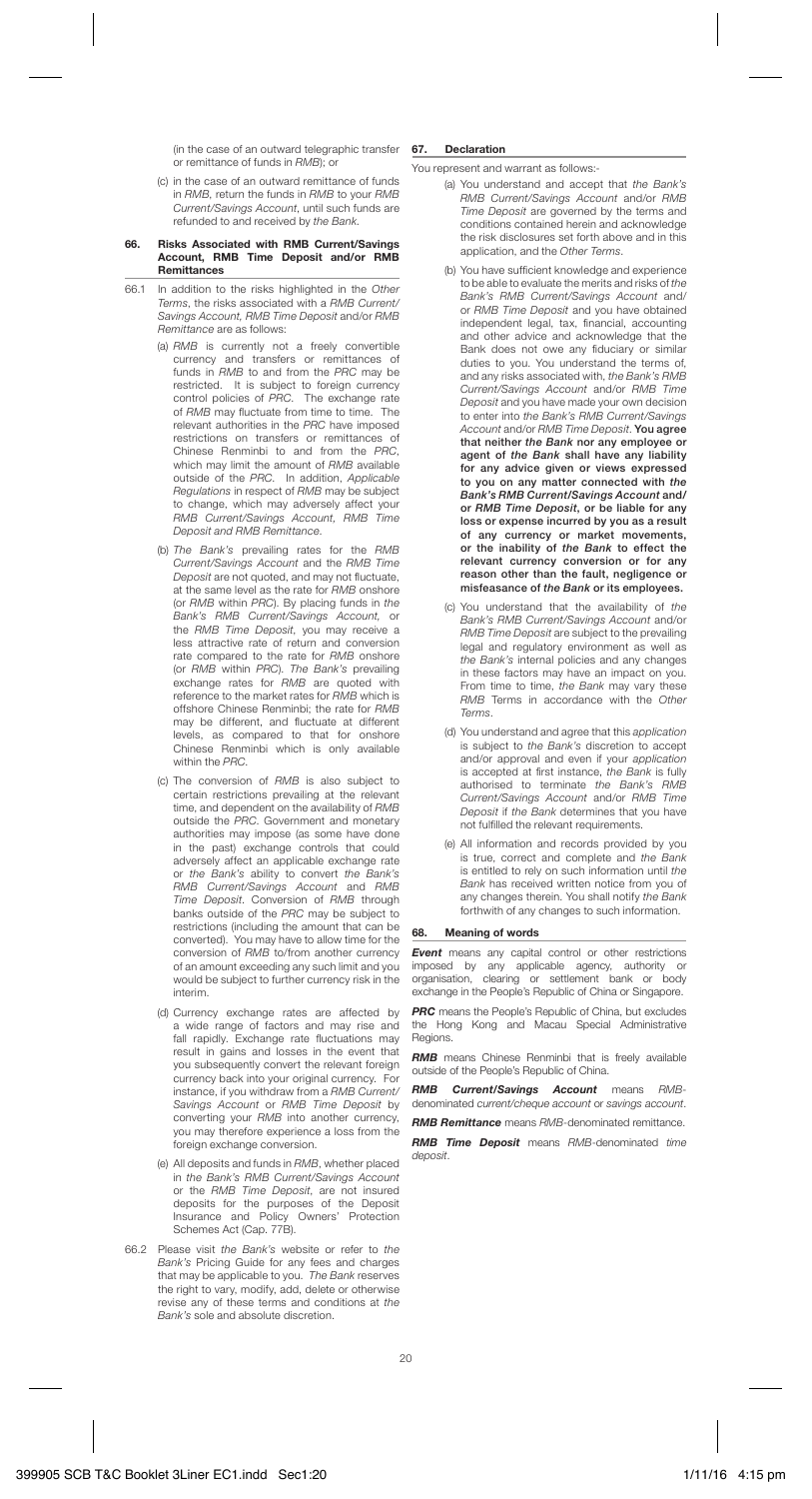## **Section 3 – Personal Loan/Personal Line of Credit/Overdraft Terms**

## **Contents**

#### **Part A - Personal loans**

| 1.               | Choosing the account that is right for you | 22 |
|------------------|--------------------------------------------|----|
| $\mathfrak{D}$ . | The loan                                   | 22 |
| 3.               | Interest, fees and charges                 | 22 |
| $\mathbf{4}$     | Repayment                                  | 22 |
| 5.               | Prepayment                                 | 23 |
| 6.               | Additional services for your account       | 23 |
| 7.               | Cancellation                               | 23 |
| 8.               | Service of process                         | 23 |

#### **Part B - Personal line of credit/overdraft**

| 9.  | Choosing the account that is right for you | 23 |
|-----|--------------------------------------------|----|
| 10. | Your limit                                 | 23 |
| 11. | Using your line of credit/overdraft        | 23 |
| 12. | Interest, fees and charges                 | 23 |
| 13. | When you must repay                        | 23 |
| 14. | Repayment                                  | 23 |
| 15. | Right to reborrow                          | 24 |
| 16. | Joint Account                              | 24 |
|     |                                            |    |

## **Part C - Meaning of words**

| 17. | Meaning of words | 25 |
|-----|------------------|----|
|-----|------------------|----|

#### **Important notice**

#### **You need to read this document**

It sets out specific terms and conditions on which we agree to provide you with personal loan and personal line of credit/overdraft products. **You must read it in conjunction with our Customer Terms, our Current/Cheque/ Savings Account and Time Deposit Terms,** the product brochure **and any other documents forming our banking agreement.** To the extent of any inconsistency between these terms and our Customer Terms, these **banking agreement.** To the extent of any inconsistency between these terms and our Customer Terms, these terms prevail.

#### **Key words**

The meaning of key words printed like this and other words used in our banking agreement is explained in our Customer Terms. Some additional key words which apply to the products referred to in these terms are explained at the end of these terms.

## **How to contact us**

To find out information (such as current fees and interest rates or if you need us to explain features or terms) in connection with our products, you may visit any of our branches or call our 24-hour Client Contact Centre at 1800 747 7000 or +65 6747 7000 (if you are calling from overseas).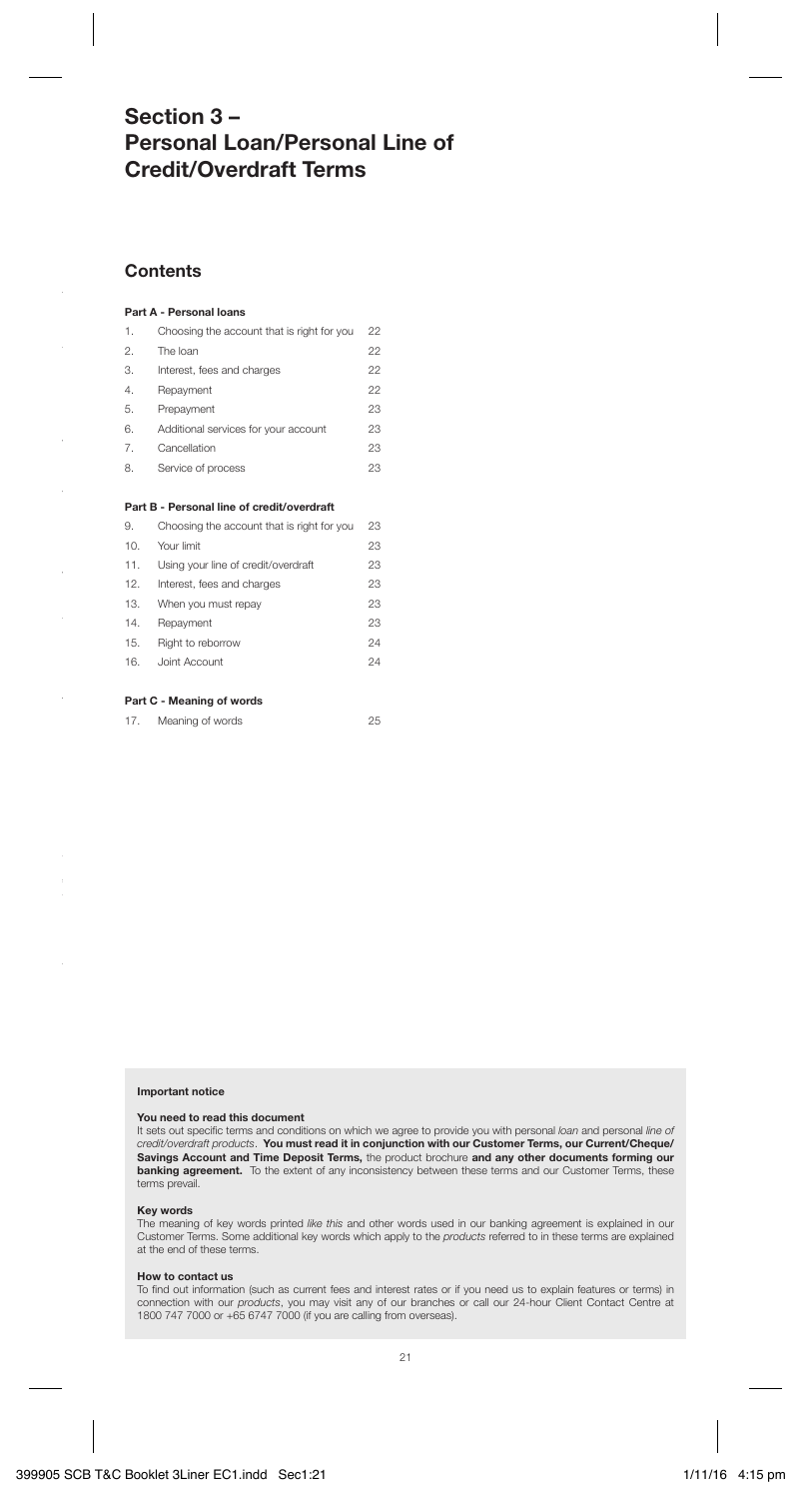## **Part A - Personal loans**

## **1. Choosing the account that is right for you**

 You should contact us (see contact details under "How to contact us" at the front of these terms) to discuss how we may be able to structure your loan to suit your personal banking needs. We can also explain any of the features of, or the terms applying to, any loan product.

## **2. The loan**

## **We must provide the loan**

2.1 If we issue an approval, we agree to provide a loan up to the limit and for the term specified in the approval. The limit or term may be different to the limit or term you asked for in your application and we have the discretion to set the specific limit or term.

## **Purpose**

2.2 You must use the loan only for the purpose set out in the application or as otherwise approved by us.

## **Requesting funds**

2.3 If you want us to provide you with loan funds, you may do so by a written request. Your request must be made within a reasonable time.

### **Top up loan**

2.4 If you ask, we may agree to provide a top up loan by way of single drawdown up to the maximum principal repaid on terms we notify.

## **How we provide the loan**<br>2.5. **Hough**y we provide the

Usually we provide the loan by depositing it into the nominated account. However, if you ask and we agree, we may give you a cheque for the loan.

> If we provide the loan by cheque, the cheque is only valid for the period we specify and instalments are payable even if the cheque is not cashed

2.6 Fees and charges that apply to the loan may be deducted from the loan before depositing it into the nominated account.

## **Conditions**

2.7 We will require certain information and documents (such as income related documents) to be furnished to us before your loan can be approved. Your loan approval is conditional upon satisfaction of such conditions.

## **3. Interest, fees and charges**

## **Interest**

- 3.1 You must pay interest on the loan monthly in arrears at the rate set out in the approval or otherwise in our banking agreement or any other rate we determine.
- 3.2 Unless otherwise specified in our banking agreement, interest accrues on a daily basis and is calculated on the basis of a 365 day year.
- 3.3 Interest is charged to your account on the last day of each month.
- 3.4 Interest is payable on the dates set out in the approval or elsewhere in our banking agreement.
- 3.5 Any payment (including an instalment amount or a minimum monthly repayment) which is overdue incurs interest at the *default rate* (which is higher than the usual interest rate) set out in the approval or elsewhere in our banking agreement (see clause 21 (Interest, fees and charges) in the Customer Terms).
- 3.6 If we vary the interest rate, we will give you notice of the effective date of the revised interest rate.

## **Fees and charges**

- 3.7 The fees and charges for the loan are set out in the tariff booklet or such other document as we may notify you.
- 3.8 In addition to charging interest at the default rate, we may charge a late payment fee for any overdue payment as set out in the tariff booklet or elsewhere in our banking agreement. Please contact us for further details.

## **4. Repayment**

## **Repayment by instalments**<br> $4.1$  You must repay the

- You must repay the loan in instalments or the minimum monthly repayment we specify. We will notify you of the amount of the instalment and the instalment payment date.
- 4.2 Any balance owing for the account for the loan (after payment of all instalments) must be repaid on the final payment date we notify you.
- 4.3 The instalments are payable even if you do not withdraw any of the loan funds we deposit in the nominated account.
- 4.4 If we vary the interest rate on the *loan*, if you request or we determine otherwise, we may vary the instalment amount and the number of instalments.

### **Minimum interest amount**

4.5 If the interest payable is less than any minimum interest amount we specify, you must pay the minimum interest amount instead.

## **Methods of repayment**

- 4.6 We advise you of the manner in which you must repay the instalments. For example, we may ask you to nominate an *account* for repayment by direct debit and give us documents to facilitate direct debit from the nominated account.
- 4.7 You must comply with our usual requirements for the relevant payment method, including any set out in this clause.
- 4.8 You must ensure that any payment instrument or payment instruction is honoured. For example, you must:
	- ensure that you have sufficient funds in the account to be debited (including any account with another financial institution or the nominated account);
	- not stop cheques;
	- not cancel or vary any payment arrangement (unless we ask you to do so to reflect a change in the instalments) or close or change the account on which cheques are drawn.

#### **Payment in full if we ask**

4.9 Despite any other term of our banking agreement, at any time we may demand payment of the loan in full, together with all accrued but unpaid interest, fees and costs in connection with the loan.

#### **What happens if you do not pay**

- 4.10 If you do not make an instalment on or before the relevant due date:
	- the loan plus all accrued but unpaid interest plus any other sum due to us is immediately due and payable; and
	- we charge you a late payment fee as set out in the tariff booklet or elsewhere in our banking agreement.

#### **How we apply payments**

4.11 Subject to law, we may use amounts we receive from any of your instalments to pay interest rather than to reduce the principal amount you owe us or to pay amounts you owe us in any order we choose. For example, we may allocate a higher proportion of any one or more of your instalments to interest rather than to the principal amount you owe us.

#### **Post-dated cheques**

- 4.12 If we require you to repay by post-dated cheques, you:
	- must give us post-dated cheques in our favour for an amount equal to each instalment amount; and
	- must replace the cheques if we ask.

#### **Automatic payment from account with another institution**

- 4.13 If we require you to repay by automatic payment from an account with another financial institution you must:
	- organise a payment arrangement with the other financial institution under which an amount equal to each instalment amount is debited from that account and deposited in your nominated account on each instalment payment date and give us satisfactory evidence that this is in place; or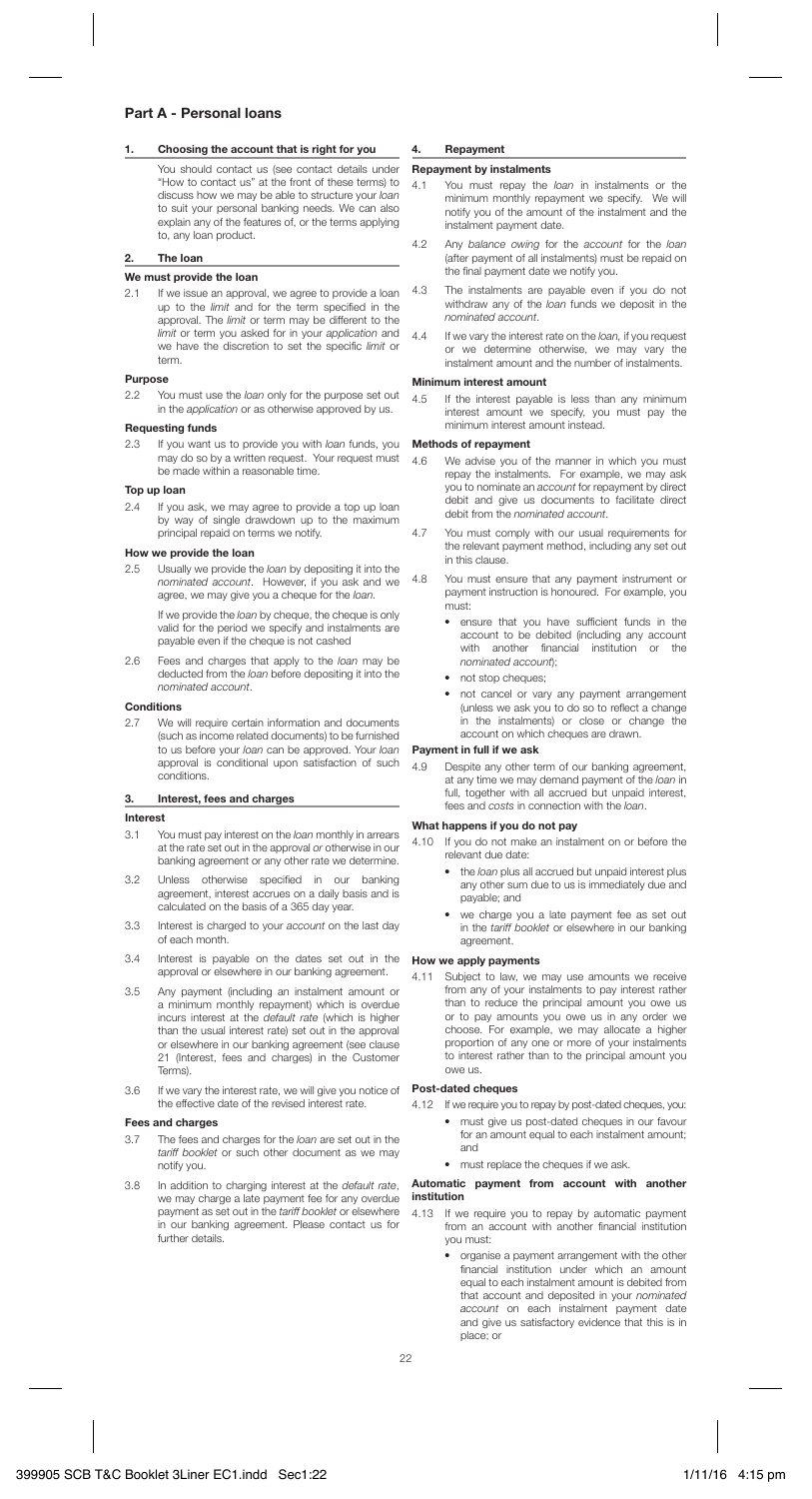- provide us with any authority we require to enable us to debit the instalment amount, from that account; or
- if we ask, give us one or more signed undated cheques in our favour with the amount left blank and otherwise drawn as we require.

#### **Authority to fill in cheques**

4.14 If you provide us with any cheques, you irrevocably authorise and appoint us as your attorney to fill in the dates and amounts in the cheques for an amount not exceeding the loan at that time and acknowledge that we may use these cheques to pay any amount you owe us in connection with the loan.

#### **5. Prepayment**

#### **Prepayment**

- 5.1 You may prepay all or part of the loan if:
	- you give us reasonable notice in writing; and
	- when you prepay, you also pay all accrued but unpaid interest, fees and charges in connection with the loan (including any early settlement fees as set out in the *tariff booklet*. Details of these fees and charges are available by contacting us).

 If you are unable to give us reasonable notice of prepayment, we may require you to pay us an amount equal to one month's interest (or any other amount we specify) on the loan.

## **Partial prepayment**<br>5.2 If you prepay

If you prepay only part of the loan, no early settlement fee is payable. The amount of each instalment is not adjusted. Any amount prepaid is credited to your account for the loan as payment for the next instalment.

#### **Early settlement fee**

5.3 An early settlement fee may be payable depending on when you prepay the loan.

### **Right to reborrow**

5.4 You may only reborrow an amount prepaid if our approval indicates that the loan permits redraw (known as a revolving loan), and if you satisfy our<br>usual conditions for permitting reborrowing. Any usual conditions for permitting reborrowing. amount you reborrow forms part of the loan.

#### **6. Additional services for your account**

- 6.1 We may offer additional services for your account. These may include balance transfer programmes. funds transfer programmes and any other services we advise you or which are otherwise available from time to time. You can find out more about available services by contacting us.
- 6.2 If you sign up for additional services, you are bound by the terms of the additional services. To the extent of any inconsistency between the terms of the additional services and our banking agreement, our banking agreement prevails unless the terms of the additional services specify otherwise.

#### **7. Cancellation**

Our Customer Terms set out when you and we may end your use of any *product* and what you need to do if that happens. This includes immediate payment of the balance owing for the *account*. For example, if you do not make a repayment on or before the payment date or the balance owing on the account exceeds the limit, we may ask you to immediately repay the balance owing on the account. This clause sets out additional circumstances in which you or we may cancel the loan.

You may cancel the *loan* by giving us reasonable notice in writing. However, we may charge you a cancellation fee (see the tariff booklet or contact us at one of our branches or use phone banking).

#### **8. Service of process**

 We may serve process on you by publishing a notice in an English newspaper with general circulation in Singapore. The service is effective on the day of publication. Our Customer Terms set out additional methods for service of process.

## **Part B - Personal line of credit/overdraft**

#### **9. Choosing the account that is right for you**

 If you need us to explain any of the features of, or the terms applying to, any line of credit/overdraft, please contact us at one of our branches or use phone banking.

## **10. Your limit**

## **Limit**<br>10.1

You may only draw on a line of credit/overdraft up to the *limit*. We may cancel or vary the *limit* at any time. We may consider the latest income information you have given us in connection with any product when varying the limit.

## **Exceeding the limit**

10.2 Sometimes we may allow you to draw in excess of the *limit*. If we allow you to do so:

- this is not a waiver of our right to require your line of credit/overdraft to be maintained within the limit;
- you must pay the excess immediately; and
- a higher interest rate is payable on the excess until it is repaid (see clause 12).

#### **11. Using your line of credit/overdraft**

 We make funds available to you through the account for the *line of credit/overdraft* in accordance with our usual practice from time to time. This must our usual practice from time to time. be an account of a type we specify which must be maintained at all times for the purposes of our line of credit/overdraft. We may change this account at any time for any reason.

#### **12. Interest, fees and charges**

#### **Interest**

- 12.1 We charge interest on that part of the balance owing for the account for the line of credit/overdraft which is within the limit at the rate set out in the approval or any other rate we determine.
- 12.2 Interest may be charged at different rates for different parts of the balance owing on a line of credit/overdraft.
- 12.3 Unless otherwise specified in our banking agreement, interest accrues on a daily basis and is calculated on the basis of a 365 day year.
- 12.4 Interest is charged to your account on the last day of each month.

## **Minimum interest amount**

12.5 If the interest payable is less than any minimum interest amount we specify, you must pay the minimum interest amount instead.

#### **Default interest**

- 12.6 If the balance owing exceeds the limit (with or without our approval), we charge interest on that excess at the *default rate* (which is higher than the usual interest rate).
- 12.7 We also charge interest at the *default rate* on any overdue amount (including if you do not pay the minimum monthly repayment when due).

#### **When interest is payable**

12.8 Interest is debited from the account for the line of credit/overdraft monthly in arrears or at any other times we determine.

#### **Fees**

12.9 The fees and charges for your line of credit/ overdraft such as processing fees, commitment<br>fees and renewal fees are set out in the *tariff booklet* also known as personal credit features or elsewhere in our banking agreement.

#### **13. When you must repay**

 We may ask you to repay all or part of the balance owing for the account for the line of credit/overdraft at any time. If we do so, you must immediately pay the amount we demand.

#### **14. Repayment**

#### **Minimum monthly repayment**

14.1 On or before the due date set out in the statement we issue for a line of credit/overdraft, you must pay at least the minimum monthly repayment as set out in the statement. Alternatively, you may pay the balance owing for the line of credit/overdraft as set out in the statement.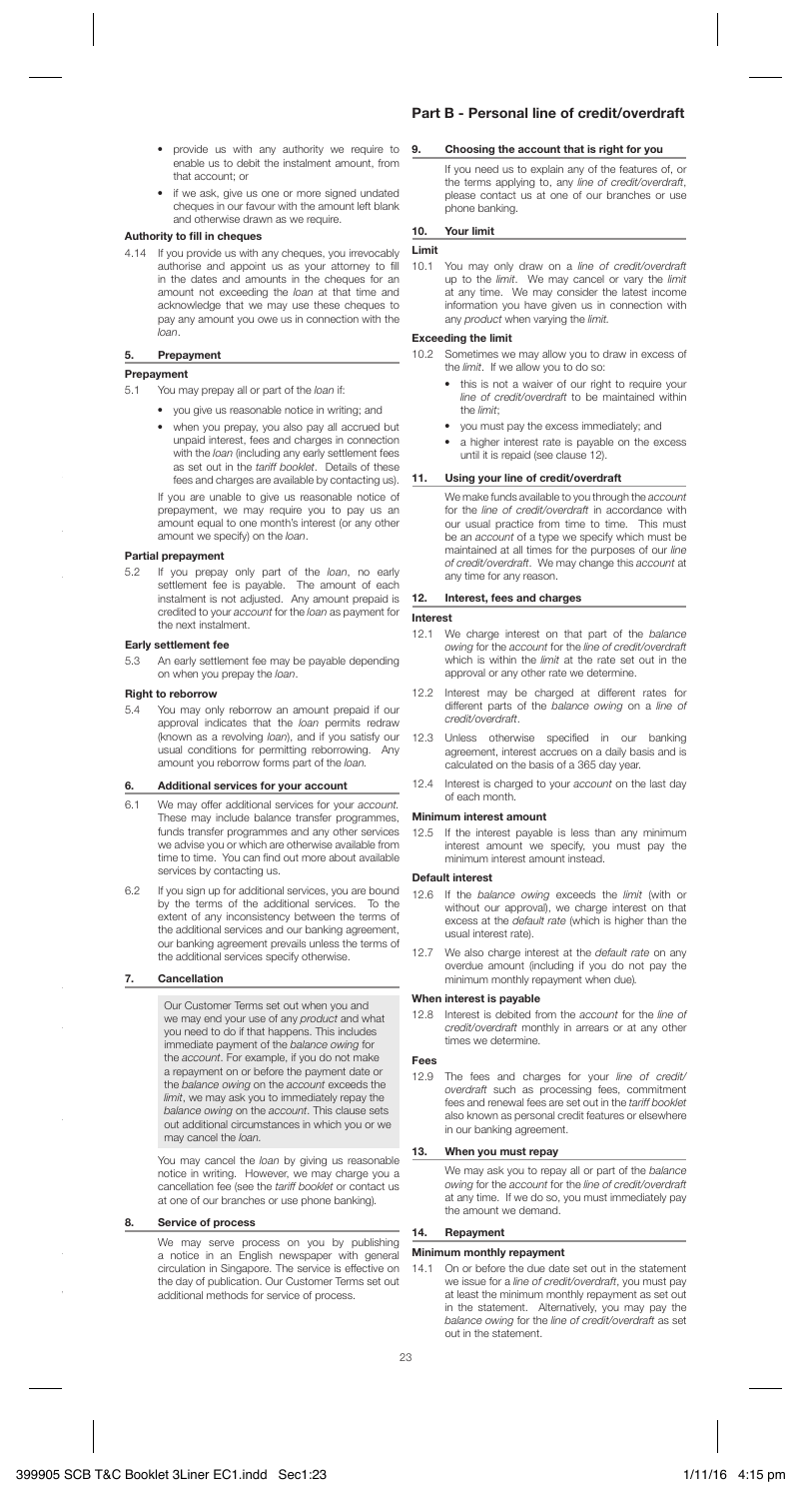14.2 Your liability to us remains even if, for any reason, 15. you do not receive your periodic statement.

#### **Calculation of minimum monthly repayment**

14.3 We calculate the minimum monthly repayment in accordance with our usual practice. Please refer to your product brochure or contact us for further information.

#### **Methods of repayment**

- 14.4 We advise you of the manner in which you must repay any repayment on the line of credit/overdraft. For example, we may ask you to designate an account for repayment by direct debit and give us documents to facilitate direct debit from that account.
- 14.5 You must comply with our usual requirements for the relevant payment method, including any set out in this clause.
- 14.6 You must ensure that any payment instrument or payment instruction is honoured. For example, you must:
	- ensure that you have sufficient funds in the account to be debited (including any account<br>with another financial institution or the with another financial institution nominated account) for an amount equal to:
		- at least the minimum monthly repayment;
		- any applicable charges/fees; and
		- any other amount you owe us in connection with the line of credit/overdraft;
	- not stop cheques;
	- not cancel or vary any payment arrangement (unless we ask you to do so to reflect a change in the minimum monthly repayment) or close or change the account on which cheques are drawn.

#### **Automatic payment from account with another institution**

- 14.7 If we require you to repay by automatic payment from an account with another financial institution you must:
	- organise a payment arrangement with the other financial institution under which an amount equal to:
		- at least the minimum monthly repayment;
		- any applicable charges/fees; and
		- any other amount you owe us in connection with the line of credit/overdraft,
	- is debited from that account on each payment date to the account for the line of credit/ overdraft and give us satisfactory evidence that this is in place; or
	- provide us with any authority we require to enable us to debit the above amounts, from that account.
- 14.8 The proceeds of any payment instruction are taken into account in determining the funds available for drawdown on your line of credit/overdraft only after the payment instrument is cleared.

#### **Payment in full if we ask**

14.9 Despite any other term of our banking agreement. at any time we may demand immediate payment of the balance owing for the line of credit/overdraft.

#### **What happens if you do not pay**

- 14.10 If we do not receive the minimum monthly repayment on or before the due date:
	- you may not use the line of credit/overdraft until the minimum monthly repayment has been paid; and
	- we may suspend your use of the line of credit/ overdraft

#### **How we apply payments**

- 14.11 We may use amounts we receive under our banking agreement to pay amounts you owe us in the following order or any order we choose:
	- interest and other charges as set out in the product brochure, tariff booklet or elsewhere in our banking agreement; then
	- costs in relation to enforcing any debt you owe us; then
	- unpaid transactions and cash withdrawals; then fees, charges and transactions incurred from the

use of the *line of credit/overdraft* not yet shown on the current statement.

#### **15. Right to reborrow**

15.1 You may only reborrow an amount repaid if:

- the balance owing on the line of credit/overdraft does not exceed the limit; and
- you otherwise satisfy our usual conditions for permitting reborrowing.

 Any amount you reborrow forms part of the line of credit/overdraft.

#### **16. Joint Account**

- 16.1 Please refer to clause 4.7 of our Customer Terms if the account is a joint account.
- 16.2 If you have a joint account with credit balance and there is balance owing on your loan, the Bank has the discretion to debit or place a block on your joint account in line with our prevailing policies.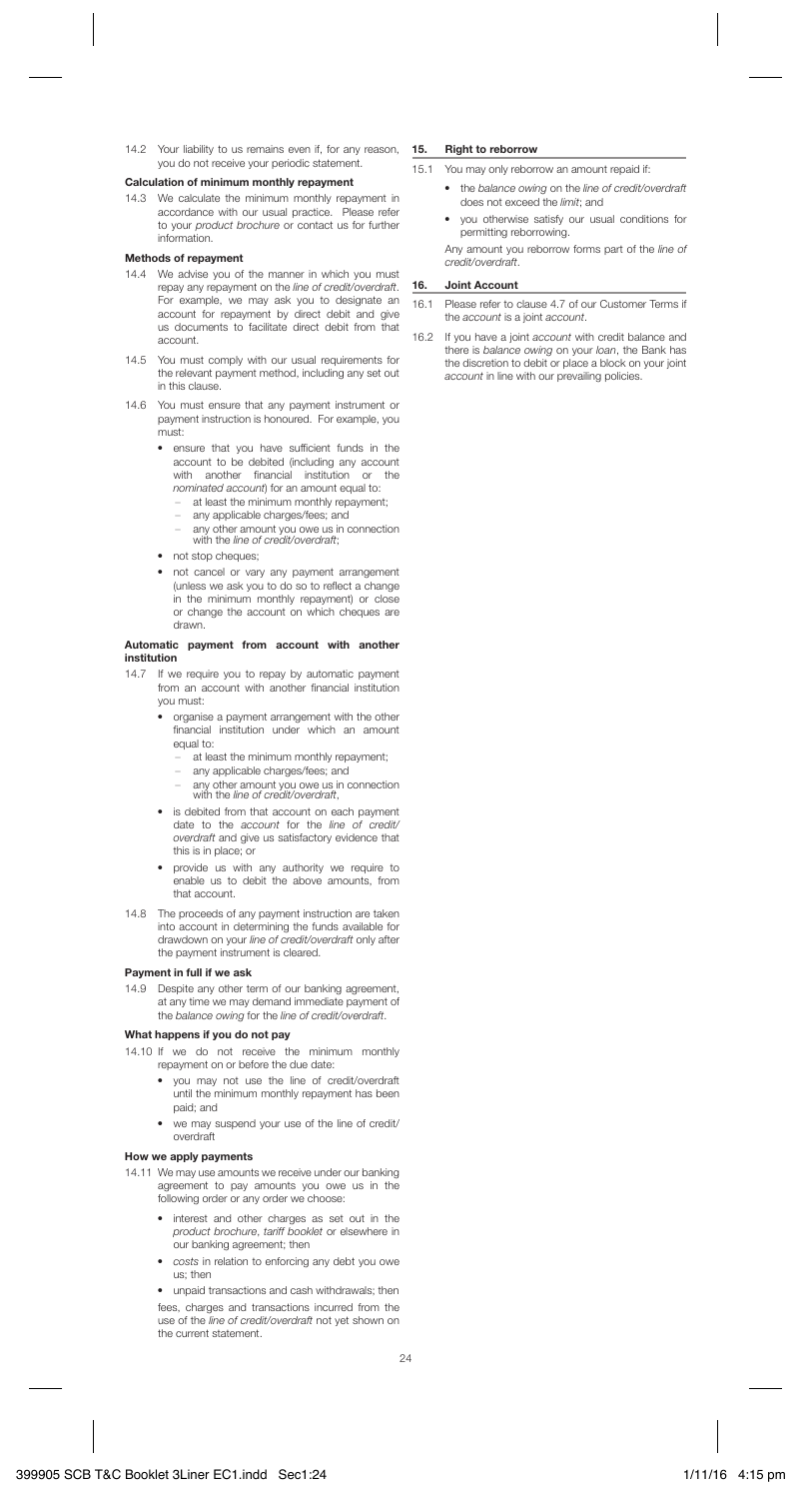## **Part C - Meaning of words**

## **17. Meaning of words**

 You also need to refer to our Customer Terms which also define key words used in these terms. If a word defined in these terms is also defined in our Customer Terms, the definition in these terms applies for the purposes of personal *loans* and personal lines of credit/overdrafts.

 *default rate* means the rate of interest per annum which applies to overdue payments or amounts owing in excess of a limit as set out in our banking agreement.

**limit** means, for a personal loan or a line of credit/ overdraft, the limit set out in the approval for the product (as we may vary at any time).

 *line of credit/overdraft* means a personal line of credit we make available to you under Part B of these terms.

*loan* means the outstanding principal amount of each drawdown of a loan made under Part A of these terms. It includes a top up loan.

 *nominated account* means a savings account or current/cheque account opened and maintained by us for you which you and we have agreed is to be the account into which we may deposit the loan and from which we may debit instalments or repayments.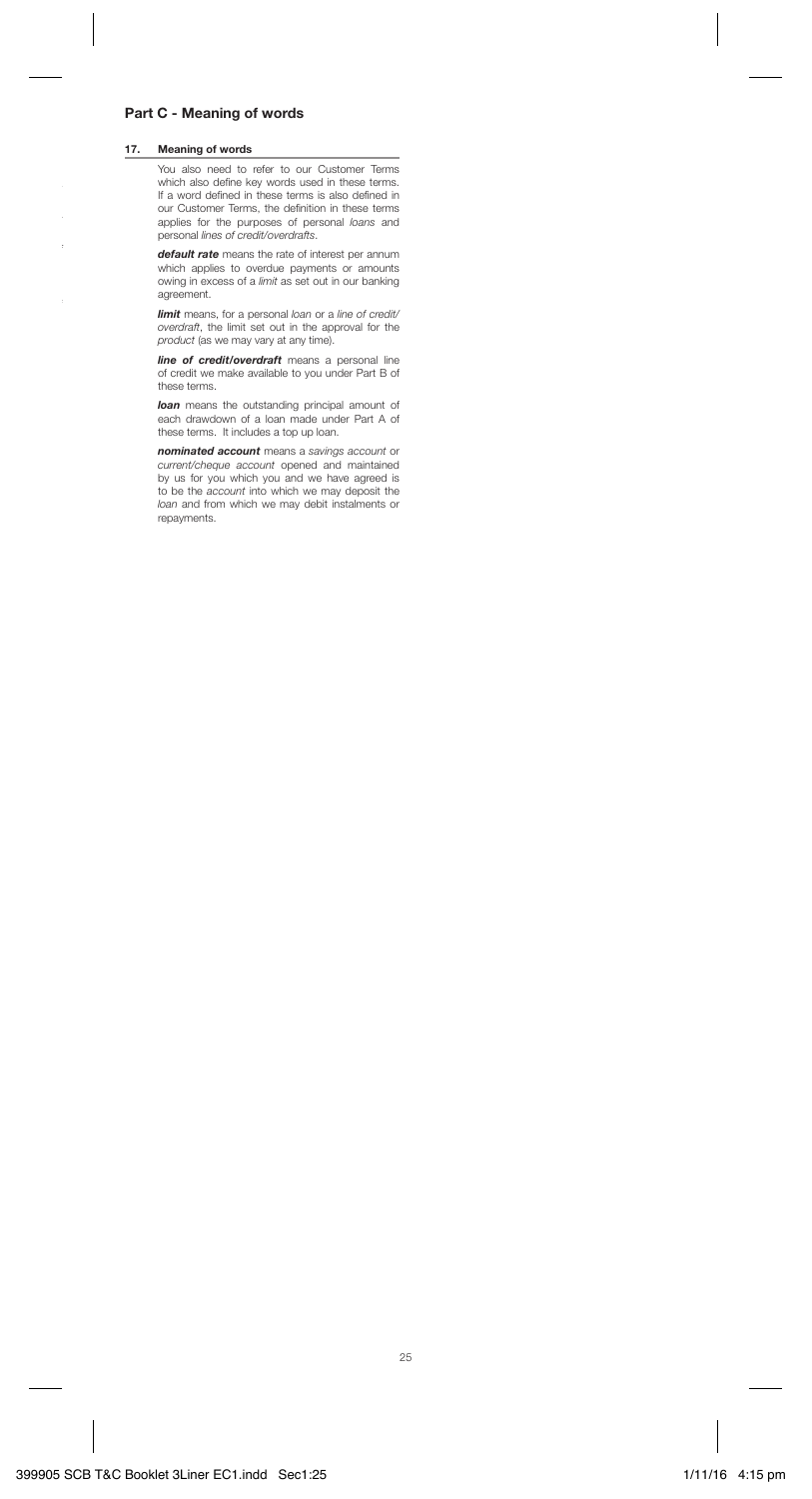## **Product Terms applicable to:-**

**Personal Credit Salary Advance Preferred Line of Credit Dash Advance / CashOne / ezyCash Home Renovation Loan**

## **Contents**

#### **Part A – General information**

## **Part B Personal Credit / Salary Advance / Personal Line of Credit Product Terms Part B1 – Balance / Fund Transfer Product Terms** 1. What can you transfer 28<br>2 Critoria 28 2. Criteria 28 3. Foreign currency account 28<br>4. Processing 28 Processing 28<br>Annroved transfer 28 5. Approved transfer 6. Promotional interest 28 7. Fees and charges 28 8. Minimum Payment 28 **Part B2 – Personal Credit / Salary Advance/ Personal Line of Credit Debit Card** 9. Applicable Terms 28 **Part B3 – Personal Credit / Salary Advance/ Personal Line of Credit Debit Card** 10. General information applicable to 29 Personal Credit / Salary Advance / Preferred Line of Credit Advance / Personal Line of Credit **Part C Dash Advance / Cashone / ezyCash Product Terms Part C1 - Dash Advance Product Terms** 11. Applicable terms 30 12. Credit limit 30 13. How does Dash Advance Personal Loan work 30 14. Interest 30 15. Default Interest 31 16. Instalment amounts 31 17. Annual fee 31 18. Late payment and finance charges for 31 Dash Advance Personal Loan 19. Conversion fee 31<br>20. Account statement 31 Account statement 21. Rewards 31 22. Account closure or early settlement 31<br>23. Consent to disclosure and use 32 Consent to disclosure and use of your information 24. Other terms 32 **Part C2 - CashOne Product Terms** 25. Applicable terms 32<br>26. Credit limit 32 26. Credit limit 32<br>32. How does CashOpp work 33 23. How does CashOne work 33<br>Interest 33 28. Interest 29. Default Interest 33 30. Instalment amounts 33

| 31. | Annual fee                                      | 33 |
|-----|-------------------------------------------------|----|
| 32. | Credit card                                     | 34 |
| 33. | Late payment and finance charges<br>for CashOne | 34 |
| 34. | Conversion fee                                  | 34 |
| 35. | Account statement                               | 34 |
|     | 36. Rewards                                     | 34 |
| 37. | Account closure or early settlement             | 34 |
| 38. | Other terms                                     | 34 |
|     | Part C3 - ezyCash Product Terms                 |    |
| 39. | Applicable terms                                | 35 |
| 40. | Disclosure                                      | 35 |
| 41  | Credit limit                                    | 35 |
| 42. | How does ezyCash work                           | 35 |
| 43. | Interest                                        | 36 |
| 44  | Default Interest                                | 36 |
| 45. | Instalment amounts                              | 36 |
| 46. | Annual fee                                      | 36 |
| 47. | Credit card                                     | 36 |
| 48. | Late payment and finance charges<br>for ezyCash | 36 |
| 49. | Conversion fee                                  | 36 |
| 50  | Account statement                               | 36 |
| 51. | Rewards                                         | 36 |
| 52. | Account closure or early settlement             | 36 |
| 53. | Other terms                                     | 37 |
|     | Part C4 - Credit Card Tariff Sheet              |    |
| 54. | Credit Card Tariff Sheet                        | 37 |

## **Part D – Home Renovation Loan Product Terms**

| 55. | Criteria                               | 40 |
|-----|----------------------------------------|----|
| 56. | Tenor                                  | 40 |
| 57. | Insurance                              | 40 |
| 58. | Fees and charges                       | 40 |
| 59. | Proof of ownership                     | 40 |
| 60. | Disbursement and repayment             | 41 |
| 61. | Existing or new residential properties | 41 |
| 62. | Your responsibilities                  | 41 |
| 63. | Default                                | 41 |
| 64. | Cancellation                           | 41 |
| 65. | Meaning of words                       | 41 |
|     |                                        |    |

#### **Important notice**

## **You need to read this document**

This document contains additional product terms applicable to you if you use of our personal loan / line of credit / overdraft. You must read it in conjunction with our Customer Terms, our Personal Loan / Personal Line of Credit / Overdraft Terms, our Current/Cheque/Savings Account and Time Deposit Terms and any other documents forming our banking agreement.

#### **Key words**

The meaning of key words printed like this are explained either at the end of this document or our Customer Terms or our Current/Cheque/Savings Account and Time Deposit Terms or our Personal Loan / Personal Line of Credit / Overdraft Terms.

#### **Inconsistency**

If there is any inconsistency between the product terms and any of our banking agreements relating to any specifi c product, the specific product terms prevail.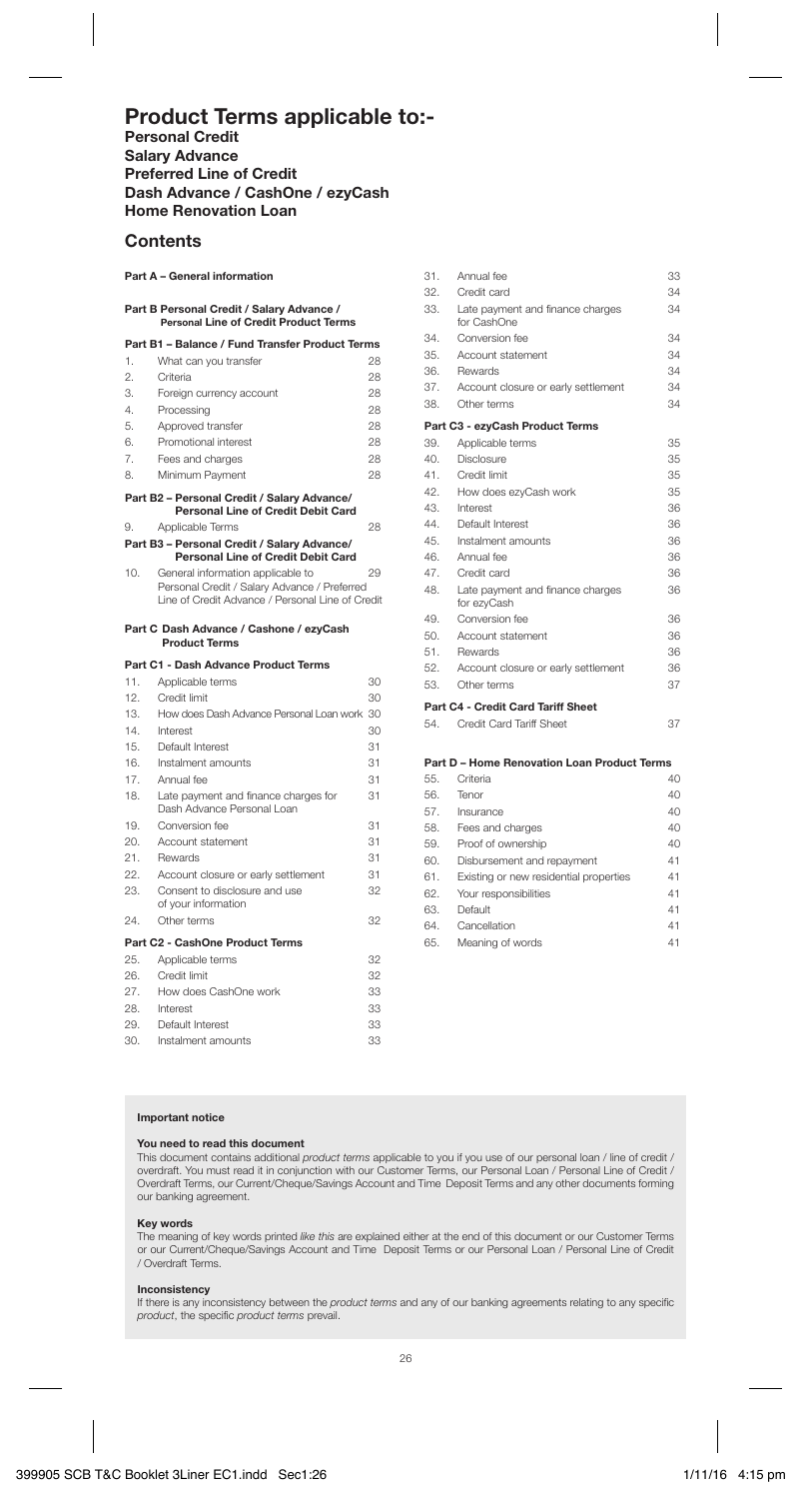## **Part A – General information**

Depending on your needs, we offer personal loan as well as personal line of credit.

Personal line of credit is offered either as Personal Credit or Salary Advance or Preferred Line of Credit (see Part B for details).

Personal loan is offered either as Dash Advance, CashOne or ezyCash (see Part C for details) or Home Renovation Loan (see Part D for details).

## **Part B Personal Credit / Salary Advance / Preferred Line of Credit Product Terms**

This Part contains:

- B1) Balance / Funds Transfer Product Terms;
- B2) Personal Credit / Salary Advance / Preferred Line of Credit Debit Card Product Terms
- B3) Personal Credit / Salary Advance / Preferred Line of Credit Debit Card Product Terms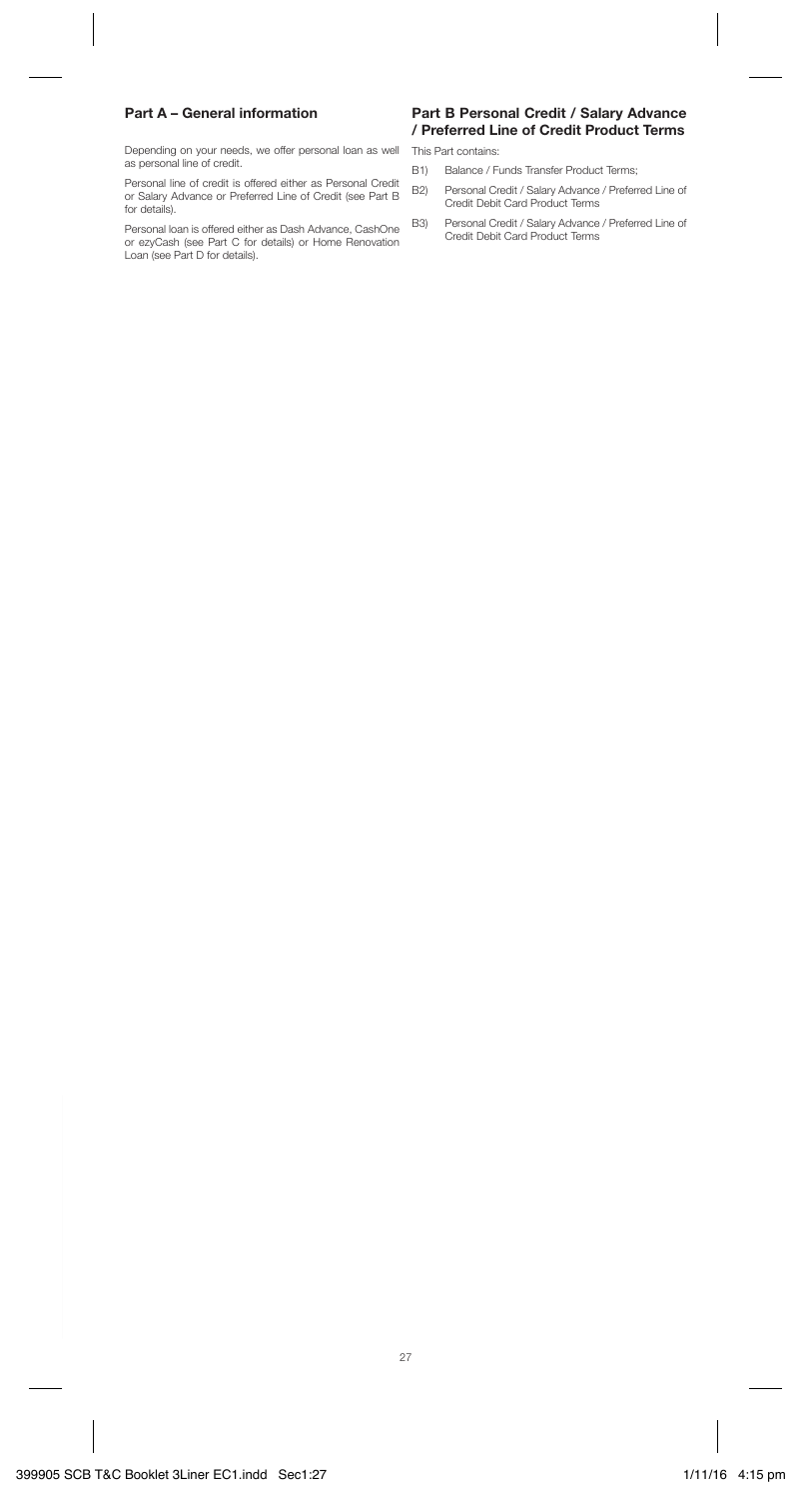## **Part B1 - Balance / Fund Transfer Product Terms**

#### **1. What can you transfer**

You may apply to transfer:

- Your unutilised credit limit on your Standard Chartered credit card or credit line account to repay your outstanding balance on your credit card or credit line with banks or issuers other than us. This is called balance transfer.
- Your unutilised credit limit on your Standard Chartered credit card or credit line account to any bank account. This is called funds transfer. You cannot apply for funds transfer for excluded accounts. Excluded account means Standard Chartered credit card, personal credit, home renovation loan, personal loan, overdraft, any mortgage loan or any other account we may from time to time designate as an excluded account.

#### **2. Criteria**

 The funds transfer or the balance transfer is subject  $t \sim$ 

- (a) minimum amount transferred of not less than SGD 1,000 or its equivalent in other currency for each transfer ; and
- (b) transfer limit of 95% of the credit limit of the account (transfer limit).

 We reserve the right to reject, reduce or approve the transfer with conditions if your transfer limit is reached.

#### **3. Foreign currency account**

 If the transfer is to a foreign currency account held with any financial institution, including us, the amount to be transferred must be indicated in Singapore Dollars. We will only transfer the approved amount in Singapore Dollars to the financial institution where the foreign currency account is kept.

#### **4. Processing**

 We require a minimum of 5 working days to process your application for the transfer. We may extend the processing days for the transfer if necessary.

#### **5. Approved transfer**

 Once your application for the transfer is approved, we will proceed to make payment to the other credit line or credit card account or the other bank account. You cannot withdraw the application for transfer once payment has been effected. We will notify you in writing if the application is rejected.

#### **6. Promotional interest**

 Promotional interest rates are only applicable to any transfer amount that has been approved. Any existing outstanding balances or subsequent withdrawals will be charged at the prevailing interest rates or any applicable interest rates. Please refer to Part B3 – Personal Credit/ Salary Advance/ Personal Line of Credit Features.

### **7. Fees and charges**

 We reserve the right to impose fees for the transfer. The fees chargeable will be calculated based on the funds transfer amount approved by us. We will deduct the fees changeable from the funds transfer amount approved before we disburse it.

#### **8. Minimum Payment**

 You have to make minimum payment stated in the statement even if there is no interest chargeable.

## **Part B2 – Personal Credit / Salary Advance/ Preferred Line of Credit Debit Card**

#### **9. Applicable Terms**

**Please read this Part of the terms together with our Customer Terms, in particular, Part B, Part D and Part E**

#### **Debit Card**

Your Personal Credit or Salary Advance or Personal Line of Credit account comes with a debit card.

#### **Annual fee**

- There is no additional annual fee for your debit card as long as you have a Personal Credit or Salary Advance or Preferred Line of Credit account with us.
- Please see Part B3 Personal Credit / Salary Advance / Preferred Line of Credit Features for the charges.

#### **No additional limit on debit card**

- The limit on your debit card will be the existing overdraft limit granted in your Personal Credit or Salary Advance or Preferred Line of Credit account.
- There is no additional limit granted to you on your debit card.

#### **CashBack**

- CashBack is only applicable to all transactions made using the MasterCard payment services network.
- It does not apply to NETS transactions. CashBack is calculated at the end of each calendar month and will be credited into your account on the first working day of the next calendar month.<br>The amount of the CashBack is calculated at a
- The amount of the CashBack is calculated at a rate determined by us. The CashBack will only be accrued and credited if your Personal Credit or Salary Advance or Preferred Line of Credit account, whichever applicable, is in good standing.
- There will be no CashBack if either one of the account is suspended, closed or you are in breach of our banking agreement.
- We may at any time vary or modify the CashBack<br>feature, including terminating, withdrawing or including terminating, withdrawing or substituting the CashBack offer. We need not give you prior notice for this.

#### **Activation of the debit card**

- You may activate the debit card in accordance with any activation procedure notified to you from time to time.
- By activating the *debit card*, you acknowledge that you have read and understood our Customer Terms, our Personal Loan / Personal Line of Credit / Overdraft Terms, our Current/Cheque/Savings Account and Time Deposit Terms, this Personal Credit / Salary Advance / Preferred Line of Credit Product Terms and you agree to be bound by them. You acknowledge that you are bound by any variation we make to these documents, in accordance with our banking agreement.
- We reserve the right to:
	- (i) indicate different method of activation for the debit card from time to time;
	- (ii) cancel your debit card if you failed to activate the debit card in accordance to our method of activation or within the time frame we stipulate.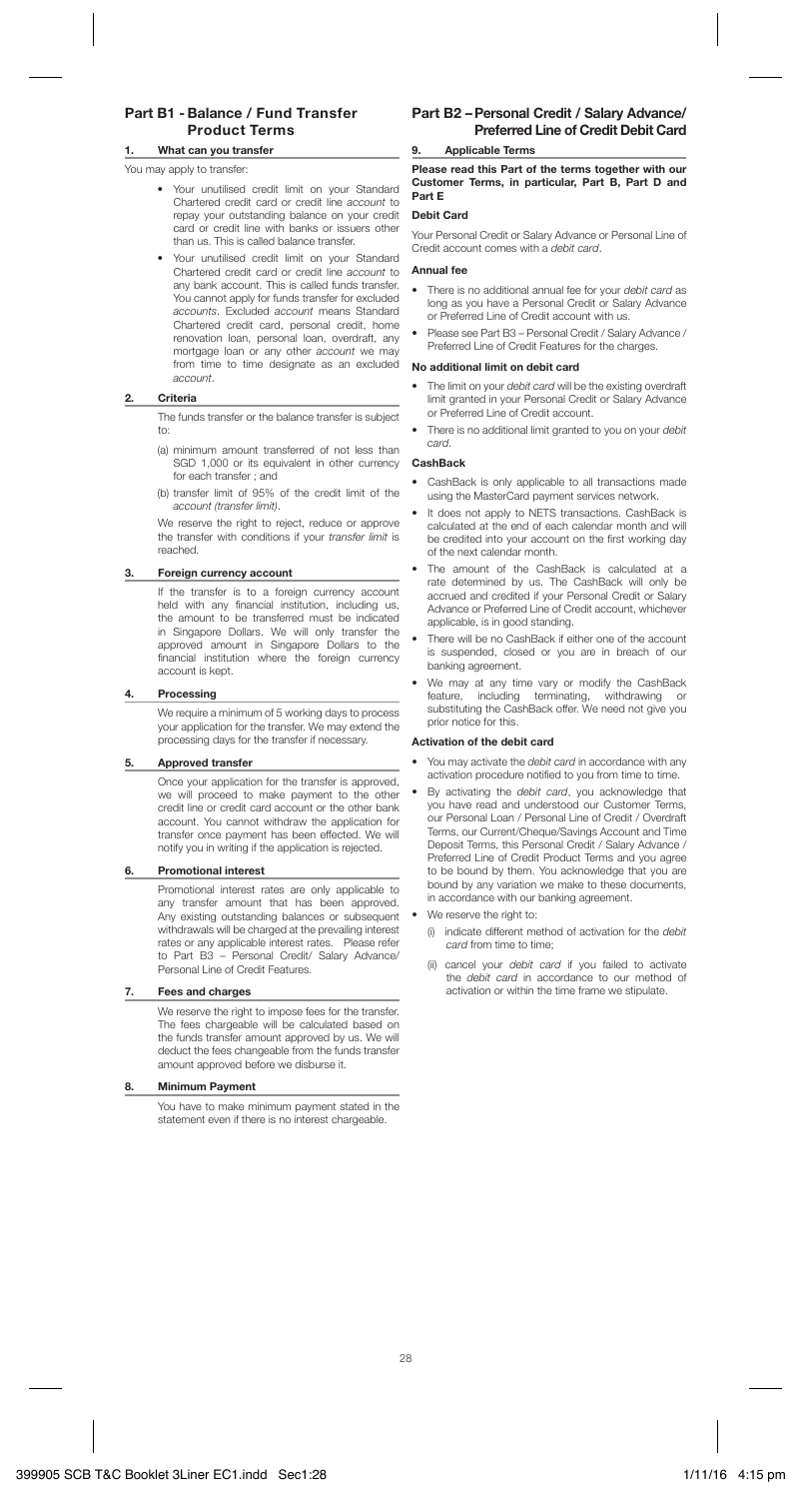#### **Part B3 – Personal Credit / Salary Advance / Preferred Line of Credit Debit Card 10. General information applicable to Personal Credit / Salary Advance / Preferred Line of Credit**

We set out below some of the general information applicable Personal Credit / Salary Advance / Preferred Line of Credit for your easy reference:-

#### **Annual fee**

\$80 (excluding government service tax)

#### **Maximum credit limit**

2 times monthly salary, up to \$100,000.

You are given a maximum credit limit of 2 times your current monthly salary, or \$100,000, whichever is lower. We reserve the right to grant and/or assign a lower credit limit.

#### **Prevailing interest rate**

Effective 1 June 2016, the prevailing interest rate for Personal Credit, Credit Manhattan and Credit One is 18.88% p.a.

For Salary Advance / Preferred Line of Credit is

| Outstanding Balance  | Interest Rate |
|----------------------|---------------|
| Up to \$3,000        | 0% p.a.       |
| \$3,000,01 and above | 17.9% p.a.    |

#### **Minimum monthly repayment**

3% of outstanding balance or minimum \$50, plus any past due amounts.

#### **Late payment charges**

\$80 per month when you missed the payment due date, or pay less than the minimum repayment amount

#### **Over limit charges**

5% p.a. in addition to the prevailing interest rate on the over limit balances

#### **ATM cash withdrawal fee:**

Free at Standard Chartered ATMs and atm<sup>5</sup> network. Atm<sup>5</sup> is our shared ATM network that gives you island wide ATM access to ATMs bearing atm5 logo from us, ANZ, Bank of China, Citibank, HSBC, Maybank and State Bank of India.

#### **Overseas cash withdrawal fee:**

2% of amount withdrawn, subject to a minimum of \$5 and maximum of \$60 per withdrawal.

#### **Interest rate on credit balances:**

Personal Credit / Salary Advance 0.10% - 0.25% p.a.

Preferred Line of Credit 0.10% - 0.20% p.a. We reserve the right to vary the interest rate and/or qualifying balance tiers at any time without prior notice.

#### **Other Fees**

- Returned cheque fee:
- \$50 per cheque
- Stop cheque fee: \$40 per cheque
- GIRO returned fee: \$10 per transaction
- Payment processing fee at branch: \$5 per transaction
- Lost card replacement fee: \$5 per card

## **Dash Advance / CashOne / ezyCash Product Terms**

This Part contains 4 items:

- C1) Dash Advance Personal Loan Product Terms
- C2) CashOne Product Terms
- C3) ezyCash Product Terms
- C4) Credit Card Tariff Sheet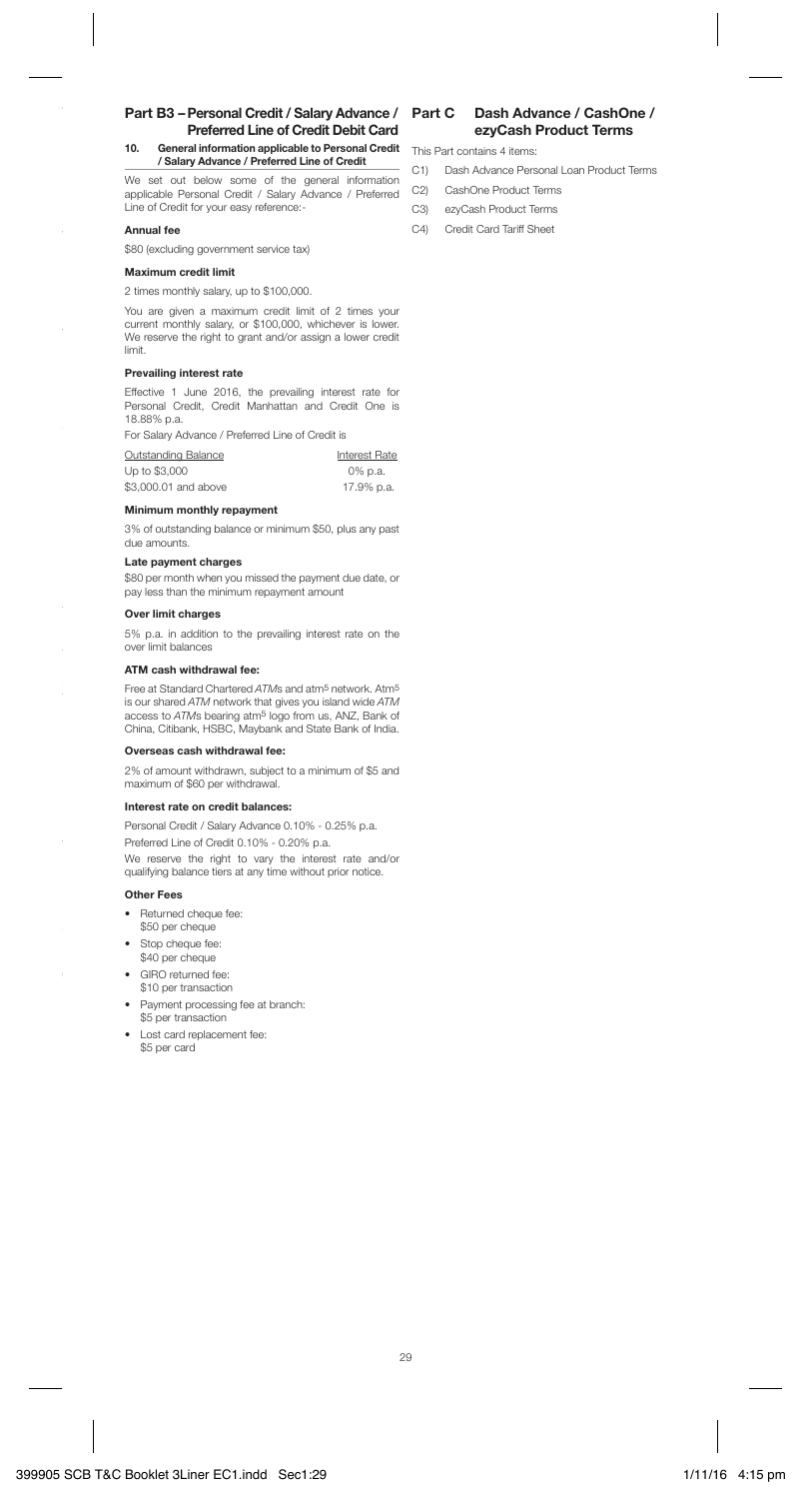## **Part C1 - Dash Advance Product Terms**

#### **11. Applicable terms**

You must read this Dash Advance Personal Loan Product Terms together with our:

- Customer Terms
- Personal Loan/Personal Line of Credit/Overdraft Terms
- Current/Cheque/Savings Account and Time Deposit Terms

## **12. Credit limit**

12.1 An overall credit limit, comprising all your personal loans, Personal Credit facilities and credit cards with us, will be subject to the maximum limit allowable under prevailing regulatory requirements and guidelines.

## Maximum combined credit limit

- 12.2 If your annual income:-
	- (a) ranges from S\$20,000 to S\$29,999, your maximum combined credit limit is up to 2 times your current monthly income;
	- (b) ranges from S\$30,000 to S\$119,999, your maximum combined credit limit is up to 4 times your current monthly income subject to a cap of S\$200,000; or
	- (c) is S\$120,000 and above, your maximum combined credit limit is up to 8 times your current monthly income subject to a cap of S\$200,000.

 Notwithstanding the above, we reserve the right to assign you any maximum combined credit limit as we deem appropriate. We reserve the right to decline or approve your Dash Advance Personal Loan application.

### Existing personal loan, personal credit facility or credit card

- 12.3 If you have an existing personal loan or Personal Credit facility with us, we may terminate your Personal Credit facility and convert your Personal Credit account to an account known as Dash Advance Personal Loan account or assign you a lower credit limit for your Dash Advance Personal Loan. We need not give any reason for doing so.
- 12.4 If you have an existing personal loan, Personal Credit facility or credit card with us, we may vary the combined credit limit of all your personal loan, Personal Credit facility or credit card, or any other unsecured credit facilities with us. We need not give any reason for doing so.

### Existing credit card holder with S\$500 credit limit

- 12.5 If you have an existing credit card with S\$500 credit limit known as S\$500 credit card with us, the following will apply to you if your Dash Advance Personal Loan application is approved:
	- (a) We have the right to terminate your S\$500 credit card account at our discretion without giving you any prior notice or reason.
	- (b) If there is a minimum credit balance in your S\$500 credit card account, we may refund you the credit balance (if any) by either crediting it into any of your account maintained with us or send you a cashier's order. We reserve the right to decide any other method of refund as we deem appropriate.
	- (c) Any credit balances into your S\$500 credit card account will not be considered when calculating your available credit limit.
	- (d) If the credit balance in your S\$500 credit card account is below the minimum credit balance, we reserve the right not to refund you the credit balance. We do not entertain any appeal on this.
	- (e) If there is a debit balance in your S\$500 credit card account, we will reflect the debit balance in the statement in the subsequent month. The debit balance is subject to late payment and finance charges as set out in the Credit Card Tariff Shoot
	- (f) We reserve the right to consolidate or combine the debit balance in your S\$500 credit card account with any other credit card account you have with us or Dash Advance Personal Loan account. Please also refer to clause 23.6 of our Customer Terms.
	- (g) We reserve the right to change the minimum balance referred to in this clause any time without giving you any prior notice or reason.

#### **13. How does Dash Advance Personal Loan work**

- 13.1 Dash Advance Personal Loan is an instalment repayment facility which allows you to apply for loans known as Dash Advance Personal Loan for combined amounts of up to 98% of your available credit limit. If we approve your Dash Advance Personal Loan application, we will open a Dash Advance Personal Loan account in your name. The minimum amount for every Dash Advance Personal Loan application is S\$1,000. We reserve the right to decline your Dash Advance Personal Loan application or approve your application with a lower loan amount than the amount you have applied for, even if the amount you have applied for is within your available credit limit. We need not give any reason for doing so.
- 13.2 You can apply for your Dash Advance Personal Loan to be repaid over tenors of between 12 to 60 months. We will notify you of the amount of each instalment and the instalment payment dates after your application is approved.
- 13.3 Each approved Dash Advance Personal Loan will reduce your available credit limit by the approved amount. Your available credit limit will be restored by the amount of each principal repayment we receive.
- 13.4 We will notify you of the outcome of your Dash Advance Personal Loan application either by letter or by reflecting the transaction on the account statement or in any manner as we deem fit.
- 13.5 If your Dash Advance Personal Loan application is approved, we may (but are not obliged to) disburse the approved loan amount to you in any of the following methods:
	- payment to your savings account or current/ cheque account with us; or
	- payment to the credit card, credit line, current or savings account with other banks as designated by you in your Dash Advance Personal Loan application form.

 The disbursement may (but not necessarily) be made prior to the letter notifying you of the outcome of your Dash Advance Personal Loan application or account statement being received by you.

- 13.6 If you have designated any credit card, line of credit, or any other accounts for the disbursement of the approved loan amount, you must continue to make payments to the above accounts and we are not liable for any overdue amounts, interest or any other fees, costs, or expenses incurred.
- 13.7 If we approve your Dash Advance Personal Loan application, you must repay the approved Dash Advance Personal Loan amount by instalments known as instalment over such number of months known as instalment tenor in such amounts known as *instalment amount* as we may approve. We reserve the right to include, remove or vary the instalment, the instalment tenor or the instalment amount at any time without giving any reason.
- 13.8 We reserve the right to debit your Dash Advance Personal Loan account for any outstanding instalment amount or demand immediate payment of all sums outstanding regardless of whether the amount is reflected in the credit card or Dash Advance Personal Loan account statement or is due and payable as at the date of the demand.

#### **14. Interest**

- 14.1 Interest for the approved Dash Advance Personal Loan amount is calculated from the date of disbursement of the approved Dash Advance Personal Loan amount until the date of expiry of the instalment tenor.
- 14.2 The applied interest rate indicated for your Dash Advance Personal Loan is calculated on the assumption that the loan principal is constant throughout the instalment tenor and is used as a reference to calculate the total interest on your Dash Advance Personal Loan for the full instalment tenor. The total interest on your Dash Advance Personal Loan for the full instalment tenor can be computed by multiplying the approved Dash Advance Personal Loan amount by the applied interest rate for the full *instalment tenor*. The effective interest rate (EIR) indicated for your Dash Advance Personal Loan reflects the true cost of borrowing and takes into account the reducing balance method of interest calculation.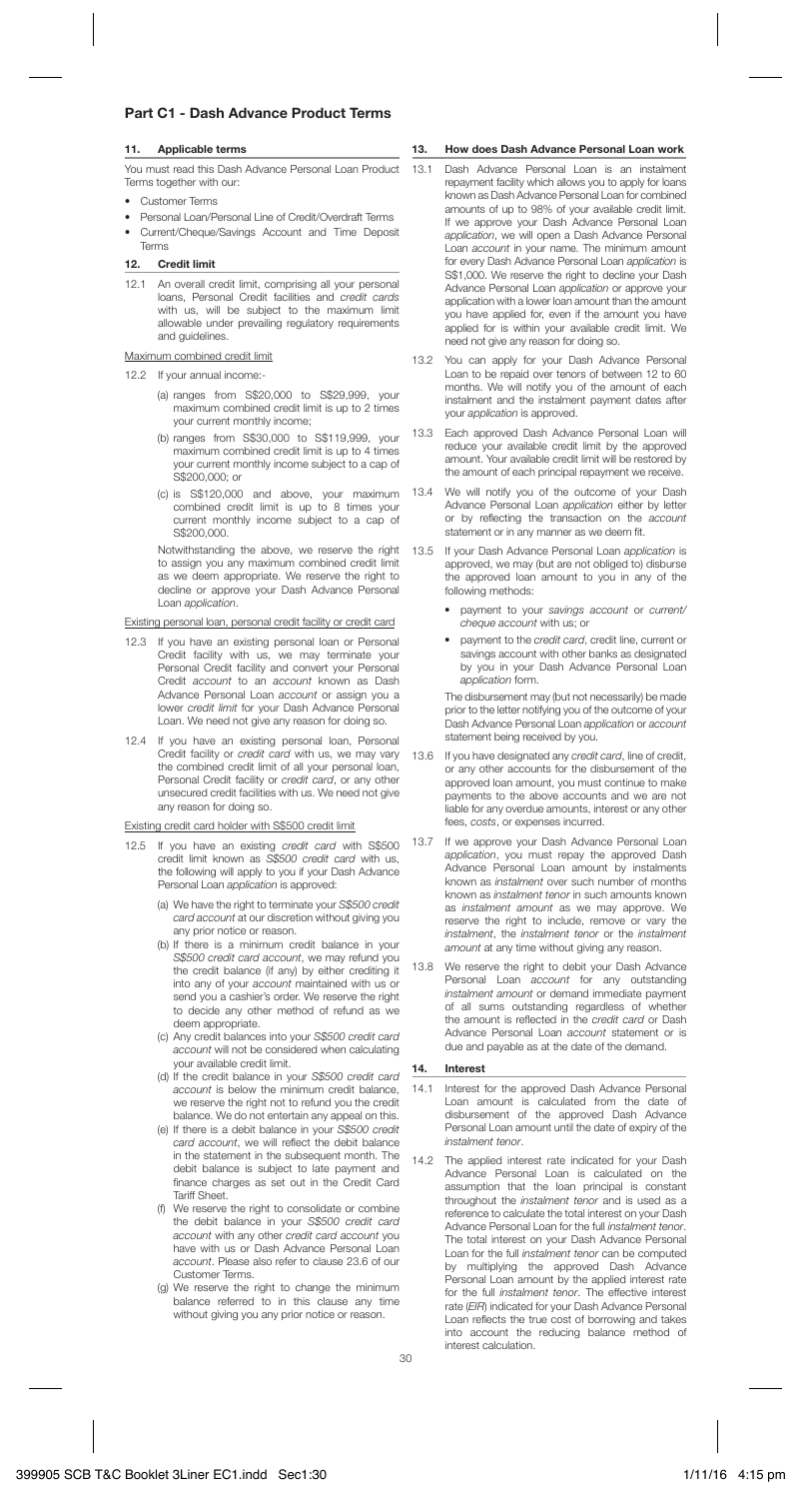- 14.3 Your applied interest rate and EIR will be indicated on your Dash Advance Personal Loan disbursement letter which will be sent to you by mail or any other method we deem fit.
- 14.4 We reserve the right to vary the interest rate (whether applied or effective or any other names called) or the basis of calculation of interest of any approved Dash Advance Personal Loan at any time during the instalment tenor. We need not give any reason for doing this.
- 14.5 The interest rate is not applicable to existing outstanding balances or any amount subsequently incurred on the Dash Advance Personal Loan account that is not related to the approved Dash Advance Personal Loan or any other credit card accounts with us.

#### **15. Default Interest**

15.1 If we do not receive your instalment amount payment in full on or before the due date twice for any 6 consecutive monthly account statements. a default interest of 4% per annum (or any other rate as we may stipulate from time to time at our discretion) will be added to the original EIR on the entire outstanding balance on your Dash Advance Personal Loan account.

> For clarity, the interest of 4% per annum (or any other rate we may stipulate) plus the original EIR is known as revised EIR. The revised EIR will be effective starting from the next statement date immediately after the second payment due date being missed.

- 15.2 If we receive the instalment amount payment in full on or before the due date every month for 6 consecutive monthly account statements, we will reinstate the revised EIR to the original EIR. The reinstatement (if any) will be effective from the next statement date after we receive your instalment amount payment for the sixth month.
- 15.3 Your instalment amount will remain unchanged but your instalment tenor will automatically be extended as a result of the *revised EIR* if we do not receive your instalment amount payment in full on the due date twice for any 6 consecutive monthly account statements under clause 15.1. We reserve the right to decide on the method of calculation for the default interest.
- 15.4 In addition, we will impose late payment and finance charges on the outstanding balance on your Dash Advance Personal Loan account from .<br>the statement date of the relevant statement (see clause 18).

#### **16. Instalment amounts**

- 16.1 Each instalment amount is calculated based on the sum of (a) the approved Dash Advance Personal Loan amount and (b) the applicable interest over the instalment tenor, divided by the number of months of the instalment tenor. The instalment amount is constant throughout the instalment tenor, and comprises a principal repayment component and an interest repayment component which is set out in the account statement. The proportion of the principal repayment component and interest repayment component of the instalment amount varies over the instalment tenor. The interest repayment component of the instalment amount is higher in the beginning of the instalment tenor than towards the end of the instalment tenor.
- 16.2 We reserve the right to determine the proportion of the instalment amount which relates to payment of the principal amount and the interest amount for each instalment amount. We may apportion interest as follows:
	- by applying the reducing balance method to determine the amount of interest attributed to each instalment; or
	- by applying the "rule of 78" method; or
	- by such other means and manner as we may deem appropriate.

#### **17. Annual fee**

17.1 Each Dash Advance Personal Loan application is subject to a non-refundable annual fee of:-

(a) S\$199 for the first year; and

- (b) S\$50 yearly from the second year onwards until expiry of the instalment tenor.
- 17.2 The annual fee for the first year will be deducted upfront from the approved Dash Advance Personal Loan amount.
- 17.3 From the second year onwards until either the expiry of the instalment tenor or the final instalment amount payment (whichever is the earlier), the annual fee will be charged to your Dash Advance Personal Loan account. We will waive the annual fee if we receive all instalment amount payments on or before the due dates in full for the preceding 12 consecutive calendar months.
- 17.4 We reserve the right to vary the annual fee by giving you notice in accordance with our usual practice. Please refer to clauses 38.18 and 7.3 of our Customer Terms.

#### 18. Late payment and finance charges for Dash **Advance Personal Loan**

18.1 If we do not receive the minimum payment for your Credit Card Instalment Loan as indicated on your statement by the due date, a late payment charge of S\$60 will be charged to your Credit Card Instalment Loan account if minimum payment is not received by the due date.

> With effect from 1 November 2016, if we do not receive the minimum payment for your Credit Card Instalment Loan as indicated on your statement by the due date, a late payment charge of S\$80 will be charged to your Credit Card Instalment Loan account if minimum payment is not received by the due date.

18.2 If we do not receive the instalment amount payment in full on or before the due date and a balance is carried forward from the relevant statement, finance charges will be calculated on a daily basis at the minimum Effective Interest Rate ("EIR") of 24.455% per annum.

> With effect from 1 November 2016, if we do not receive the instalment amount payment in full on or before the due date and a balance is carried forward from the relevant statement, finance charges will be calculated on a daily basis at the minimum EIR of 25.9% per annum.

18.3 We reserve the right to vary the late payment and fi nance charges at any time. We need not give any reason for doing so.

#### **19. Conversion fee**

You must pay a conversion fee of S\$50 for each change to the instalment tenor or any repayment aspect of the Dash Advance Personal Loan after the approval of the loan.

#### **20. Account statement**

A consolidated monthly Dash Advance Personal Loan account statement will be sent to you every month.

#### **21. Rewards**

Unless we agree otherwise, Dash Advance Personal Loan is not eligible for rewards, rebate, mileage program, or any other promotions.

## **22. Account closure or early settlement**

- 22.1 You must notify us in advance if you wish to close your Dash Advance Personal Loan account or fully repay any Dash Advance Personal Loan prior to the expiry of the instalment tenor. For clarity, partial redemption of the Dash Advance Personal Loan is not allowed.
- 22.2 The following terms and charges will apply if you close the Dash Advance Personal Loan account or fully repay the Dash Advance Personal Loan prior to the expiry of the instalment tenor:
	- (a) we will calculate and notify you of the outstanding balance and the payment due date for the entire outstanding balance; and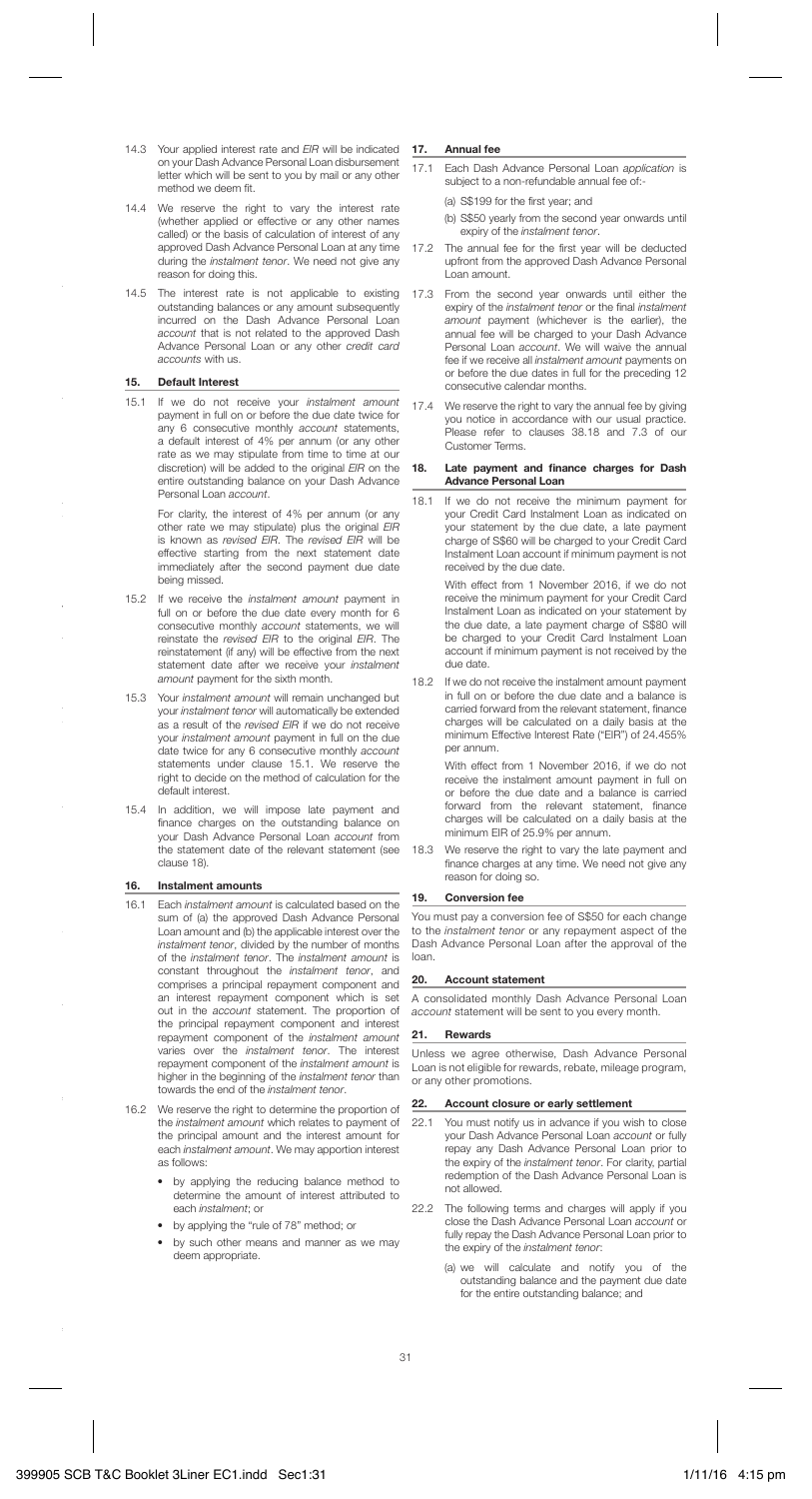- (b) you must pay the entire outstanding balance together with an early redemption fee of S\$250 or 3% of the outstanding principal, whichever is higher.
- 22.3 If you fail to pay the entire outstanding balance on or before the due date stipulated by us in full, finance charges at the prevailing interest rates will be charged from the due date until the date such sums due (including finance charges) are paid in full.
- 22.4 The entire outstanding balance includes the total sum you owe us in respect of Dash Advance Personal Loan according to our records. This includes any fees, charges, goods and services tax, interest, costs, and expenses.

#### **23. Consent to disclosure and use of your information**

You consent to us disclosing to SingTel the opening and closure of your Dash Advance Personal Loan account for the purposes of:

- (a) our collaboration arrangements (including fees and other arrangements) with SingTel in relation to the product; and
- (b) SinaTel's determination of your eligibility for any rewards programme that it may offer from time to time.

## **24. Other terms**

- 24.1 This Dash Advance Personal Loan Product Terms are to be read together with our Customer Terms, our Current/Cheque/Savings Account and Time Deposit Terms, our Personal Loan/Personal Line of Credit/Overdraft Terms (collectively Other Terms).
- 24.2 If there is any inconsistency between the Other Terms and these Dash Advance Personal Loan Product Terms, these Dash Advance Personal Loan Product Terms prevail over such inconsistency.
- 24.3 Words printed "like this" if not explained here, are explained else where in the Other Terms.

## **Part C2 - CashOne Product Terms**

## **25. Applicable terms**

You must read this CashOne Product Terms together with our:

- Customer Terms
- Personal Loan/ Personal Line of Credit/Overdraft Terms
- Current/Cheque/Savings Account and Time Deposit Terms
- Credit Card terms

### **26. Credit limit**

26.1 An overall credit limit, comprising all your personal loans, Personal Credit facilities and credit cards with us will be, subject to the maximum limit allowable under prevailing regulatory requirements and guidelines.

## Maximum combined credit limit

26.2 If your annual income:-

- (a) ranges from \$20,000 to \$29,999, your maximum combined credit limit is up to 2 times your current monthly income;
- (b) ranges from \$30,000 to \$119,999, your maximum combined credit limit is up to 4 times your current monthly income subject to a cap of \$200,000; or
- (c) is \$120,000 and above, your maximum combined credit limit is up to 8 times your current monthly income subject to a cap of \$200,000.

 Notwithstanding the above, we reserve the right to assign you any maximum combined credit limit as we deem appropriate. We reserve the right to decline or approve your CashOne loan application. If we approve your CashOne loan application, we may assign you a sub-credit limit that combines your credit card credit limit as we deem appropriate. This will be known as your CashOne credit limit. For clarity, this CashOne credit limit may be utilised towards your credit card and CashOne loan when approved.

## Existing personal loan, personal credit facility or credit card

- 26.3 If you have an existing personal loan or Personal Credit facility with us, we may terminate your Personal Credit facility and convert your Personal Credit account to an account known as CashOne account or assign you a lower CashOne credit limit. We need not give any reason for doing so.
- 26.4 If you have an existing personal loan, Personal Credit facility or credit card with us, we may vary the combined credit limit of all your personal loan, Personal Credit facility or credit card, or any other unsecured credit facilities with us. We need not give any reason for doing so.

## Existing credit card holder with \$500 credit limit

- 26.5 If you have an existing credit card with \$500 credit limit known as \$500 credit card with us, the following will apply to you if your CashOne loan application is approved:
	- (a) We have the right to end your \$500 credit card account at our discretion without giving you any prior notice or reason.
	- (b) If there is a minimum credit balance in your \$500 credit card account, we may refund you the credit balance (if any) by either crediting it into any of your account maintained with us or send you a cashier's order. We reserve the right to decide any other method of refund as we deem appropriate.
	- (c) If the refund is credited into your \$500 credit card account, the refunded amount will not be considered when calculating your CashOne credit limit.
	- (d) If the credit balance in your \$500 credit card account is below the minimum credit balance, we reserve the right not to refund you the credit balance. We do not entertain any appeal on this.
	- (e) If there is a debit balance in your \$500 credit card account, we will reflect the debit balance in the statement in the subsequent month. The debit balance is subject to late payment and finance charges as set out in the Credit Card manoo ona<br>Tariff Sheet
	- (f) We reserve the right to consolidate or combine the debit balance in your \$500 credit card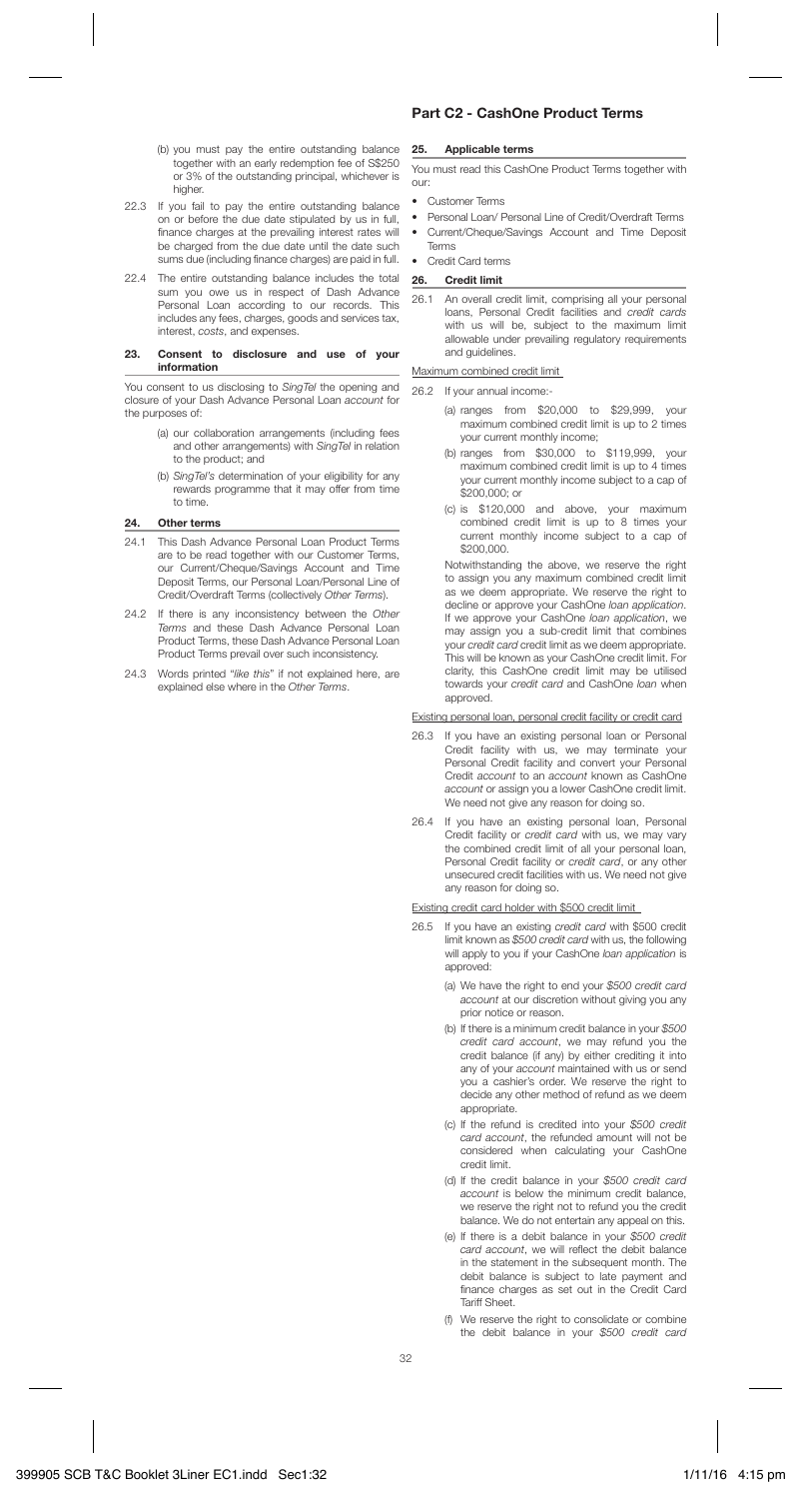account with any other credit card account you have with us or CashOne account. Please also refer to clause 23.6 of our Customer Terms.

(g) We reserve the right to change the minimum balance referred to in this clause any time without giving you any prior notice or reason.

## **27. How does CashOne work**

- 27.1 CashOne is an instalment repayment facility which allows you to apply for loans known as CashOne loan for combined amounts of up to 98% of your CashOne credit limit. If we approve your CashOne loan application, we will open an CashOne account in your name. The minimum amount for every CashOne loan application is \$1,000. We reserve the right to decline your CashOne *loan application* or approve your application with a lower loan amount than the amount you have applied for, even if the amount you have applied for is within your CashOne credit limit. We need not give any reason for doing so.
- 27.2 Each CashOne loan can be repaid over tenors of between 12 to 60 months. We will notify you of the amount of each instalment and the instalment payment dates.
- 27.3 Your CashOne credit limit will be based on all approved loan amounts at any one time. Each approved CashOne loan will reduce your CashOne credit limit by the approved amount. Your CashOne credit limit will be restored by the amount of each principal repayment we receive.
- 27.4 We will notify you of the outcome of your CashOne loan application either by letter or by reflecting the transaction on the account statement or in any manner as we deem fit.
- 27.5 If your CashOne loan application is approved, we may (but are not obliged to) disburse the approved loan amount to you in any of the following methods:
	- cashier's order; or
	- cash; or
	- payment to your savings account or current/ cheque account with us; or
	- payment to the credit card, credit line, current or savings account with other banks as designated by you in your CashOne loan application form.

 The disbursement may (but not necessarily) be made prior to the letter notifying you of the outcome of your CashOne loan application or account statement being received by you.

- 27.6 You must continue to make payments on any other credit card, line of credit, or any other accounts designated by you for the disbursement of the approved loan amount. You must ensure that payments to the above accounts must be received by us on the due date. We are not liable for any overdue amounts, interest or any other fees, costs, or expenses incurred.
- 27.7 If we approve your CashOne loan application, you must pay the approved CashOne loan amount by instalments known as instalment over such number of months known as instalment tenor in such amounts known as instalment amount as we may approve. We reserve the right to include, remove or vary the instalment, the instalment tenor or the instalment amount at any time without giving any reason.
- 27.8 Each *instalment will be treated in the same way as* a charge on a credit card transaction and will be reflected in the credit card or CashOne account statement.
- 27.9 We reserve the right to debit your CashOne account for any outstanding instalment amount or demand immediate payment of all sums outstanding regardless of whether the amount is reflected in the credit card or CashOne account statement or is due and payable as at the date of the demand.

#### **28. Interest**

- 28.1 Interest for the approved CashOne instalment loan amount is calculated from the date of disbursement of the approved CashOne loan amount until the date of expiry of the instalment tenor.
- 28.2 Interest is calculated on a front-end add-on method by multiplying the approved CashOne loan amount by the approved flat interest rate known as nominal

interest rate for the full instalment tenor.

- 28.3 Your nominal interest rate and effective interest rate (EIR) will be indicated on your CashOne loan disbursement letter which will be sent to you by mail or any other method we deem fit.
- 28.4 We reserve the right to vary the interest rate we reserve the right to vary the interest rate<br>(whether nominal flat or effective or any other names called) or the basis of calculation of interest of any approved CashOne loan at any time during the instalment tenor. We need not give any reason for doing this.
- 28.5 The interest rate is not applicable to existing outstanding balances or any amount subsequently incurred on the CashOne account that is not related to the approved CashOne *loan* or any other credit card accounts with us.

#### **29. Default Interest**

- 29.1 If we do not receive your instalment amount payment on or before the due date in full twice within any consecutive 6 months period, a default interest of 4% per annum (or any other rate as we may stipulate from time to time at our discretion) will be added to the original EIR on the entire outstanding balance on your CashOne account. For clarity, the interest of 4% per annum (or any other rate we may stipulate) plus the original EIR is known as revised EIR. The revised EIR will be effective starting from the next statement date immediately after the second payment due date being missed.
- 29.2 If we receive the instalment amount payment on or before the due date in full every month for 6 consecutive months, we will reinstate the revised EIR to the original EIR. The reinstatement (if any) will be effective from the next statement date after we receive your instalment amount payment for the sixth month.
- 29.3 We will vary your *instalment amount* and/or instalment tenor if we do not receive your instalment amount payment on the due date in full twice within any consecutive 6 months period under clause 29.1. We reserve the right to decide on the method of calculation for the default interest.
- 29.4 In addition, we will impose late payment and finance charges on the outstanding balance on your CashOne account from statement date (see clause 33).

#### **30. Instalment amounts**

- 30.1 Each instalment amount is calculated based on the sum of (a) the approved CashOne loan amount and (b) the applicable interest over the instalment tenor, divided by the number of months of the instalment tenor.
- 30.2 We reserve the right to determine the proportion of the instalment amount which relates to payment of the principal amount and the interest amount for each instalment amount. We may apportion interest as follows:
	- by applying the reducing balance method to determine the amount of interest attributed to each instalment; or
	- by applying the "rule of 78" method; or
	- by such other means and manner as we may deem appropriate.

## **31. Annual fee**

- 31.1 Each CashOne instalment loan application is subject to a non-refundable annual fee of:-
	- (a) \$199 for the first year; and
	- (b) \$50 yearly from the second year onwards until expiry of the instalment tenor.
- 31.2 The annual fee for the first year will be deducted upfront from the approved CashOne loan amount.
- 31.3 From the second year onwards until either the expiry of the *instalment tenor* or the final *instalment* amount payment (whichever is the earlier), the annual fee will be charged to your CashOne account. We will waive the annual fee if we receive all *instalment amount* payments on or before the due dates in full for the preceding 12 consecutive calendar months.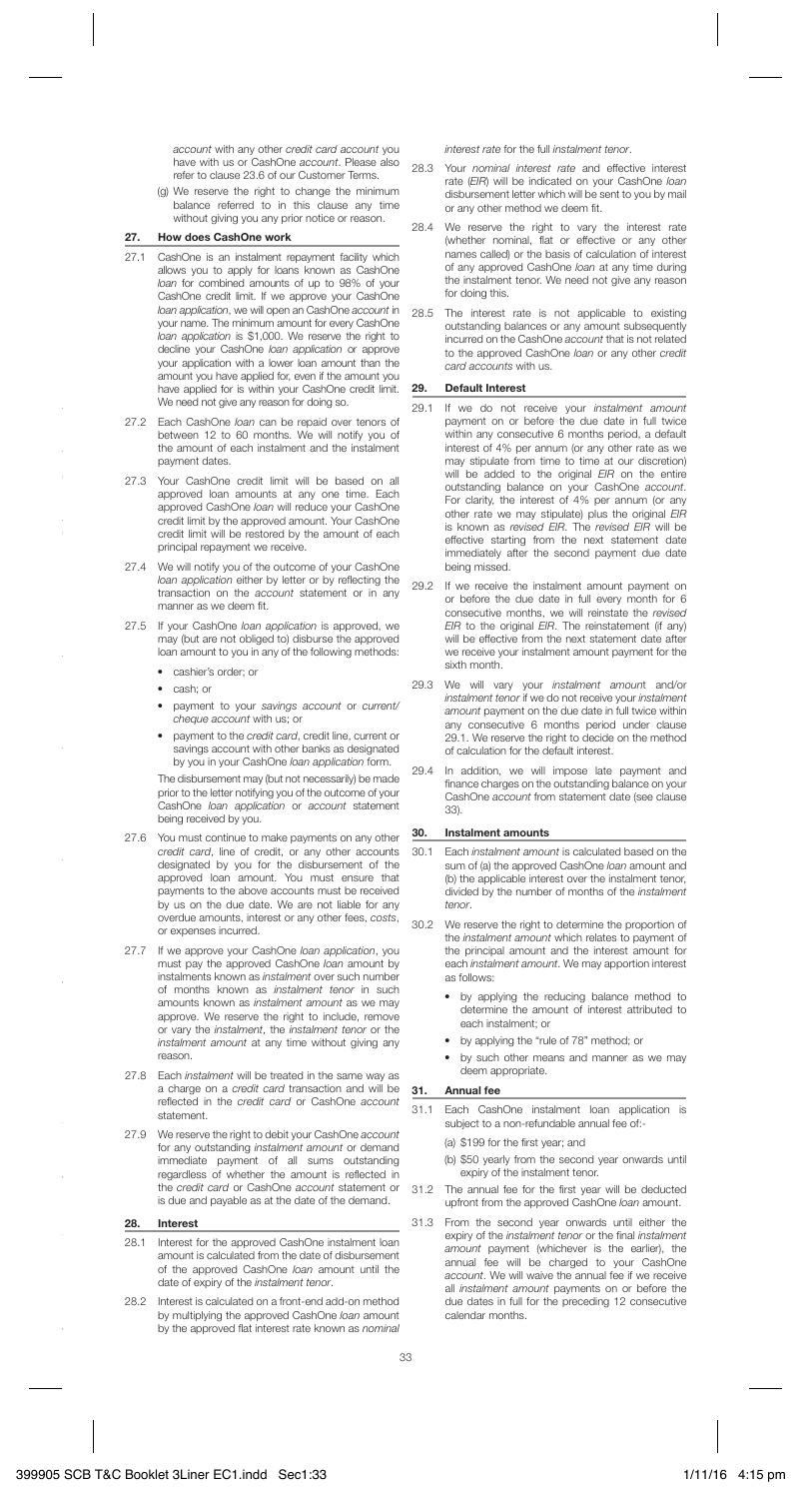31.4 We reserve the right to vary the annual fee by giving 37.3 If you fail to pay the entire outstanding balance you notice in accordance with our usual practice. Please refer to clauses 38.18 and 7.3 of our Customer Terms.

#### **32. Credit card**

- 32.1 If your annual income is \$30,000 and above, you will be issued a Platinum Visa credit card. available CashOne credit limit for the Platinum Visa credit card will be provisionally reduced by the approved CashOne loan(s). If your CashOne credit limit is reached or exceeded, you will only be able to use your Platinum Visa credit card for retail transactions as and when you pay the instalment amount.
- 32.2 A 5-year annual fee waiver for the credit card applies only upon approval and disbursement of the CashOne instalment loan. Otherwise, the annual fee for the credit card will be charged to the credit card account.

#### 33. Late payment and finance charges for CashOne

33.1 If we do not receive the minimum payment for your Credit Card Instalment Loan as indicated on your statement by the due date, a late payment charge of S\$60 will be charged to your Credit Card Instalment Loan account if minimum payment is not received by the due date.

> With effect from 1 November 2016, if we do not receive the minimum payment for your Credit Card Instalment Loan as indicated on your statement by the due date, a late payment charge of S\$80 will be charged to your Credit Card Instalment Loan account if minimum payment is not received by the due date.

33.2 If we do not receive the instalment amount payment in full on or before the due date and a balance is carried forward from the relevant statement, finance charges will be calculated on a daily basis at the minimum Effective Interest Rate ("EIR") of 24.455% per annum.

> With effect from 1 November 2016, if we do not receive the instalment amount payment in full on or before the due date and a balance is carried forward from the relevant statement, finance charges will be calculated on a daily basis at the minimum EIR of 25.9% per annum.

- 33.3 Please refer to the Credit Card Tariff Sheet for late payment and finance charges applicable to the Platinum Visa credit card.
- 33.4 We reserve the right to vary the late payment and fi nance charges, and the basis for calculating the late payment and finance charges applicable for the credit card at any time. We need not give any reason for doing so.

#### **34. Conversion fee**

You must pay a conversion fee of \$50 (minimum) for each change to the instalment tenor or any repayment aspect of the CashOne loan.

#### **35. Account statement**

A consolidated monthly CashOne account statement will be sent to you every month.

#### **36. Rewards**

Unless we agree otherwise, CashOne is not eligible for rewards, rebate, mileage program, or any other promotions.

#### **37. Account closure or early settlement**

- 37.1 You must notify us if you wish to close your CashOne account or fully repay any of the CashOne loans prior to the expiry of the respective instalment tenors. For clarity, partial redemption of the CashOne loan is not allowed.
- 37.2 The following terms and charges will apply if you close the CashOne account or fully repay the CashOne *loan*:
	- (a) we will calculate and notify you of the outstanding balance and the payment due date for the entire outstanding balance; and
	- (b) you must pay the entire outstanding balance together with an early redemption fee \$250 or 3% of the outstanding principal, whichever is higher.
- on or before the due date stipulated by us in full, finance charges at the prevailing interest rates will be charged from the due date until the date such sums due (including finance charges) are paid in full.
- 37.4 The entire outstanding balance includes the total sum you owe us in respect of CashOne loan according to our records. This includes any fees, charges, goods and services tax, interest, costs, and expenses.

#### **38. Other terms**

- 38.1 This CashOne Product Terms are to be read together with our Customer Terms, our Current/ Cheque/Savings Account and Time Deposit Terms, our Personal Loan/ Personal Line of Credit/ Overdraft Terms, and our Credit Card Terms (collectively Other Terms).
- 38.2 If there is any inconsistency between the Other Terms and these CashOne Product Terms, these CashOne Product Terms prevail over such inconsistency.
- 38.3 Words printed "like this" if not explained here, are explained else where in the Other Terms.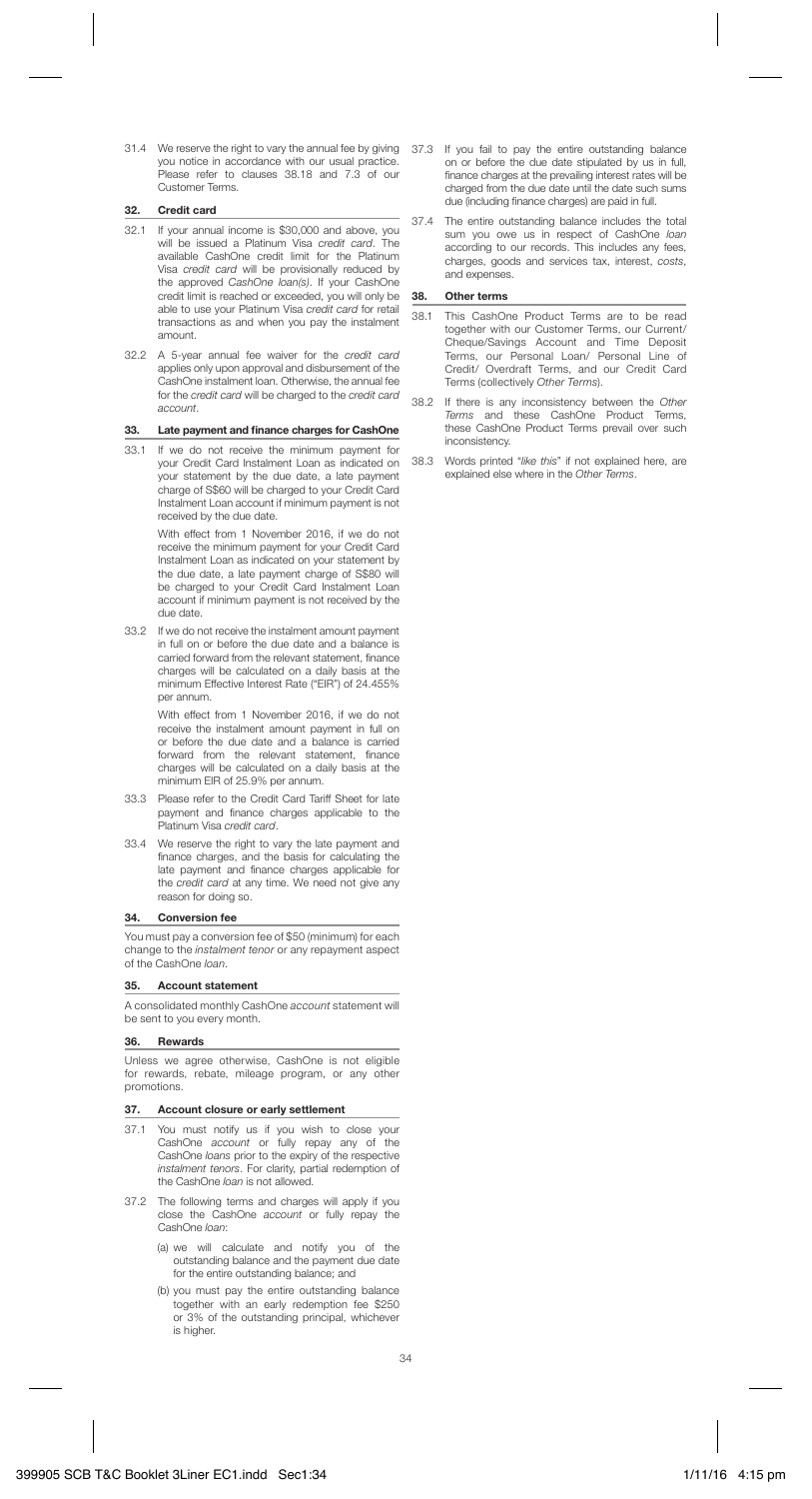## **Part C3 - ezyCash Product Terms**

#### **39. Applicable terms**

You must read this ezyCash Product Terms together with our:

- Customer Terms
- Current/Cheque/Savings Account and Time Deposit Terms
- Personal Loan / Personal line of Credit / Overdraft Terms
- Credit Card Terms

## **40. Disclosure**

In addition to the terms below, clause 27 (Information we collect, use and disclose) of our Customer Terms shall also apply.

You consent to each member of the Standard Chartered Group, its officers, employees, agents and advisers disclosing information relating to you contained in your ezyCash loan application (excluding income related information) to Singapore Post Limited (SingPost) in order for us to provide you with the card privileges and benefits provided by SingPost in connection with the card, and for SingPost to provide you with information on its product and services.

#### **41. Credit limit**

41.1 An overall credit limit, comprising all your personal loans, Personal Credit facilities and credit cards with us, will be subject to the maximum limit allowable under prevailing regulatory requirements and quidelines.

#### Maximum combined credit limit

41.2 If your annual income:-

- (a) ranges from \$20,000 to \$29,999, your maximum combined credit limit is up to 2 times your current monthly income;
- (b) ranges from \$30,000 to \$119,999, your maximum combined credit limit is up to 4 times your current monthly income subject to a cap of \$200,000; or
- (c) is \$120,000 and above, your maximum combined credit limit is up to 8 times your current monthly income subject to a cap of **\$200,000.**

 Notwithstanding the above, we reserve the right to assign you any maximum combined credit limit as we deem appropriate. We reserve the right to decline or appropriate. We receive the right to decline or approve your ezyCash loan *application*. If we approve your ezyCash loan application, we may assign you a sub-credit limit that combines your credit card credit limit as we deem appropriate. This will be known as your ezyCash credit limit. For clarity, this ezyCash credit limit may be utilised towards your credit card and ezyCash loan when approved.

#### Existing personal loan, personal credit facility or credit card

- 41.3 If you have an existing personal loan or Personal Credit facility with us, we may terminate your Personal Credit facility and convert your Personal Credit account to an account known as ezyCash account or assign you a lower ezyCash credit limit. We need not give any reason for doing so.
- 41.4 If you have an existing personal loan, Personal Credit facility or credit card with us, we may vary the combined existing personal credit limit of all your personal loan, Personal Credit facility or credit card, or any other unsecured credit facilities with us. We need not give any reason for doing so.

#### Existing credit card with \$500 credit limit

- 41.5 If you have an existing credit card with \$500 credit limit known as \$500 credit card with us, the following will apply to you if your ezyCash loan application is approved:
	- (a) We have the right to end your \$500 credit card account at our discretion without giving you any prior notice or reason.
	- (b) If there is a minimum credit balance in your \$500 credit card account, we may refund you the credit balance (if any), by either crediting it into any of your *account* maintained with us or send you a cashier's order. We reserve the right to decide any other method of refund as we deem appropriate.
	- (c) If the refund is credited into your \$500 credit

card account, the refunded amount will not be considered when calculating your ezyCash credit limit.

- (d) If the credit balance in your \$500 credit card account is below the minimum credit balance, we reserve the right not to refund you the credit balance. We do not entertain any appeal on this.
- (e) If there is a debit balance in your \$500 credit card account, we will reflect the debit balance in the statement in the subsequent month. The debit balance is subject to late payment and finance charges as set out in the Credit Card Tariff Sheet.
- (f) We reserve the right to consolidate or combine the debit balance in your \$500 credit card account with any other credit card accounts you have with us or ezyCash account. Please also refer to clause 23.6 of our Customer Terms.
- (g) We reserve the right to change the minimum balance referred to in this clause any time without giving you any prior notice or reason.

#### **42. How does ezyCash work**

- 42.1 ezyCash is an instalment repayment facility which allows you to apply for loans known as ezyCash loan for combined amounts of up to 98% of your ezyCash credit limit. If we approve your ezyCash loan application, we will open an ezyCash account in your name. The minimum amount for every ezyCash loan application is \$1,000. We reserve the right to decline your ezyCash loan application or approve your application with a lower loan amount than the amount you have applied for, even if the amount you have applied for is within your ezyCash credit limit. We need not give any reason for doing so.
- 42.2 Each ezyCash loan can be repaid over tenors of between 12 to 60 months. We will notify you of the amount of each instalment and the instalment payment dates.
- 42.3 Your ezyCash credit limit will be based on all approved loan amounts at any one time. Each approved ezyCash loan will reduce your ezyCash credit limit by the approved loan amount. Your ezyCash credit limit will be restored by the amount of each principal repayment we receive.
- 42.4 We will notify you of the outcome of your ezyCash loan *application* either by letter or by reflecting the transaction on the account statement or in any manner as we deem fit.
- 42.5 If your ezyCash loan *application* is approved, we may (but are not obliged to) disburse the approved loan amount to you in any of the following methods:
	- cashier's order; or
	- cash; or
	- payment to your savings account or current/ cheque account with us; or
	- payment to the credit card, credit line, current or savings account with other banks as designated by you in your ezyCash application form.

 The disbursement may (but not necessarily) be made prior to the letter notifying you of the outcome of your ezyCash loan application or account statement being received by you.

- 42.6 You must continue to make payments on any other credit card, Personal Credit, or any other accounts designated by you for the disbursement of the approved loan amount. You must ensure that payments to the above accounts must be received by us on the due date. We are not liable for any overdue amounts, interest or any other fees, costs, or expenses incurred.
- 42.7 If we approve your ezyCash loan application, vou must pay the approved ezyCash loan amount by instalments known as instalment over such number of months known as instalment tenor in such amounts known as instalment amount as we may approve. We reserve the right to include, remove or vary the instalment, the instalment tenor or the instalment amount at any time without giving any reason.
- 42.8 Each instalment will be treated in the same way as a charge on a credit card transaction and will be reflected in the credit card or ezyCash account statement.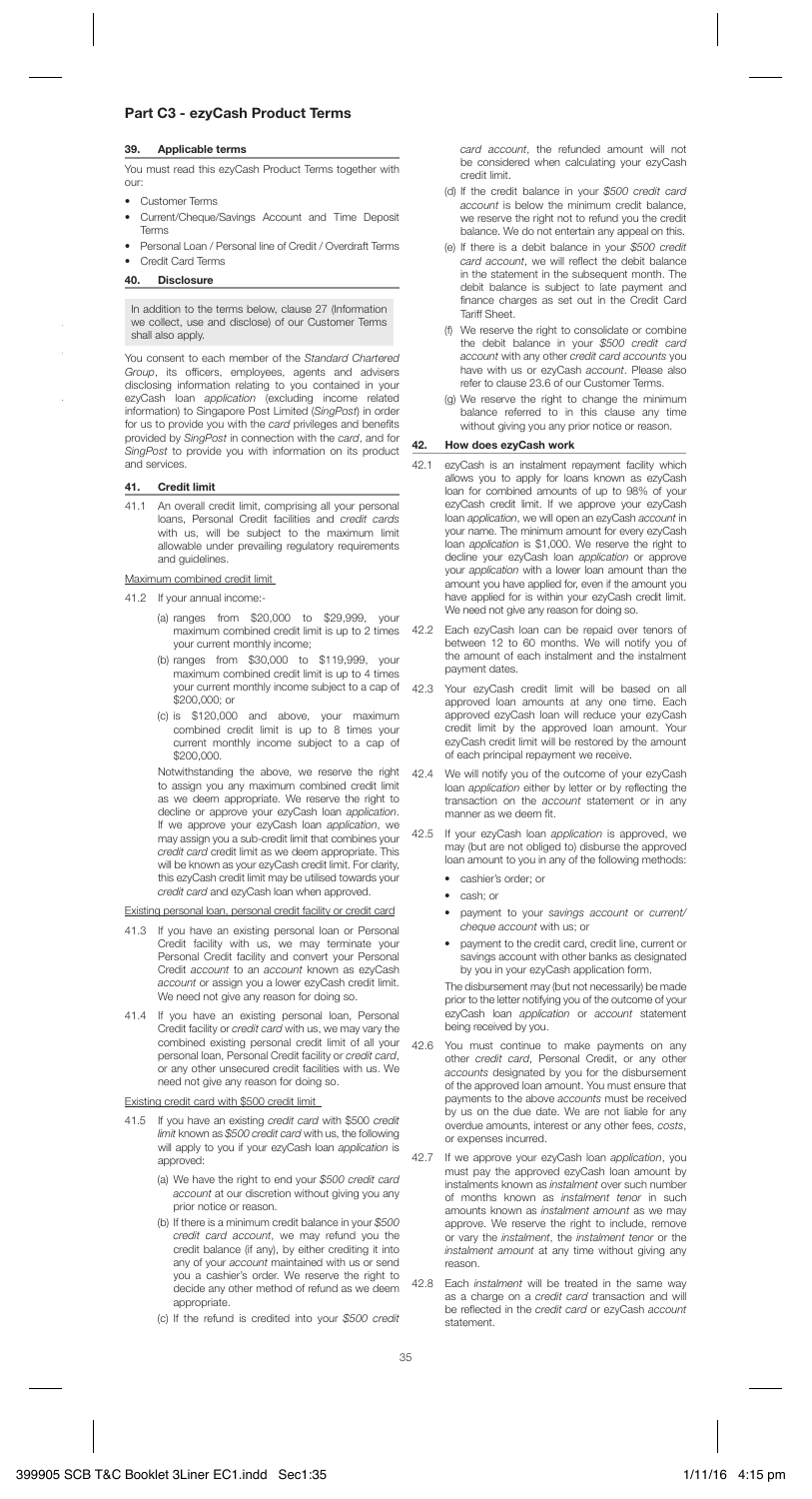42.9 We reserve the right to debit your ezyCash account for any outstanding amount or demand immediate payment of all sums outstanding regardless of whether the amount is reflected in the credit card or ezyCash account statement or is due and payable as at the date of the demand.

## **43. Interest**

- 43.1 Interest for the approved ezyCash loan amount is calculated from the date of disbursement of the approved ezyCash loan amount until the date of expiry of the *instalment* tenor.
- 43.2 Interest is calculated on a front-end add-on method by multiplying the approved ezyCash loan amount by the approved flat interest rate known as nominal interest rate for the full instalment tenor.
- 43.3 Your nominal interest rate and effective interest rate (EIR) will be indicated on your ezyCash loan disbursement letter which will be sent to you by mail or any other method we deem fit.
- 43.4 We reserve the right to vary the interest rate (whether nominal, flat or effective or any other names called) or the basis of calculation of interest of any approved ezyCash loan at any time during the *instalment tenor*. We need not give any reason for doing this.
- 43.5 The interest rate is not applicable to existing outstanding balances or any amount subsequently incurred on the ezyCash account that is not related to the approved ezyCash loan or any other credit card accounts with us.

#### **44. Default Interest**

- 44.1 If we do not receive your *instalment* amount payment on or before the due date in full twice within any consecutive 6 months period, a default interest of 4% per annum (or any other rate as we may stipulate from time to time at our discretion) will be added to the original EIR on the entire outstanding balance on your ezyCash account. For clarity, the interest of 4% per annum (or any other rate we may stipulate) plus the original EIR is known as revised EIR. The revised EIR will be effective starting from the next statement date immediately after the second payment due date being missed.
- 44.2 If we receive the instalment amount payment on or before the due date in full every month for 6 consecutive months, we will reinstate the revised EIR to the original EIR. The reinstatement (if any) will be effective from the next statement date after we receive your instalment amount payment for the sixth month.
- 44.3 We will vary your instalment amount and/or instalment tenor if we do not receive your instalment amount payment on the due date in full twice within any consecutive 6 months period under clause 44.1. We reserve the right to decide on the method of calculation for the default interest.
- 44.4 In addition, we will impose late payment and finance charges on the outstanding balance on your ezyCash account from statement date (see clause 48).

#### **45. Instalment amounts**

- 45.1 Each *instalment amount* is calculated based on the sum of (a) the approved ezyCash loan amount and (b) the applicable interest over the instalment tenor, divided by the number of months of the instalment tenor.
- 45.2 We reserve the right to determine the proportion of the instalment amount which relates to payment of the principal amount and the interest amount for each instalment amount. We may apportion interest as follows:
	- by applying the reducing balance method to determine the amount of interest attributed to each instalment; or
	- by applying the "rule of 78" method; or
	- by such other means and manner as we may deem appropriate.

## **46. Annual fee**

46.1 Each ezyCash *instalment loan* application is subject to a non-refundable annual fee of:- (a) \$199 for the first year; and

(b) \$50 yearly from the second year onwards until expiry of the *instalment tenor*.

- 46.2 The annual fee for the first year will be deducted upfront from the approved ezyCash loan amount.
- 46.3 From the second year onwards until either the expiry of the instalment tenor or the final instalment amount payment (whichever is the earlier), the annual fee will be charged to your ezyCash account. We will waive the annual fee if we receive all instalment amount payments on or before the due dates in full for the preceding 12 consecutive calendar months.
- 46.4 We reserve the right to vary the annual fee by giving you notice in accordance with our usual practice. Please refer to clauses 38.18 and 7.3 of our Customer Terms.

## **47. Credit card**

- 47.1 If your annual income is \$30,000 and above, you will be issued a SingPost Platinum Visa credit card. The available ezyCash credit limit for the SingPost Platinum Visa *credit card* will be provisionally reduced by the approved ezyCash loan(s). If your ezyCash credit limit is reached or exceeded, you will only be able to use your SingPost Platinum Visa credit card for retail transactions as and when you pay the instalment amount.
- 47.2 A 5-year annual fee waiver for the credit card applies only upon approval and disbursement of the ezyCash loan. Otherwise, the annual fee for the credit card will be charged to the credit card account.

## **48. Late payment and fi nance charges for ezyCash**

48.1 If we do not receive the minimum payment for your ezyCash as indicated on your statement by the due date, a late payment charge of S\$60 will be charged to your Credit Card Instalment Loan account if minimum payment is not received by the due date.

> With effect from 1 November 2016, if we do not receive the minimum payment for your ezyCash as indicated on your statement by the due date, a late payment charge of S\$80 will be charged to your ezyCash account if minimum payment is not received by the due date.

48.2 If we do not receive the instalment amount payment in full on or before the due date and a balance is carried forward from the relevant statement, finance charges will be calculated on a daily basis at the minimum Effective Interest Rate ("EIR") of 24.455% per annum.

> With effect from 1 November 2016, if we do not receive the instalment amount payment in full on or before the due date and a balance is carried forward from the relevant statement, finance charges will be calculated on a daily basis at the minimum EIR of 25.9% per annum.

- 48.3 Please refer to the Credit Card Tariff Sheet for late payment and finance charges applicable to the SingPost Platinum Visa credit card.
- 48.4 We reserve the right to vary the late payment and finance charges, and the basis for calculating the late payment and finance charges applicable for the credit card at any time. We need not give any reason for doing so.

## **49. Conversion fee**

You must pay a conversion fee of \$50 (minimum) for each change to the instalment tenor or any repayment aspect of the ezyCash loan.

## **50. Account statement**

A consolidated monthly ezyCash account statement will be sent to you every month.

## **51. Rewards**

Unless we agree otherwise, ezyCash is not eligible for rewards, rebate, mileage program, or any other promotions.

## **52. Account closure or early settlement**

52.1 You must notify us if you wish to close your ezyCash account or fully repay any of the ezyCash loans prior to the expiry of the respective instalment tenors. For clarity, partial redemption of the ezyCash loan is not allowed.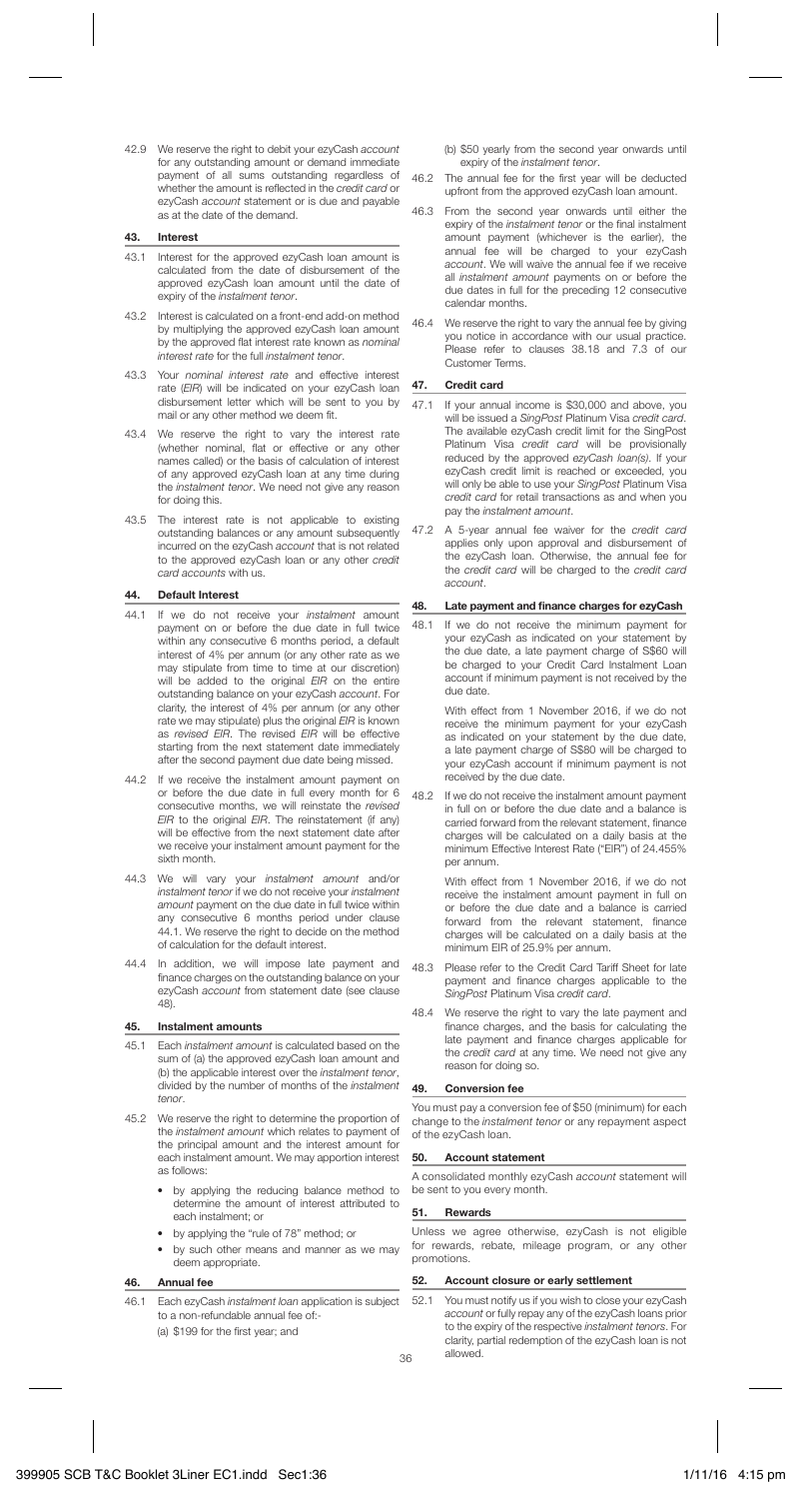- 52.2 The following terms and charges will apply if you close the ezyCash account or fully repay the ezyCash loan:
	- (a) we will calculate and notify you of the outstanding balance and the payment due date for the entire outstanding balance; and
	- (b) you must pay the entire outstanding balance together with an administration fee of 5% on outstanding principal or \$250, whichever is higher, or such other amount as we may from time to time prescribe.
- 52.3 If you fail to pay the entire outstanding balance on or before the due date stipulated by us in full, finance charges at the prevailing interest rates will be charged from the due date until the date such sums due (including finance charges) are paid in full.
- 52.4 The entire outstanding balance includes the total sum you owe us in respect of ezyCash loan according to our records. This includes any fees, charges, goods and services tax, interest, costs, and expenses.

#### **53. Other terms**

- 53.1 This ezyCash Product Terms are to be read together with our Customer Terms, our Current/ Cheque/ Savings Account and Time Deposit Terms, our Personal Loan/ Personal Line of Credit/ Overdraft Terms, and our Credit Card Terms (collectively Other Terms).
- 53.2 If there is any inconsistency between the Other Terms and these ezyCash Product Terms, these ezyCash Product Terms prevail over such inconsistency.
- 53.3 Words printed "like this" if not explained here, are explained else where in the Other Terms.

## **Part C4 - Credit Card Tariff Sheet**

## **54. Credit Card Tariff Sheet**

This leaflet is intended as a quick consumer guide only. It contains an outline of the principal terms and conditions if you use our credit card. All charges are subject to change.

For clarification, you may call our

**MANHATTAN Hub** on 1800 3333 969 or

**24-hour Client Contact Centre** on 1800 747 7000

#### **Repayment grace period**

At least 22 days from billing/statement date.

#### **Finance charges for purchases**

Effective Interest Rate ("EIR"): 24.455% per annum (minimum). If payment is not made in full by the due date, finance charges will be calculated on a daily basis at the EIR indicated on your monthly statement on the outstanding balance from the statement date, and on all new transactions from the respective transaction dates.

With effect from 1 November 2016, EIR: 25.9% per annum (minimum). If payment is not made in full by the due date, finance charges will be calculated on a daily basis at 0.071% on your monthly statement on the outstanding balance from the statement date, and on all new transactions from the respective transaction dates.

Note: No finance charge will be levied if payment is received in full by the due date AND there is no balance carried forward from the previous statement.

#### **Interest calculation**

Interest is calculated from the date of the transaction to the date of payment.

#### **Finance charges for Platinum Access**

Effective interest rate for purchase under the Scheme: 9.32% per annum.

If payment is not made in full by the due date, and there is a balance carried forward from the previous statement, then the finance charges is at 24.455% per annum (effective interest rate). Finance charges will be calculated on a daily basis at 0.067% on the outstanding balance from the statement date.

With effect from 1 November 2016, if payment is not made in full by the due date, finance charges will be calculated on a daily basis at 0.071% on the outstanding balance from the statement date.

Administrative fee of 6% will be charged on all approved credit card transactions under the Scheme.

#### **Cash advance charges**

Cash advance fee per transaction is charged as follow:

6% on the Cash Advance, subject to a minimum fee of S\$15.

## *PLUS*

Finance charges at 0.077% per day on the amount withdrawn from the date of the transaction until the date of full payment.

Effective Interest Rate: As indicated on your monthly statement.

Funds transfer computation: Interest would immediately accrue when we make payment of the funds transfer to the other account of the cardholder.

## **Minimum Payment Due**

- a) The minimum nayment due applicable to all credit card accounts (including funds transfers) will be the greater of:
	- $(i)$   $$50; or$
	- (ii) 1% of *principal* plus interest, fees and charges; plus any overlimit amount and past due amount.
- (b) The minimum payment due applicable to all accounts opened for the purpose of instalment repayments will be:
	- (i) the full monthly instalment amounts of the approved purchases (or approved funds transfers); or
	- (ii) if accounts are over the limit, the full monthly instalment amounts of all approved purchases (or approved funds transfers) and any overlimit amount;

plus any past due amount.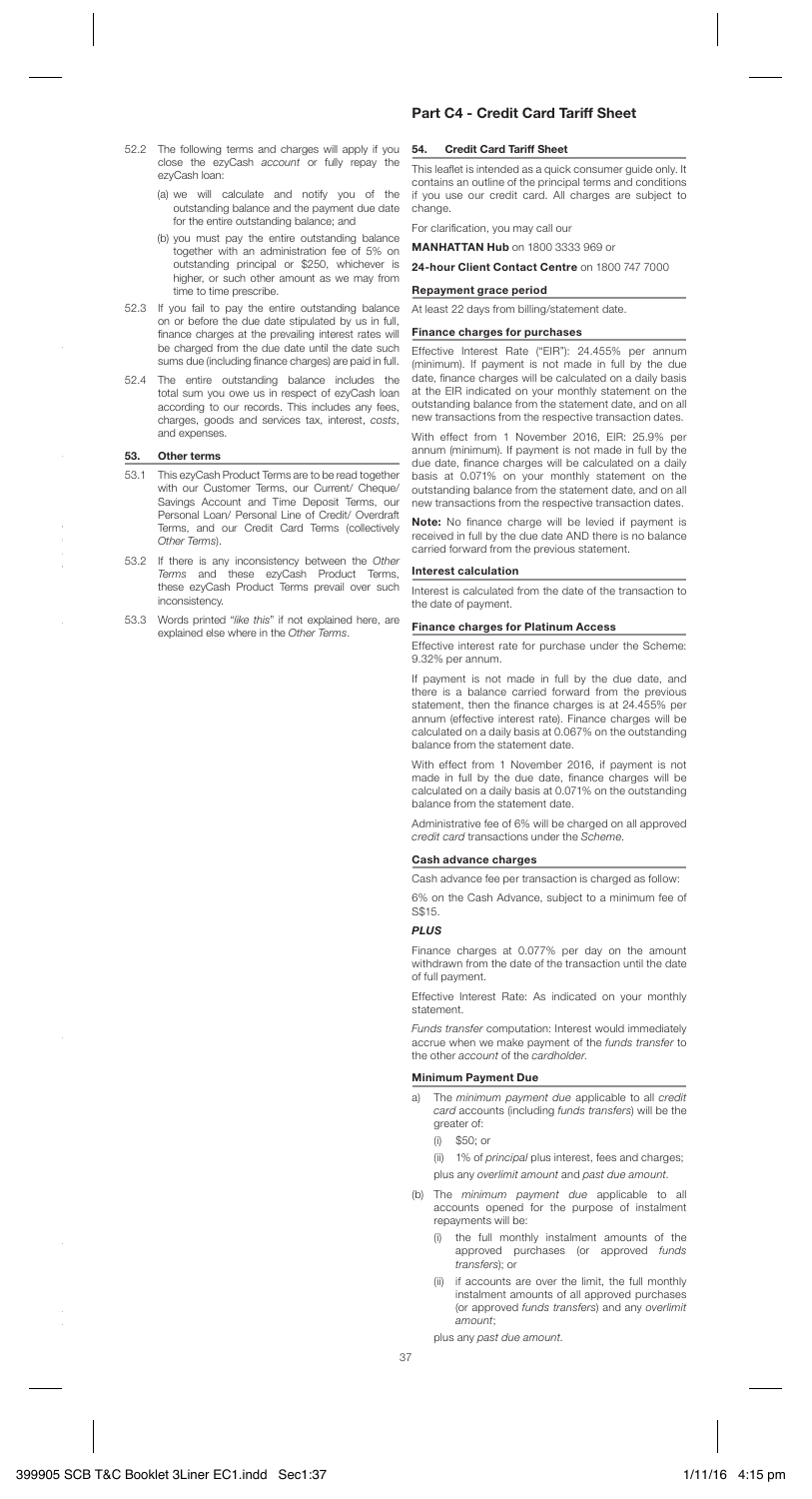We reserve the right to (i) determine the basis upon which the minimum payment due is calculated at our sole discretion; and (ii) vary the basis upon which the minimum payment due is calculated from time to time upon notice.

#### **Late payment charges**

A late payment charge of S\$60 (with effect from 1 November 2016, this will be revised to S\$80) will be charged if minimum payment due is not received by the due date.

The Effective Interest Rate applicable on your credit card and funds transfer account(s) will be adjusted to 28% per annum if the minimum payment due is not received in full by the next Statement Date on any of your credit card and *funds transfer account(s)*. If you have only missed one payment, it will be reinstated to the prevailing Effective Interest Rate once minimum payment due is made in full. If however your account has been twice or more past due on a consecutive basis, the EIR will only revert to 24.455% **(with effect from 1 November 2016, this will be revised to 25.9%)** once minimum payment due for the relevant consecutive months where your account was past due is made in full.

\*An account is considered past due if the minimum payment due is not received in full on or before the due date set out in the statement we issue for your account. The adjustment/ reinstatement of interest rate will be effective on the first working day after your next Statement Date.

#### **Overlimit fee**

If the current balance on your card account exceeds your credit limit, an overlimit fee of S\$40 will be charged to your card account.

| Annual membership fee (including GST)                                                                                                                      |             |
|------------------------------------------------------------------------------------------------------------------------------------------------------------|-------------|
| <b>Gold Card</b>                                                                                                                                           |             |
| Principal Card                                                                                                                                             | S\$187.25   |
| Each Supplementary Card                                                                                                                                    | S\$94.16    |
| <b>Classic Card</b>                                                                                                                                        |             |
| Principal Card                                                                                                                                             | S\$85.60    |
| Each Supplementary Card                                                                                                                                    | S\$32.10    |
| NUS Alumni Gold / Prudential Gold Card                                                                                                                     |             |
| Principal Card                                                                                                                                             | S\$160.50   |
| Each Supplementary Card                                                                                                                                    | S\$94.16    |
| NUS \$500 Credit Card/                                                                                                                                     |             |
| <b>MANHATTAN Card</b>                                                                                                                                      | S\$32.10    |
| <b>Priority Banking Visa Infinite</b>                                                                                                                      |             |
| Principal Card                                                                                                                                             | S\$321      |
| Each Supplementary Card                                                                                                                                    | S\$160.50   |
| <b>Preferred World</b>                                                                                                                                     |             |
| Principal Card                                                                                                                                             | S\$214      |
| Supplementary Card                                                                                                                                         | <b>FRFF</b> |
| Platinum                                                                                                                                                   |             |
| Principal Card                                                                                                                                             | S\$192.60   |
| Each Supplementary Card                                                                                                                                    | FRFF        |
| <b>Business Platinum</b>                                                                                                                                   | S\$160.50   |
| Visa Infinite                                                                                                                                              |             |
| Principal Card                                                                                                                                             | S\$588.50   |
| Supplementary Card                                                                                                                                         | <b>FRFF</b> |
| Prudential Platinum / NUS Alumni Platinum<br>/ PruPrestige Visa Signature / MANHATTAN<br>Platinum Card / MANHATTAN World MasterCard<br>/ CineDoot Distinum |             |

| Principal Card          | S\$192.60   |
|-------------------------|-------------|
| Each Supplementary Card | <b>FRFF</b> |

#### **Lost/stolen card liability**

If the credit card is lost or stolen or if the PIN is disclosed, the cardholder's maximum liability is capped at SGD\$100 if the cardholder immediately notifies us in writing; assist in the recovery; furnish us a statutory declaration or a police report together with any other information we may require and we are satisfied that the loss, theft or disclosure of the credit card or the PIN is not due to the cardholder's negligence or default.

This limitation of liability does not apply to cash advances.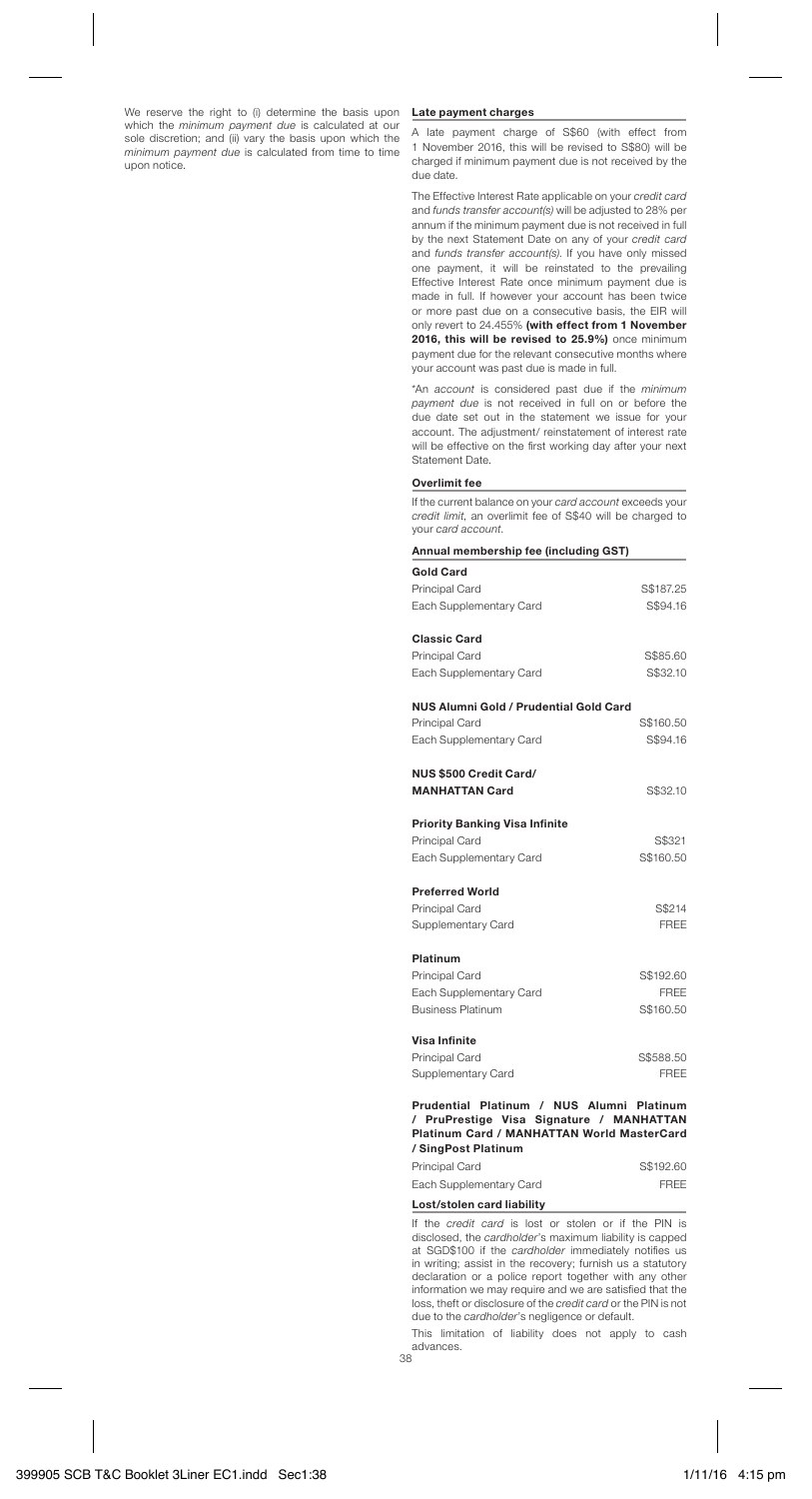## **Retrieval fee**

Requests for copies of sales drafts and statements are subject to the following charges:

| Charge per copy                                             |       |
|-------------------------------------------------------------|-------|
| Sales Draft                                                 | S\$5  |
| Statement-                                                  |       |
| Current to 3 months old                                     | Free  |
| 3 months to under 1 year old                                | S\$10 |
| 1 year to 5 year old                                        | S\$20 |
| Bevond 5 years old                                          | S\$50 |
| Service fee                                                 |       |
| Returned cheque<br>(insufficient funds)                     | S\$50 |
| Rejected Direct Debit<br>Authorisation (insufficient funds) | S\$50 |
| Post-dated Cheque Payment                                   | S\$25 |
| Credit Refund via Cashier's order                           | S\$10 |

#### Replacement fee

| Picture replacement for |                   |
|-------------------------|-------------------|
| Picture Credit card     | S\$20 per picture |

Branch Counter Payment S\$5

Account Maintenance Fee S\$10 per year (if there remains a credit balance in your credit card account after one year from the date of cancellation of your credit card)

#### **Foreign Currency Transactions**

- a) All foreign currency transactions (including overseas and online transactions) effected in US Dollars will be converted to Singapore Dollars on the date of conversion. All foreign currency transactions effected in a foreign currency other than US Dollars will be converted into US Dollars before being converted into Singapore Dollars (the converted Singapore Dollars amount). The exchange rate may differ from the rate in effect on the date of the transaction due to market en the date of the transaction due to maine. conclusive and you bear all exchange risks, loss, commission, and other bank costs which may be incurred as a result. All conversions will be based on the prevailing wholesale interbank rates or the government-mandated rate, as shall be determined by the respective card associations, namely Visa Inc. (Visa) or MasterCard International (MasterCard).
- b) In addition, all foreign currency transactions (including overseas and online transactions) charged to Visa / MasterCard cards will be subject to: (i) a prevailing charge of 1% of the converted Singapore Dollar amount representing the charge imposed by Visa / MasterCard on the transaction; and (ii) a prevailing fee of 2.5% of the converted Singapore Dollars amount

#### **Dynamic Currency Conversion**

- a) If your foreign currency transactions (including overseas and online transactions) are converted into Singapore Dollars via dynamic currency conversion, which is a service offered at selected overseas ATMs, websites or by certain merchants (DCC), you acknowledge and agree that the process of conversion and the exchange rate applied will be determined by the relevant DCC service provider and not by us.
- b) In addition, all foreign currency transactions (including overseas and online transactions) converted via DCC will be subject to a prevailing charge of 0.8% of the transaction amount representing the charge imposed by Visa on the transaction, or a prevailing charge of 1% of the transaction amount representing the charge imposed by MasterCard on the transaction.

#### **Singapore Dollar Transactions Processed Overseas**

If you enter into Singapore Dollar transactions with: (i) a local merchant that routes its payment processing through an overseas intermediary; or (ii) a merchant that is registered by its acquiring bank (the Acquirer) as having been acquired overseas, regardless of where the merchant is actually located, such transactions will be subject to a prevailing charge of 0.8% of the relevant transaction amount representing the charge imposed by Visa on the transaction, or a prevailing charge of 1% of the transaction amount representing the charge imposed by MasterCard on the transaction.

In both these cases the transaction is treated as a foreign currency transaction and the process of conversion and the exchange rate applied will be determined by the relevant payment processing intermediary or the Acquirer and not by us.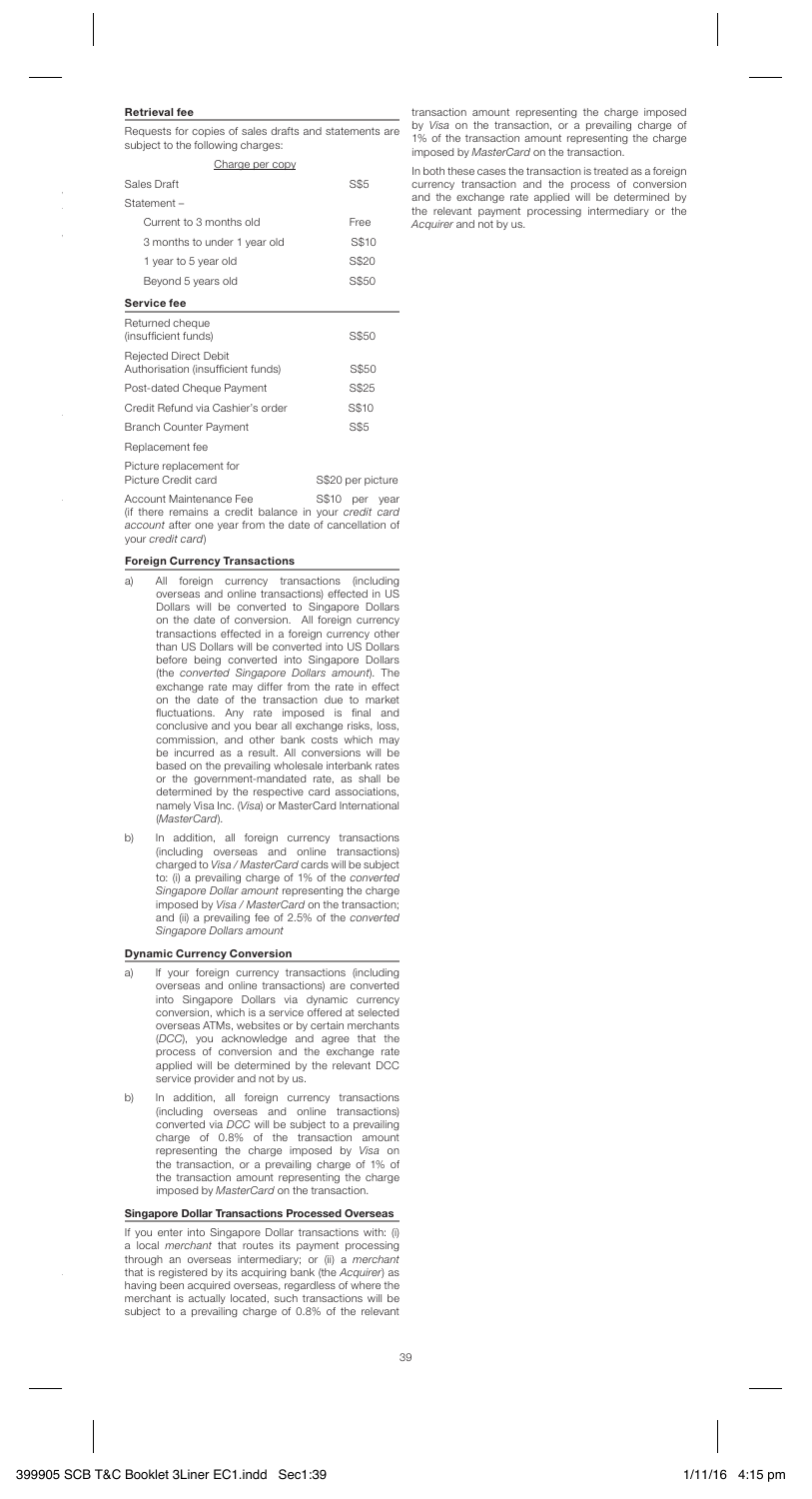## **Consumer Guide on Credit Cards**

#### **Information to ask for**

- Request your bank to give you the highlights of terms and conditions governing the credit card that you are applying for to provide you the following information:
	- Repayment grace period
	- Interest rate charges for outstanding balances
	- Minimum monthly payments
	- Late payment charges
	- Annual membership fees
	- Cash advance charges
	- Lost/Stolen card liability
- At the same time, ask yourself the following 15 questions when applying for a *credit card*:
- 1. Why am I applying for this card?
- 2. Can I pay for the purchases in full each month? Or do I intend to pay the minimum sum required and rollover my payment?
- 3. If I do rollover my payments, do I have the capacity to pay the accompanying charges?
- 4. Do I understand the terms and conditions for the use of the card? For example, do I know what the various fees, interest, finance charges and penalties that accompany the use of the credit card?
- 5. What action can the bank take if I fail to settle my overdue payments?

#### **Membership fees**

6. When will the promotional free membership period, if any, expire? What is the fee I will have to pay after the expiry period?

#### **Payment**

- What is the minimum amount I have to pay each month?
- 8. How much interest do I have to pay on the outstanding amount?
- 9. If I do not make the minimum payment for one month, what are all the interest and other charges that I will have to pay?
- 10. What are the charges I will incur if my payment, either by cheque or GIRO, is returned for whatever reasons?

#### **Cash advances**

11. If I take a cash advance from my credit card line, what are the charges that I will have to pay?

#### **Loss of credit card**

- 12. If I lose my credit card, what must I do?
- 13. If I lose my card what are my liabilities for unauthorised purchases?

#### **Credit limit**

14. What is my credit limit?

## **Changes in terms and conditions**

15. If there are any changes in the terms and conditions for the use of the card, will I be informed of these changes? If so, when will I be informed of these changes?

> For a full set of the Code of Consumer Banking Practice Code, please refer to http://www.abs.<br>org sa/documents/CodeBook pdf for more org.sg/documents/CodeBook.pdf information.

## **Part D – Home Renovation Loan Product Terms**

### **55. Criteria**

- 55.1 We may lend to you up to 6 times your monthly income (up to maximum of \$30,000). We may lend you any amount lower than you have applied for without giving you a reason.
- 55.2 To qualify for this loan, you must be either a Singapore citizen or permanent resident and aged between 21 to 60 years old. If you have a joint applicant, the main applicant must have a minimum annual income of \$30,000. The joint applicant is not required to meet the \$30,000 minimum annual income criteria. Joint applicant is only limited to spouse or immediate family members but need not reside at the same address.

#### **56. Tenor**

- 56.1 The maximum tenor you may apply for the loan is 5 years. The interest rate depends on your loan tenor. We reserve the right to change the loan tenor and the applicable interest rate.
- 56.2 Your approved flat interest rate and effective interest rate is indicated on your Home Renovation Loan facility letter which will be provided to you through mail or any other method we deem fit.
- 56.3 We reserve the right to vary the flat interest rate or the basis of calculation of interest of any approved loan at any time during the instalment tenor. We need not give you any reason for this.

#### **57. Insurance**

57.1 You must insure your loan up to minimum sum of \$150,000 in the event of death or total disability with an insurer of our choice. We charge insurance fee based on the total loan approved. We will deduct the insurance fee from the loan disbursed. We reserve the right to change the amount of insurance coverage any time.

#### **58. Fees and charges**

- 58.1 We reserve the right to charge you fees or impose additional fees or change the rate of the fees in connection with the loan any time.
- 58.2 Our fees are as follows:

#### **Insurance fee**

 1% of the loan quantum on every successful applicant.

#### **Prepayment fee**

 1.5% on the amount prepaid if the loan is prepaid within 12 months from the date of first disbursement

## **Default penalty fee**

 \$60 + interest at time + 5% on any outstanding arrears

#### **Change of tenor**

\$50

#### **Cashier's order issuance charge**

 First 3 cashier's order fees are waived. Every subsequent charge is \$10 each for every cashier order.

## **Cancellation fee**

 No penalty if cancellation is made within 14 days from the date of the disbursement letter provided the loan has not been utilized.

#### **59. Proof of ownership**

- 59.1 You must furnish proof of your ownership of the property by providing us either copy of the items listed below.
- 59.2 For HDB properties, please submit one of the following:
	- CPF statement printed within 1 month from the CPF website or PAL machine; or
	- current month's or previous month HDB loan statement; or
	- HDB loan approval letter, dated within 2 months from loan *application* if the first mortgage statement has not been issued; or
	- title deeds; or
	- latest property tax notice from IRAS. If the NRIC